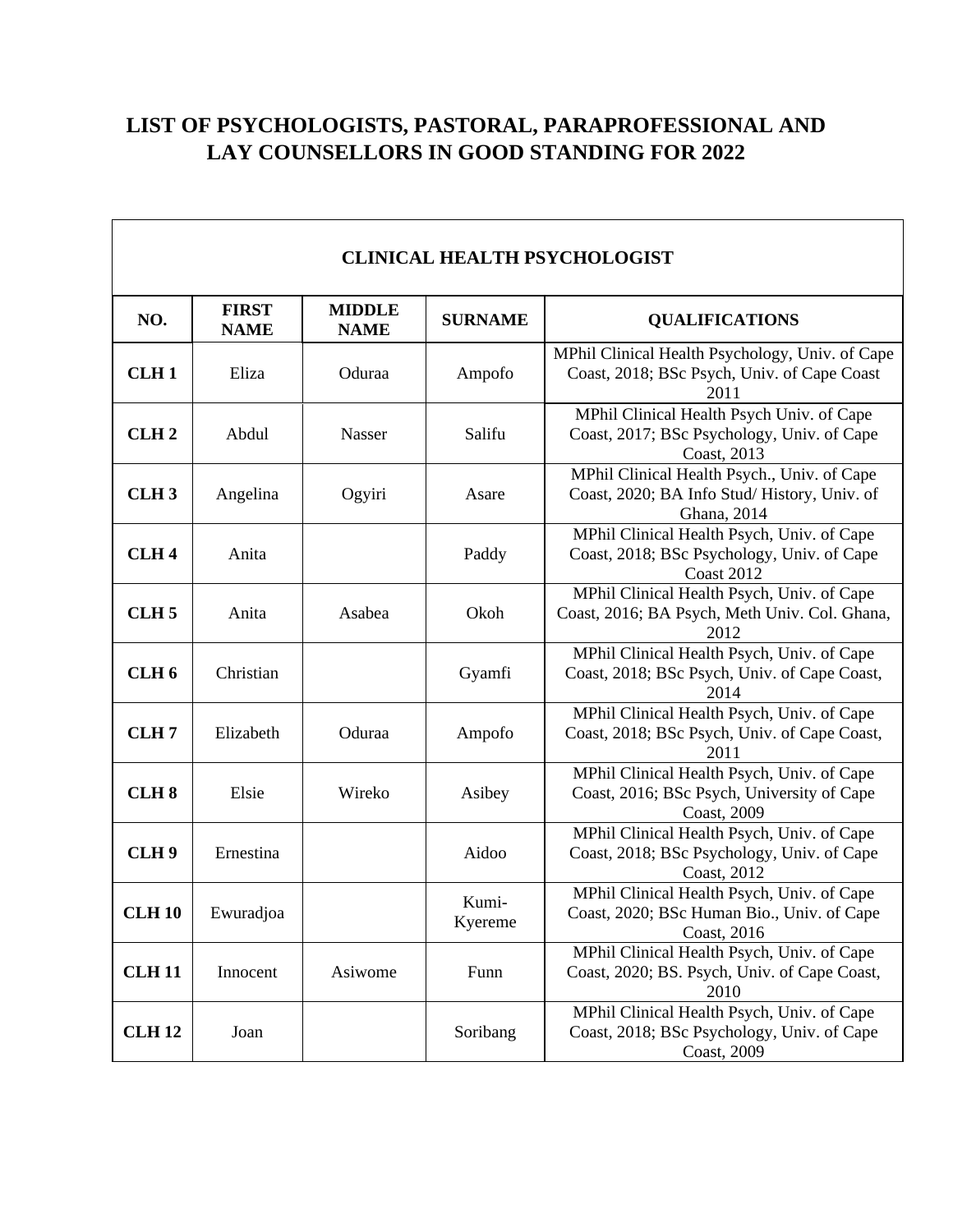| <b>CLH 13</b> | Joan      | Yawa        | Tegbe             | MPhil Clinical Health Psych., Univ. of Cape<br>Coast, 2016; B. Edu. Special Edu & Social<br>Studies, Univ. of Edu, Winneba, 2011 |
|---------------|-----------|-------------|-------------------|----------------------------------------------------------------------------------------------------------------------------------|
| <b>CLH 14</b> | Judith    |             | Ussher            | MPhil Clinical Health Psych, Univ. of Cape<br>Coast, 2019; BSc Psychology, Univ. of Cape<br>Coast, 2012                          |
| <b>CLH 15</b> | Lawrencia | <b>MASA</b> | Oteng             | MPhil Clinical Health Psych Univ. of Cape<br>Coast, 2020; BSc Psychology, Univ. of Cape<br>Coast, 2016                           |
| <b>CLH 16</b> | Masha     | Boi         | Bashiru           | MSc Clinical & Health Psych., Bangor Univ.,<br>2017; BSc Psychology, Univ. of Cape Coast,<br>2012                                |
| <b>CLH 17</b> | Michael   |             | Arthur            | MPhil Clinical Health Psych, Univ. of Cape<br>Coast, 2019; BSc Psychology, Univ. of Cape<br><b>Coast</b> , 2009                  |
| <b>CLH 18</b> | Paul      | Asiedu      | Kumi              | MPhil Clinical Health Psych, Univ. of Cape<br>Coast, 2017; BA Psych., Meth. Univ. Col.<br>Ghana, 2012                            |
| <b>CLH 19</b> | Peter     | Mintir      | Amadu             | MPhil Clinical Health Psych, Univ. of Cape<br>Coast, 2018; B.Ed. Health Sc. Univ. of Cape<br>Coast, 2014                         |
| <b>CLH 20</b> | Peter     |             | Amoah             | MPhil Clinical Health Psych, Univ. of Cape<br>Coast, 2018; BSc Psychology, Univ. of Cape<br>Coast, 2012                          |
| <b>CLH 21</b> | Phyllis   |             | Hyde              | MPhil Clinical Health Psych, Univ. of Cape<br>Coast, 2020; BSc Psychology, Univ. of Cape<br>Coast, 2012                          |
| <b>CLH 22</b> | Tamara    | Esi         | Dadson            | MPhil Clinical Health Psych, Univ. of Cape<br>Coast, 2019; BSc Psychology, Univ. of Cape<br>Coast, 2016                          |
| <b>CLH 23</b> | Dorcas    |             | Ntiamoah          | MPhil Clinical Health Psych, Univ. of Cape<br>Coast, 2020; BSc Psychology, University of<br>Ghana, 2015                          |
| <b>CLH 24</b> | Lilian    |             | Ohene             | MPhil Clinical Health Psych, Univ. of Cape<br>Coast, 2018; B.Ed. Sp. Edu, Univ. of Edu,<br>Winneba, 2013                         |
| <b>CLH 25</b> | Thomas    | Nti         | Amoako            | MPhil Clinical Health Psych, Univ. of Cape<br>Coast, 2016; BSc Psychology Univ. of Cape<br>Coast, 2013                           |
| <b>CLH 26</b> | George    |             | Ekem-<br>Ferguson | MPhil Clinical Health Psych, Univ. of Cape<br>Coast, 2018; BSc Psych, Univ. of Cape Coast,<br>2012                               |
| <b>CLH 27</b> | Peter     | Amoah       |                   | MPhil Clinical Health Psych, Univ. of Cape<br>Coast, 2016; BSc Psychology, Univ. of Cape<br>Coast, 2009                          |
| <b>CLH 27</b> | Esther    |             | Addae             | MPhil Clinical Health Psychology, University of<br>Cape Coast, 2019; BSc Psychology, University of<br>Cape Coast, 2016           |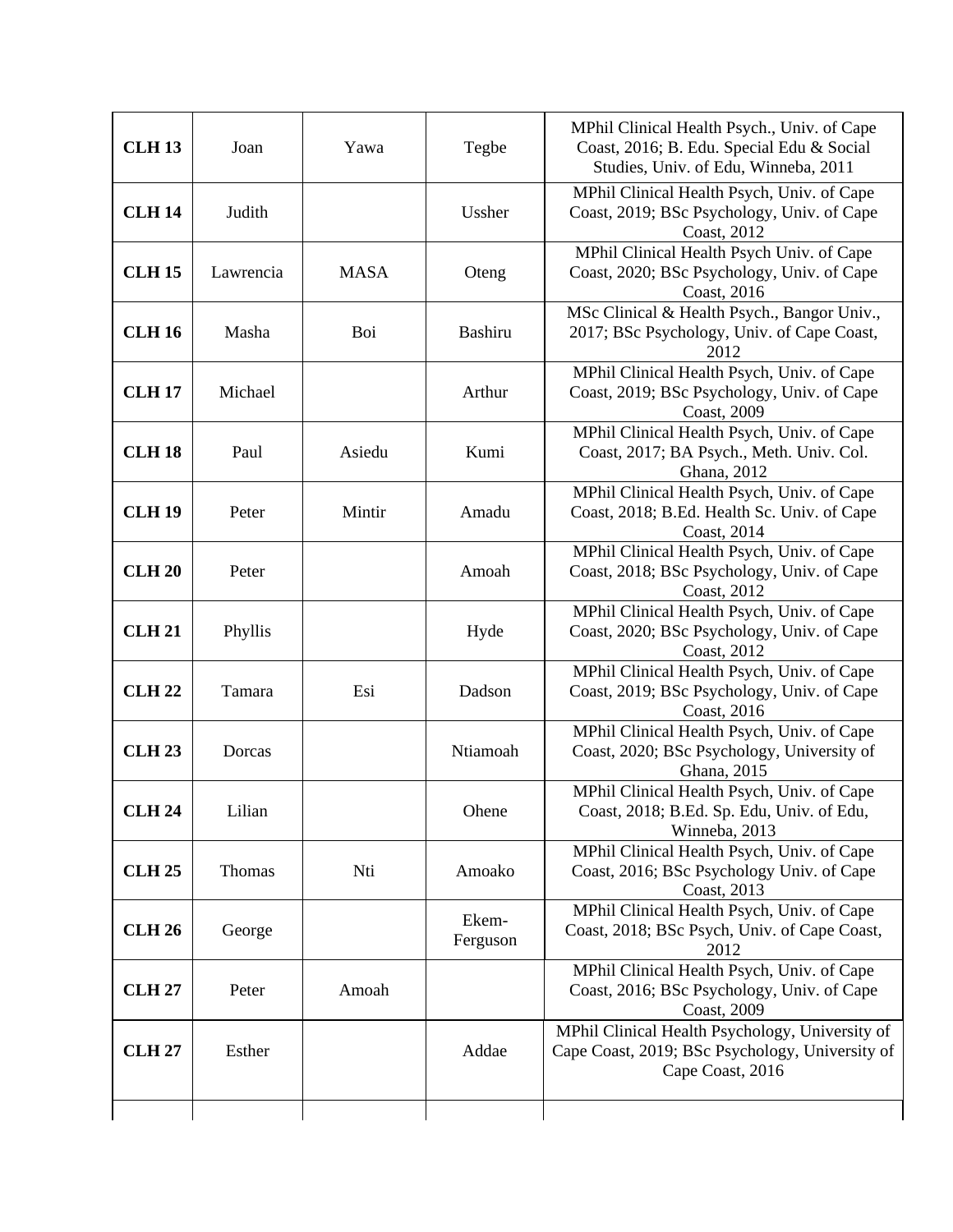| N <sub>0</sub>  | <b>First Name</b> | <b>MIDDLE</b><br><b>NAME</b> | <b>SURNAME</b>    | <b>QUALIFICATIONS</b>                                                                                                                                                                                 |
|-----------------|-------------------|------------------------------|-------------------|-------------------------------------------------------------------------------------------------------------------------------------------------------------------------------------------------------|
| CL1             | Aaron             | Prosper                      | Kuubagr           | MPhil Clinical Psych, Villanova Univ. Penn.<br>USA, 2014; BA Theo & Pastoral Counsel, Pont.<br>Univ. of St. T. Aquinas, 2001; BSS Psych,<br>Augustinian Univ. Col. of Hum. & Soc. Sc.,<br>Kenya, 1997 |
| CL <sub>2</sub> | Abishai           |                              | Anlimah           | MPhil Clinical Psych, Univ. of Ghana, 2016; BA<br>Psychology with Sociology, Univ. of Ghana,<br>2013                                                                                                  |
| CL3             | Akosua            | Adjeiwa                      | Affram            | MPhil Clinical Psych, Univ. of Ghana, 2018 BA<br>Psych & Philos. & Classics, Univ. of Ghana,<br>2015                                                                                                  |
| CL4             | Adolf             | Awuku                        | <b>Bekoe</b>      | MPhil Clinical Psych, Univ. of Ghana, 2002; BA<br>Psychology & Religions, Univ. of Ghana, 1997                                                                                                        |
| CL <sub>5</sub> | Akosua            | Serwaah                      | Bonsu             | MPhil Clinical Psych, Univ. of Ghana 2018; BA<br>Psych with Geo. & Res. Dep't. Univ. of Gh 2014                                                                                                       |
| CL6             | Alphonsus         | Francis<br>Kwamena           | Tenteh            | MPhil Clinical Psych, University of Ghana,<br>2008; BA Psychology & Socio, Univ. of Ghana,<br>2004                                                                                                    |
| CL7             | Ama               | Kyerewaa                     | Edwin             | Doctor of Bioethics, Loyola University Chicago,<br>2015; MPhil Clinical Psychology, Univ. of<br>Ghana, 2001; MBChB Med. & Surgery, Univ. of<br>Gh 1994.                                               |
| CL 8            | Gladys            | Maame Akua                   | Setordzie         | MPhil Clinical Psych, University of Ghana,<br>2006; BA Psychometry, University of<br>Johannesburg, 2010; BA Psychology, University<br>of Ghana, 2002                                                  |
| CL <sub>9</sub> | Angela            |                              | Ofori-Atta        | PhD Clinical Psych, Univ. of British Columbia,<br>Vancouver-Canada, 1992; M.A Clinical Psych,<br>Univ. of British Columbia, Vancouver, 1988;<br>B.Sc. Psychology & Zoology, Univ. of Ghana,<br>1984   |
| <b>CL 10</b>    | Anna              |                              | Gyaban-<br>Mensah | MPhil Clinical Psychology, University of Ghana,<br>2015; BA Psych & Lings, Univ. of Ghana, 2012                                                                                                       |
| <b>CL11</b>     | Aku               | Edzui                        | Hayfron           | MPhil Clinical Psychology, University of Ghana,<br>2003; BSc Psych, University of West Indies,<br>1999                                                                                                |
| <b>CL12</b>     | Anne              |                              | Mensah-<br>Kufuor | MPhil Clinical Psychology, University of Ghana,<br>2010; BSc Psychology, University of Ghana,<br>2004                                                                                                 |
| <b>CL13</b>     | Anthony           | Kwabena                      | Nkyi              | Psy. D Clinical Psychology, Univ. of the<br>Rockies, Colorado-USA 2010; MSc Counselling,<br>Creighton Univ. Omaha, NE USA 2007; BA                                                                    |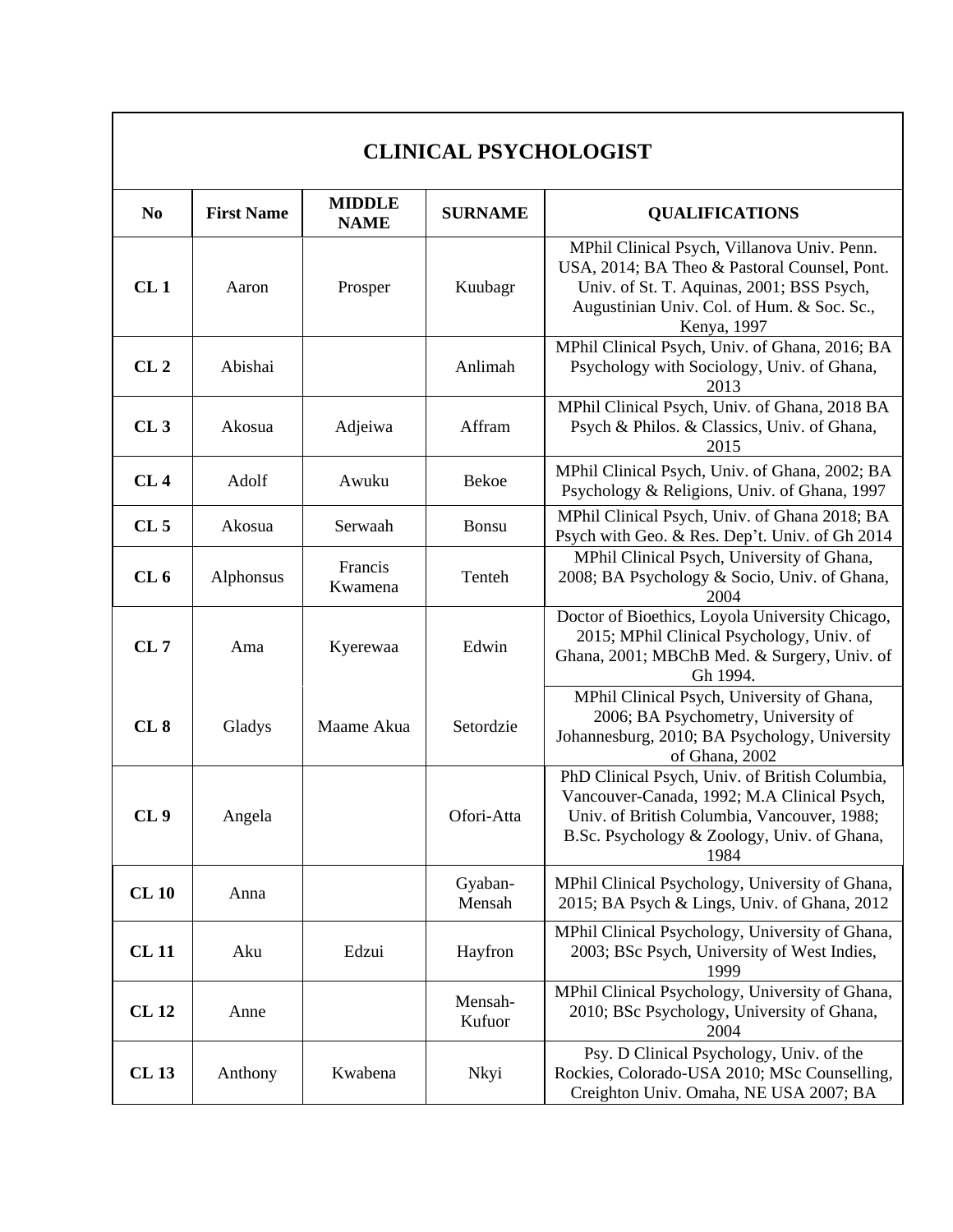|              |                   |                   |                     | Religion with Sociology, University of Ghana,<br>1992                                                                                                                         |
|--------------|-------------------|-------------------|---------------------|-------------------------------------------------------------------------------------------------------------------------------------------------------------------------------|
| <b>CL 14</b> | Anthony           | Afriyie           | Amponsah            | MPhil Clinical Psych, Univ. of Ghana, 2017;<br>MEd Guide & Counsel, Univ. of Cape Coast,<br>2015; BA Religions and Socio Univ. of Ghana,<br>Legon 2005                        |
| <b>CL15</b>  | Beatrice          | Dwumfour          | Williams            | MPhil Clinical Psychology, Univ. of Ghana,<br>2013; BA Psychology & Ling, University of<br>Ghana, 2009                                                                        |
| <b>CL16</b>  | Beatrice          |                   | Duncan-<br>Williams | MPhil Clinical Psychology, University of Ghana,<br>2015; BA Psych & English, Univ. of Ghana,<br>2012                                                                          |
| <b>CL17</b>  | <b>Benedictus</b> | Korku             | Wozuame             | MSc Cognitive Behavioral. Therapy, The Univ.<br>of Derby, UK, 2009 M. Phil Clinical Psych,<br>Univ. of Ghana, 2005; BSc Gen Medicine,<br>Kharkov Medical Inst., Ukraine, 1994 |
| <b>CL18</b>  | <b>Bridget</b>    | Opoku-<br>Ampomah | Amoako-Atta         | MPhil Clinical Psychology, Univ. of Ghana,<br>2012; BA Psychology, Univ. of Ghana, 2004                                                                                       |
| <b>CL 19</b> | Buruwaa           |                   | Adomako             | MPhil Clinical Psychology, University of Ghana,<br>2009; BA Psychology Univ. of Ghana, 2005                                                                                   |
| <b>CL 20</b> | Cecilia           |                   | Owusu<br>Prempeh    | MPhil Clinical Psychology, Univ. of Ghana,<br>2019; BA Management & Psych, Univ. of<br>Ghana, 2007                                                                            |
| <b>CL 21</b> | Charity           | Ama               | Teku                | M.Phil. Clinical Psychology, University of<br>Ghana, 2016; BA Psych with Socio. Univ. of<br>Ghana, 2010                                                                       |
| <b>CL 22</b> | Charlotte         | Amoah             | Saben               | MPhil Clinical Psych, Univ. of Ghana, 2016; BA<br>Psychology & Info Studies, Univ. of Ghana,<br>2013                                                                          |
| <b>CL 23</b> | Christina         |                   | Ammah               | MPhil Clinical Psychology, University of Ghana,<br>2006; BA Psych. Univ. of Ghana, 2000                                                                                       |
| <b>CL 24</b> | Christopher       | Charles           | Mate-Kole           | PhD Neuropsychology, University of Leicester,<br>England, 1986; BSc Psychology, Brunel<br>University, England 1980                                                            |
| <b>CL 25</b> | Daniel            |                   | Miezah              | MPhil Clinical Psychology, University of Ghana,<br>2015; BSc. Psychology, Univ. of Cape Coast,<br>2011                                                                        |
| <b>CL 26</b> | Dinah             |                   | Baah-Odoom          | PhD Health Psychology, Univ. of Birmingham,<br>UK, 2010; M.Phil. Clinical Psychology,<br>University of Ghana, 1999; BA Nursing &<br>Psychology, University of Ghana, 1994     |
| <b>CL 27</b> | Dora              |                   | Awuah               | MPhil Clinical Psychology, University of Ghana,<br>2013; BA Psych & Socio., Univ. of Ghana, 2009                                                                              |
| <b>CL 28</b> | Dorcas            |                   | Ofosu-Budu          | MPhil Clinical Psychology, University of Ghana,<br>2014; BA Psych. & Socio., Univ. of Ghana, 2011                                                                             |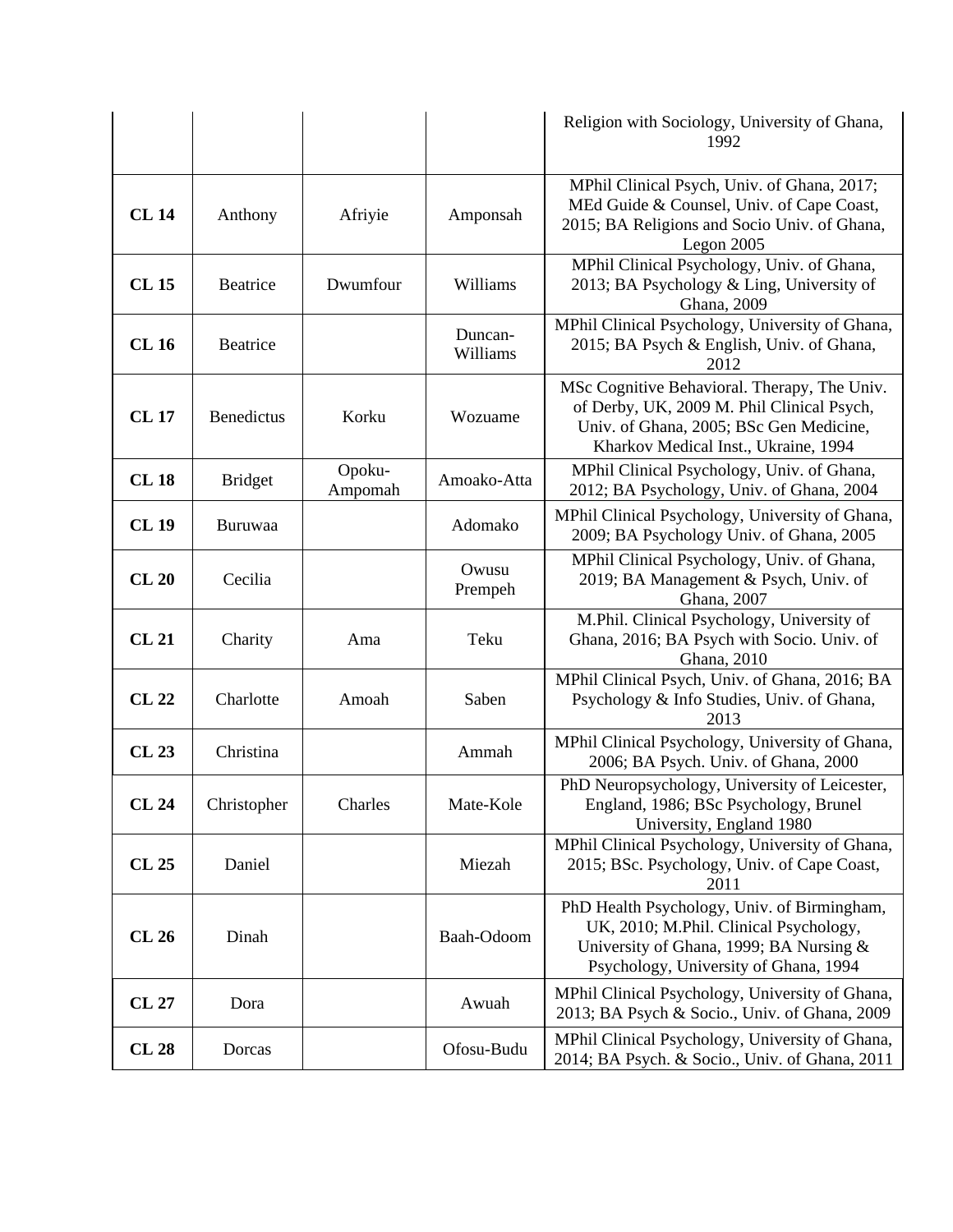| <b>CL 29</b> | Dzifa     | Abra          | Attah           | PhD Psych, Univ. of Stellenbosch, South Africa,<br>2016; MPhil Clinical Psych, University of<br>Ghana, 2010; BSc Psychology, University of<br>Ghana, 200                                              |
|--------------|-----------|---------------|-----------------|-------------------------------------------------------------------------------------------------------------------------------------------------------------------------------------------------------|
| <b>CL 30</b> | Elizabeth |               | Yeboah          | MPhil Clinical Psychology, Univ. of Ghana,<br>2015; BA Psychology with Socio., Univ. of<br>Ghana, 2012                                                                                                |
| <b>CL31</b>  | Emmanuel  |               | Yobanya         | M. Phil Clinical Psychology, University of<br>Ghana, 2008; BA Psychology, University of<br>Ghana, 2002                                                                                                |
| <b>CL32</b>  | Enyonam   | Rejoice       | Hoedoafia       | PhD Psychology, Pontifical Univ. of Gregorian,<br>2020; MSc Clinical Psych, The Inst. for the<br>Psychological Sc. (Divine Mercy Univ.), 2012;<br>B.Ed. Psychology, University of Cape Coast,<br>2003 |
| <b>CL33</b>  | Erica     | Danfrekua     | Dickson         | PhD Psychology, University of Ghana, 2017;<br>MPhil Clinical Psych, University of Ghana,<br>2003; MBChB Medicine & Surgery, UST,<br>Kumasi, 1994                                                      |
| <b>CL34</b>  | Esther    | Naa Kweiki    | Malm            | PhD Developmental Psychology, Georgia State<br>University, 2014; M.Phil. Psychology, University<br>of Ghana, 2008; BSc. Psych. Univ. of Ghana,<br>2004.                                               |
| <b>CL35</b>  | Esther    | Mmabilla      | Tamakloe        | MPhil Clinical Psychology, University of Ghana,<br>2014; BSc. Psychology, Univ. of Cape Coast,<br>2010                                                                                                |
| <b>CL 36</b> | Eunice    | Pomaa         | Odoom           | MPhil Clinical Psych., Univ. of Ghana 2017; BA<br>Psych with Study of Religion, Univ. of Ghana<br>1999                                                                                                |
| <b>CL 37</b> | Evelyn    | Ekua Pentsiwa | Bentil          | PhD Clinical Psychology, University of Ghana,<br>2013; M.Phil. Psychology, Univ. of Ghana,<br>2003; BA Psych with English, Univ. of Ghana,<br>1997                                                    |
| <b>CL38</b>  | Hannah    | Araba         | Sefa-Dedeh      | PhD Clinical Psych, Washington University, St<br>Louis, USA, 1979; M.A Clinical Psych,<br>Washington Univ. St Louis, USA, 1979; BA<br>Psychology, University of Ghana, 1972                           |
| <b>CL 40</b> | Hajara    |               | Baba            | MPhil Clinical Psych, Univ. of Ghana, 2018; BA<br>Psych with Lings, Univ. of Ghana, 2015                                                                                                              |
| <b>CL 41</b> | Hannah    |               | Aboyinga        | MPhil Clinical Psychology, Univ. of Ghana,<br>2017; BA Psych, Univ. of Ghana, 2010                                                                                                                    |
| <b>CL 42</b> | Hannah    | Oye           | Afriyie         | MPhil Clinical Psychology, University of Ghana,<br>2009; BA Psych, University of Ghana, 2003                                                                                                          |
| <b>CL 43</b> | Harriet   |               | Adjei           | MPhil Clinical Psychology, University of Ghana<br>2018; BSc Psych, University of Ghana 2014                                                                                                           |
| <b>CL 44</b> | Irene     | Naa Tiekie    | <b>Botchway</b> | MPhil Clinical Psychology, Univ. of Ghana,<br>2017; BA Psych with English, Univ. of Ghana,<br>2014                                                                                                    |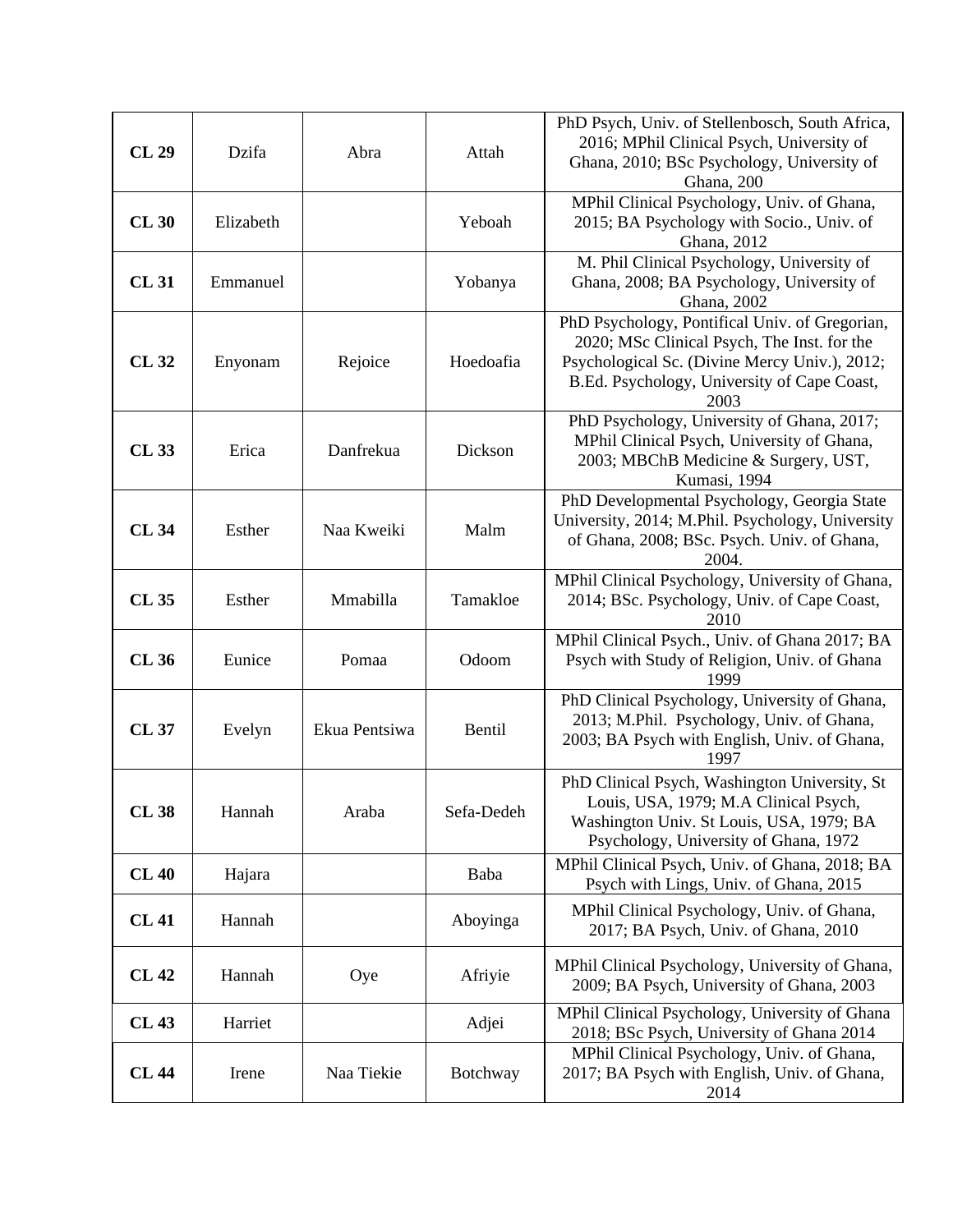| <b>CL 45</b> | Isaac     | Newman                | Arthur             | MPhil Clinical Psychology, University of Ghana<br>2018; BSc. Medical Sc., Univ. of Ghana, 2007                                                             |
|--------------|-----------|-----------------------|--------------------|------------------------------------------------------------------------------------------------------------------------------------------------------------|
| <b>CL 46</b> | Jacob     | Owusu                 | Sarfo              | MPhil Clinical Psychology, University of Ghana,<br>2013; BSc Nursing, University of Ghana, 2010                                                            |
| <b>CL 47</b> | Jesse     | Dzidzorli             | <b>Blakor</b>      | MPhil Clinical Psychology, Univ. of Ghana,<br>2018; BA Psych with Archaeology, Univ. of<br>Ghana, 2014                                                     |
| <b>CL 48</b> | Joseph    | Kwarteng<br>Ofosuhene | Mensah             | MPhil Clinical Psychology, University of Ghana,<br>2006; BA Psych & History, Univ. of Ghana,<br>1998                                                       |
| <b>CL 49</b> | Joycelyn  | Kalitsi               | Vogelsang          | MPhil Clinical Psych., University of Ghana,<br>2018; BA Psych. with History, Univ. of Ghana,<br>2012                                                       |
| <b>CL 50</b> | Kevin     |                       | Bonsu              | MPhil Clinical Psychology, Univ. of Ghana,<br>2014; BA Psychology & Socio. Univ. of Ghana,<br>2010                                                         |
| <b>CL 51</b> | Kofi      | Asoandze              | Edu-Ansah          | MPhil Clinical Psychology, University of Ghana,<br>2017; BSc Psychology, University of Ghana,<br>2014                                                      |
| CL 52        | Wonderlyn | Abena                 | Fosuah             | MPhil Clinical Psych, University of Ghana,<br>2012; BA Psych, Methodist Univ. College<br>Ghana, 2009                                                       |
| CL 53        | Kwasi     |                       | Gyasi-<br>Gyamerah | MPhil Clinical Psychology, Univ. of Ghana,<br>2003; BA Psychology & Philos., Univ. of Ghana,<br>1999                                                       |
| <b>CL 54</b> | Lilian    | Ama                   | Afun               | MPhil Clinical Psych. Univ. of Ghana, 2016; BA<br>Psych. with Study of Rel. Univ. of Ghana, 2011                                                           |
| CL 55        | Lily      | Naa Ayorkor           | Kpobi              | PhD Psychology, University of Stellenbosch,<br>2018; MPhil Clinical Psychology, University of<br>Ghana, 2011; BSc Psychology, University of<br>Ghana, 2008 |
| CL 56        | Mabel     |                       | Oti-Boadi          | PhD Clinical Psych, University of Ghana, 2015;<br>M. Phil Psych (Clinical), University of Ghana,<br>2007; BA Psych/with Socio. Univ. of Ghana,<br>2003     |
| <b>CL 57</b> | Deborah   |                       | Amoako Atta        | MSc. Clinical, Emporia State Univ. Kansas,<br>USA, 2019; BA Psych, Norwich Univ. Vermont,<br>2016                                                          |
| CL 58        | Gladys    |                       | Damalin            | MPhil Clinical Psych, Univ. of Ghana, 2008; BA<br>Psychology with Pol. Sc., Univ. of Ghana, 2002                                                           |
| CL 59        | Marilyn   | Love                  | Davis              | MPhil Clinical Psychology, Univ. of Ghana<br>2018; BA Info Studies & Psych, Univ. of Ghana<br>2015                                                         |
| CL60         | Mary      | Bianki                | Agah               | MPhil Psych (Clinical), University of Ghana,<br>2006; BA Psychology, University of Ghana,<br>2002                                                          |
| <b>CL 61</b> | May       | Cullen                | Wulff-Caesar       | PhD. Clinical, University of Ghana, 2022; MPhil<br>Clinical Psychology, University of Ghana, 2012;<br>BA Psych, University of Ghana, 2006                  |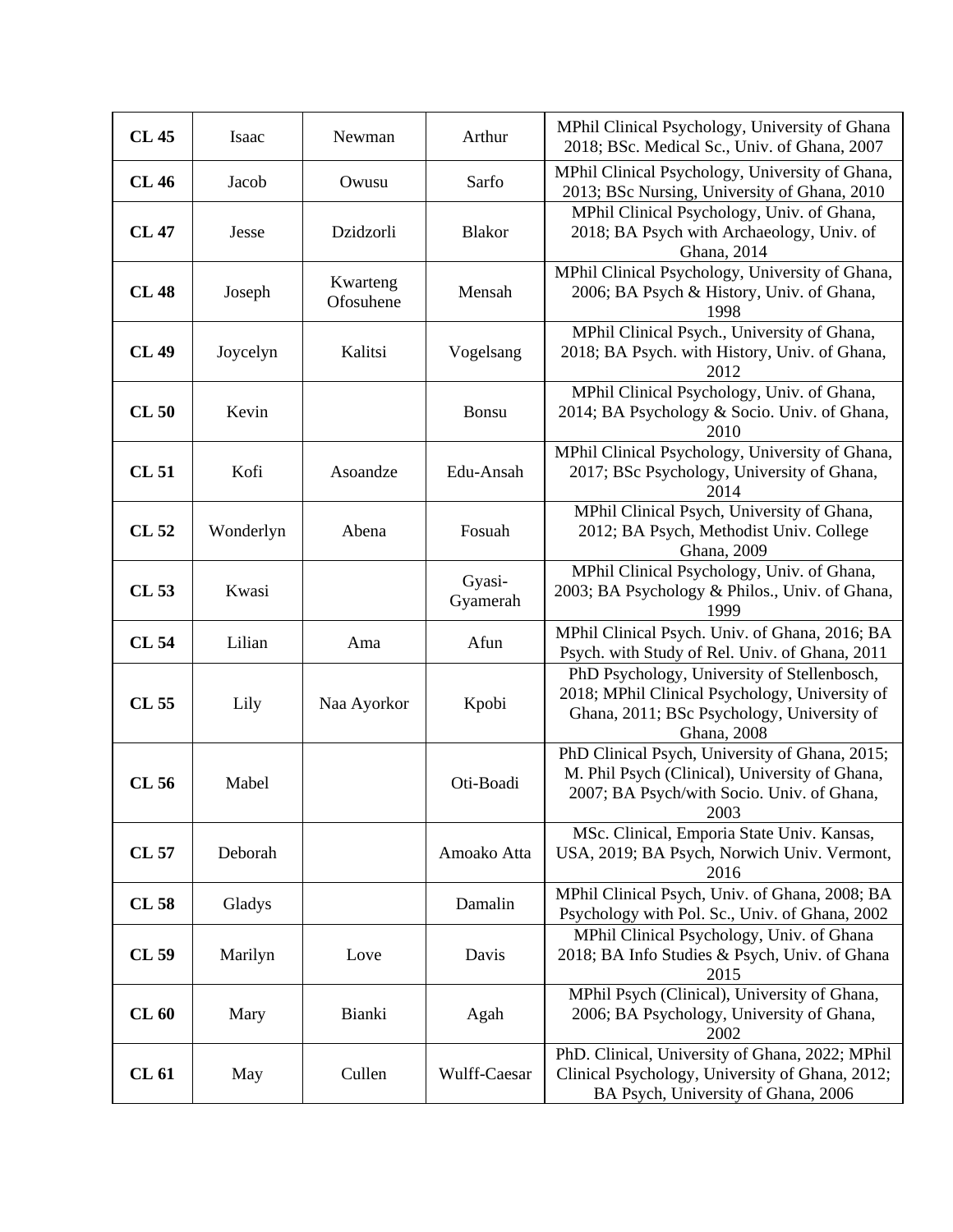| <b>CL 62</b> | Michael    | Tetteh        | Anim               | PhD Psych, University of Ghana, 2015; M. Phil<br>Clinical Psychology, University of Ghana, 2000;<br>B.Ed. Psych, University of Cape Coast, 1995 |
|--------------|------------|---------------|--------------------|-------------------------------------------------------------------------------------------------------------------------------------------------|
| CL 63        | Michellene |               | Panni              | MPhil Clinical Psych, University of Ghana,<br>2019; BSc Psychology, University of Ghana,<br>2014                                                |
| <b>CL 64</b> | Mohammed   | Salim         | Sulley<br>Wangabi  | MPhil Clinical Psych Univ. of Ghana, 2017; BSc<br>Psychology & Computer Sc., Univ. of Ghana,<br>2013                                            |
| CL 65        | Morrison   |               | Fosu               | MPhil Clinical Psych, Univ. of Ghana, 2019, BA<br>Psych. with Theatre Arts, Univ. of Ghana, 2014                                                |
| CL 66        | Nana Kwaku | Yebo          | Agyekum            | MPhil Clinical Psychology, University of Ghana,<br>2009; BA Psych, University of Ghana, 2005                                                    |
| CL 67        | Nana Yaa   | Asantewaa     | Nyarko             | MPhil Clinical Psychology, University of Ghana,<br>2005; BA Psych. & Socio., Univ. of Ghana, 2000                                               |
| <b>CL 68</b> | Peter      | Ibrahim       | Adam               | MPhil Psychology, University of Ghana, 2008;<br>BA Sociology & Psychology, Univ. of Ghana,<br>2003                                              |
| CL 69        | Philippina | Naa Odofotsoo | Nortey             | MPhil Clinical Psych. University of Ghana,<br>2019; BA Info Studies & Psych. Univ. of Ghana,<br>2013                                            |
| <b>CL 70</b> | Priscilla  |               | Kushigbor          | MPhil Clinical Psych., Univ. of Ghana, 2017; BA<br>Psychology & Study of Rel., Univ. of Ghana,<br>2013                                          |
| <b>CL71</b>  | Richard    |               | Dei-Asamoa         | MPhil Clinical Psych, University of Ghana,<br>2016; MBChB Med. & Surgery, KNUST Ghana,<br>2013                                                  |
| <b>CL72</b>  | Rita       |               | Appiah-<br>Danquah | MPhil Clinical Psych, Univ. of Ghana, 2015; BA<br>Psychology with Linguistics, Univ. of Ghana,<br>2012                                          |
| CL 73        | Robert     | Kakra Yaw     | Ketor              | M. Phil Clinical Psychology, University of<br>Ghana, 2018; BA Psych with Socio. Univ. of<br>Ghana, 2013                                         |
| <b>CL 74</b> | Rona       |               | <b>Bioh</b>        | MPhil Clinical, Univ. of Ghana, 2014; BA Psych<br>with Study of Rel., University of Ghana, 2011                                                 |
| CL 75        | Rosemond   | Boadi         | Adjah              | MPhil Clinical Psych, University of Ghana,<br>2008; BA Psych & Sociology, Univ. of Ghana,<br>2004                                               |
| CL 76        | Salisu     | Ango          | Abdul-Rahim        | MPhil Clinical Psychology, University of Ghana,<br>2016; BA Psychology, University of Ghana,<br>2011                                            |
| <b>CL 77</b> | Salma      |               | Mohammed           | MPhil Clinical Psychology, University of Ghana,<br>2013; BA Psych & Socio., Univ. of Ghana, 2009                                                |
| <b>CL78</b>  | Selina     | Owusu         | Boadu              | MPhil Clinical Psychology, University of Ghana,<br>2015; BA Psych & Ling, Univ. of Ghana, 2009                                                  |
| CL 79        | Seth       | Mawusi        | Asafo              | MPhil Clinical Psychology, University of Ghana,<br>2013; BSc Psychology, Univ. of Cape Coast,<br>2009                                           |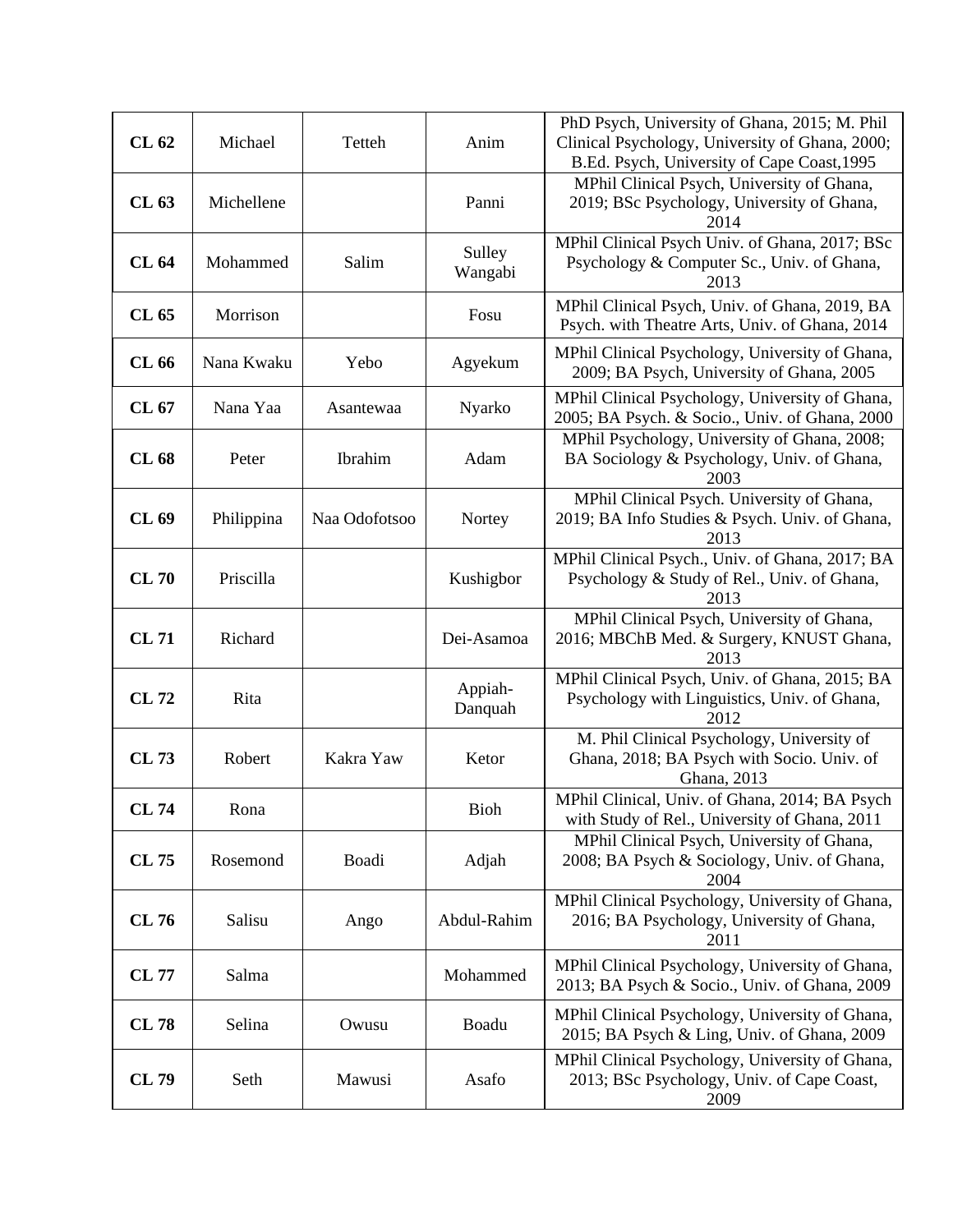| <b>CL 80</b> | Stella     |            | Nartey              | MPhil Clinical Psychology, University of Ghana,<br>2013; BA Psych & English, Univ. of Ghana,                                                                                                          |
|--------------|------------|------------|---------------------|-------------------------------------------------------------------------------------------------------------------------------------------------------------------------------------------------------|
|              |            |            |                     | 2008                                                                                                                                                                                                  |
| <b>CL 81</b> | Tina       |            | Frempong-<br>Boakye | MPhil Clinical Psychology, Univ. of Ghana,<br>2017; BA Psych, Methodist Univ. College<br>Ghana, 2013                                                                                                  |
| <b>CL 82</b> | Vida       | Badu       | Oppong              | MPhil Clinical Psych, University of Ghana,<br>2014; BA Psych. & Management, Univ. of<br>Ghana, 2011                                                                                                   |
| <b>CL 83</b> | Vivian     | Nana Ama   | Aubyn               | MPhil Clinical Psychology, University of Ghana,<br>2006; BA Psych. & Socio., Univ. of Ghana, 1991                                                                                                     |
| <b>CL 84</b> | Yasmin     |            | Mohammed            | MPhil Clinical Psychology, University of Ghana,<br>2014; BA Psych with Socio, Univ. of Ghana,<br>2007                                                                                                 |
| <b>CL 85</b> | Dickson    | Baba       | <b>Nsoh</b>         | MPhil Clinical Psych., University of Ghana,<br>2018; BA Psych with History, Univ. of Ghana,<br>2009                                                                                                   |
| <b>CL 86</b> | Isaac      | Kojo       | Ackon               | MPhil Clinical Psychology, University of Ghana,<br>2011; B. Ed Psych, Univ. of Cape Coast, 1999                                                                                                       |
| <b>CL 87</b> | Jane       | Joana      | Kyei                | Psy.D, Rutgers, The State Univ. of New Jersey,<br>USA, 2015 & Psy. M, Rutgers, The State Univ.<br>of New Jersey, USA, 2013; M.Phil. Psych, Univ.<br>of Gh. 2008; BA Psych & Mgmt. Univ. of Gh<br>2000 |
| <b>CL 88</b> | Joyce      | Safoa      | Darpaah             | MPhil Clinical Psychology, University of Ghana,<br>2009; BA Psych & Socio, Univ. of Ghana, 2005                                                                                                       |
| <b>CL 89</b> | Jonathan   |            | Odame               | MPhil Clinical Psychology, University of Ghana,<br>2010; BA Psych & Rel. Univ. of Ghana, 2007                                                                                                         |
| <b>CL 90</b> | Joseph     |            | Osafo               | MPhil Clinical Psychology, University of Ghana,<br>2003; BA Psychology, University of Ghana,<br>1999                                                                                                  |
| <b>CL 91</b> | Phyllis    | Ama Tebuah | Osei                | MSc Criminology, Middlesex University,<br>London 2009; MPhil Clinical Psychology,<br>University of Ghana, 2003; BSc Psych, Univ. of<br>Ghana, 2000                                                    |
| CL 92        | Foster     | Sanctity   | Nanewortor          | MPhil Clinical Psychology, Univ. of Ghana,<br>2011; BA Psychology & History, Univ. of<br>Ghana, 2008                                                                                                  |
| CL 93        | Wilhelmina | Efua       | Wilson              | MPhil Clinical Psychology, University of Ghana,<br>2018; BA History & Psych, Univ. of Ghana,<br>2012.                                                                                                 |
| <b>CL 94</b> | Joana      |            | Larry-Afutu         | PhD Clinical Psychology, Univ. of Ghana, 2017;<br>MPhil Clinical Psych, Univ. of Ghana, 2006; BA<br>Psych & Sociology, Univ. of Ghana, 2003                                                           |
| CL 95        | Stella     | Dzifa      | Monu Awudzi         | MPhil Clinical Psychology, University of Ghana,<br>2013; BSc Psychology, University of Ghana,<br>2009                                                                                                 |
| CL 96        | Samuel     | Agyei      | Wiafe               | MPhil Clinical Psychology, Univ. of Ghana,<br>2017; BA Psych with English, Univ. of Ghana,<br>2014                                                                                                    |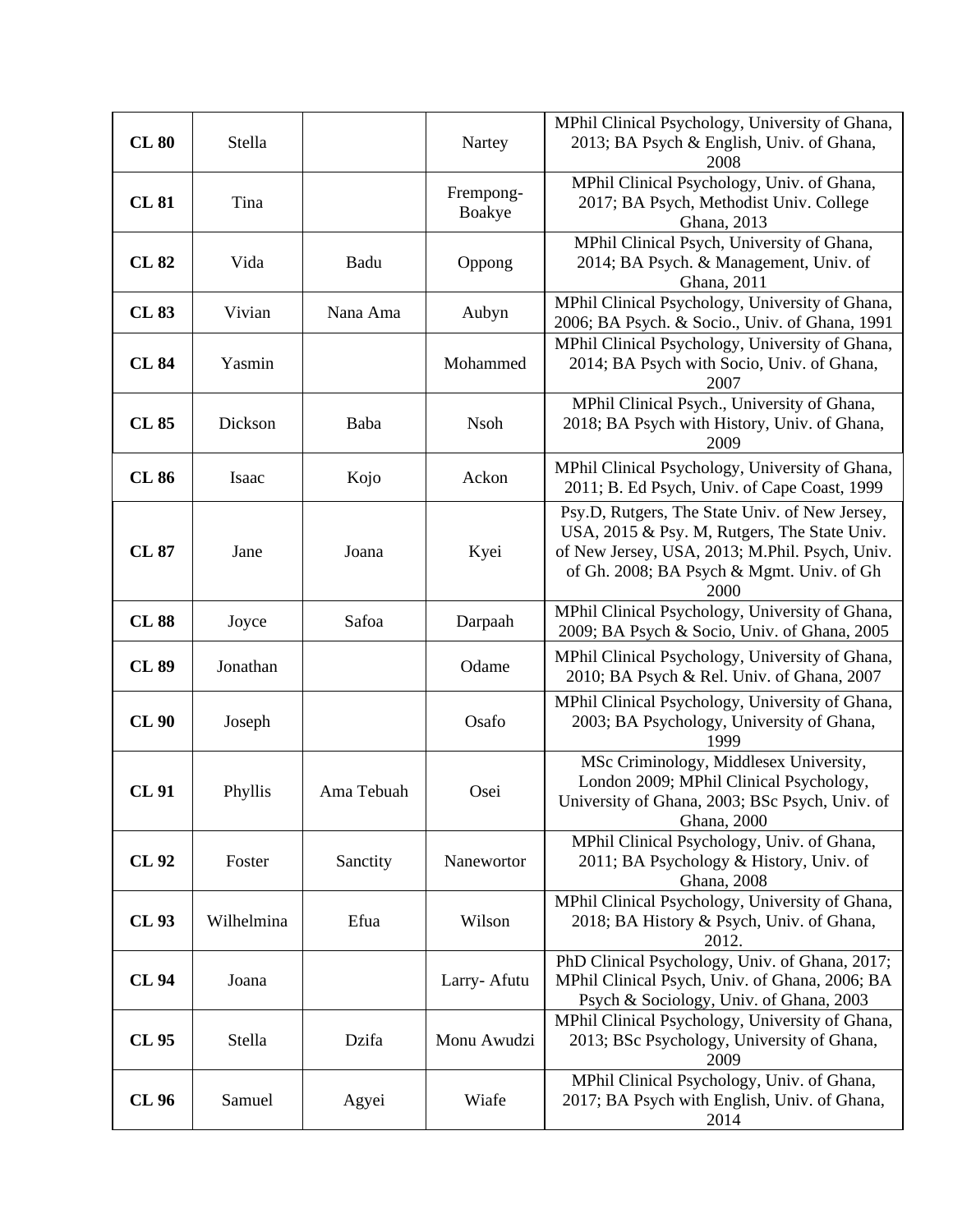| <b>CL 97</b>  | Marian    | Aduonimaa<br><b>Britwum</b> | Asenso                    | MPhil Clinical Psychology, University of Ghana,<br>2017; BSc Psychology, University of Ghana,<br>2014                                                      |
|---------------|-----------|-----------------------------|---------------------------|------------------------------------------------------------------------------------------------------------------------------------------------------------|
| <b>CL 98</b>  | Edwin     |                             | Boachie-<br>Yiadom        | MPhil Clinical Psychology, Univ. of Ghana,<br>2016; BA Psych & Religion, Univ. of Ghana,<br>2010                                                           |
| CL 99         | Agatha    | Teni                        | Wunyala-<br><b>Bukari</b> | MSc Clinical Psych, United Arab Emirates<br>Univ., 2020; BA Psych. with Pol Sc., Univ. of<br>Gh. 2008                                                      |
| <b>CL 100</b> | Joana     | Salifu                      | Yendork                   | PhD Clinical Psychology, Stellenbosch Uni.,<br>South Africa, 2014; M.Phil. Clinical Psychology,<br>Univ. of Ghana, 2011; BA Psych, Univ. of<br>Ghana, 2008 |
| <b>CL 101</b> | Regina    |                             | Durowaa                   | MPhil Clinical Psych., Univ. of Ghana, 2016; BA<br>Psych with Study of Rel. Univ. of Ghana, 2011                                                           |
| <b>CL 102</b> | Vanessa   | Baaba                       | Dadzie                    | MSc Clinical Psych., United Arab Emirates<br>Univ. 2016; BA French & Psych, Univ. of Ghana<br>2010                                                         |
| <b>CL103</b>  | Norah     |                             | Nkornu                    | MPhil Clinical Psych, Univ. of Ghana, 2019BA<br>Psychology with Linguistics, Univ. of Ghana,<br>2015                                                       |
| <b>CL104</b>  | Akua      | Afriyie                     | Addae                     | MPhil Clinical Psych, Univ. of Ghana, 2009; BA<br>Psychology & Info Studies, Univ. of Ghana, 2005                                                          |
| <b>CL 105</b> | Daniel    |                             | Fordjour                  | MPhil Clinical Psychology, Univ. of Ghana 2014<br>& BA Psych & Linguistics, Univ. of Ghana,<br>2010                                                        |
| <b>CL 106</b> | Elizabeth | Anokyewaa                   | Sarfo Fordjour            | PhD Psychology, University of Stellenbosch,<br>2020; MPhil Clinical Psychology, University of<br>Ghana, 2015; BA Psych & Music, Univ. of<br>Ghana, 2010    |
| <b>CL 107</b> | Frances   | Emily                       | Owusu-Ansah               | PhD Clinical Psych, Florida State University,<br>2003; MSc Community Psych, Florida A&M<br>Univ. 1996; BA Psych, St. Francis Xavier Univ.<br>Canada, 1994  |
| <b>CL108</b>  | Evelyn    |                             | Owusu                     | PhD Clinical Psych, Univ. of Denver, 2013; MA<br>Clinical Psych, Univ. of Denver, Colorado, 2011;<br>BA English & Psych, University of Ghana, 2008         |
| <b>CL 109</b> | Deirdre   | Sally                       | Quansah                   | MPhil Clinical Psychology, Univ. of Ghana<br>2014; MPH, University of Ghana, 2004;<br>MBChB, University of Ghana Medical School,<br>1998                   |
| <b>CL 110</b> | Isaac     |                             | Acheampong<br>Sarfo       | PhD Clinical, University of Ghana, 2015; MPhil<br>Clinical Psychology, Univ. of Ghana 2004 & BA<br>Psychology/w Pol. Sc., Univ. of Ghana, 2000             |
| <b>CL 111</b> | Bernard   |                             | Kumasenu                  | MPhil Psychology (Clinical), University of Ghana,<br>2010; B.A Psychology with Philosophy,<br>University of Ghana, 2005                                    |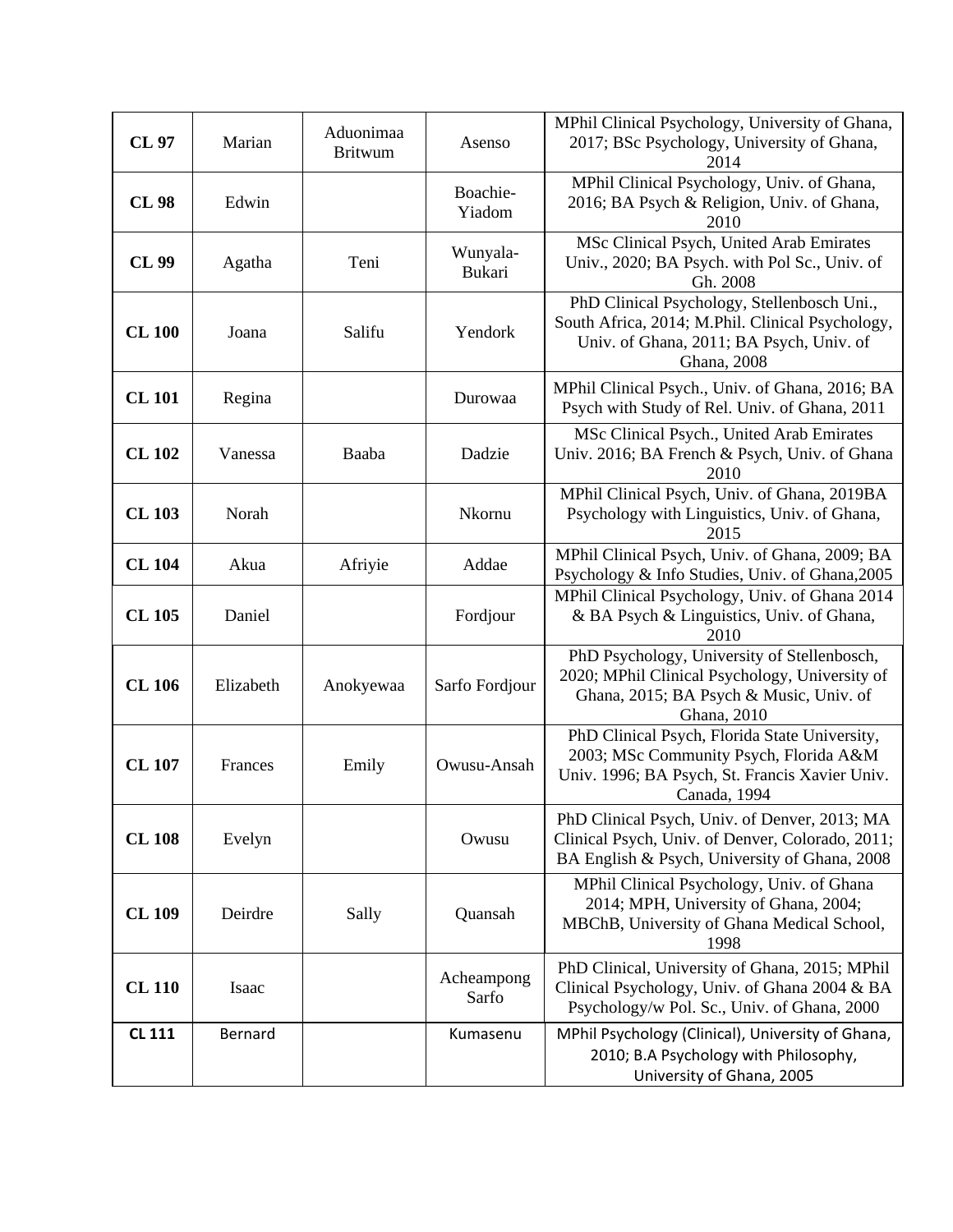| <b>CL 112</b> | Nandy     | Ntiamoah | Walker       | MPhil Clinical Psychology, University of Ghana,  |
|---------------|-----------|----------|--------------|--------------------------------------------------|
|               |           |          |              | 2013; BA Psychology & Linguistics, University of |
|               |           |          |              | Ghana, 2009                                      |
| <b>CL 113</b> | Charlotte | Esi      | <b>Myers</b> | MPhil Clinical Psychology, University of Ghana,  |
|               |           |          |              | 2010; BA Nursing & Psychology, University of     |
|               |           |          |              | Ghana, 2005                                      |
| <b>CL 114</b> | Charlotte | Omane    | Kwakye-      | MPhil Clinical Psychology, University of Ghana,  |
|               |           |          | Nuako        | 2004; BA Psychology & Political Science,         |
|               |           |          |              | University of Ghana, 2000                        |

#### **HEALTH PSYCHOLOGIST**

| N <sub>0</sub>  | <b>FIRST</b><br><b>NAME</b> | <b>MIDDLE</b><br><b>NAME</b> | <b>SURNAME</b> | <b>QUALIFICATIONS</b>                                                                                                      |
|-----------------|-----------------------------|------------------------------|----------------|----------------------------------------------------------------------------------------------------------------------------|
| HE1             | Mary                        | <b>Dzifa</b>                 | Nordor         | MSc Health Psych. The Univ. of Sterling, 2008;<br>BA Psych with Sociology, Univ. of Ghana, 2003                            |
| HE <sub>2</sub> | Maura                       | Cranny                       | <b>Ntow</b>    | MSc Health Psychology, City University,<br>London, UK, 2012; BSc. Psych, Univ. of Ghana,<br>2005                           |
| HE3             | Judith                      | Ansaa                        | Osae-Larbi     | PhD Psychology, Univ. of Ghana, 2018; MSc<br>Health Psych, Univ. of Westminster, 2011; BSc<br>Psycho, Univ. of Ghana, 2009 |

#### **COUNSELLING PSYCHOLOGIST**

| N <sub>0</sub>  | <b>FIRST</b><br><b>NAME</b> | <b>MIDDLE</b><br><b>NAME</b> | <b>SURNAME</b>           | <b>QUALIFICATIONS</b>                                                                                                                           |
|-----------------|-----------------------------|------------------------------|--------------------------|-------------------------------------------------------------------------------------------------------------------------------------------------|
| CP <sub>1</sub> | Epiphania                   | Emefa                        | Bonsi                    | PhD Counselling, University of Nebraska 2005;<br>M. A Counselling, Louisiana Technical Univ.,<br>1978; B.Sc. Home Econs, Tuskegee Univ., 1976   |
| CP <sub>2</sub> | Patricia                    |                              | Agyapong                 | MSc Psych, Univ. of Derby, 2020; BSc Psych.,<br>Newnham University College, London, 2015                                                        |
| CP <sub>3</sub> | Solomon                     | Anyetei                      | Patterson                | M.A Counselling, Vision Int. Univ., California<br>2011; BA Psych & Socio, Univ. of Ghana, 2004                                                  |
| CP <sub>4</sub> | Laurita                     |                              | De-Diego<br><b>Brako</b> | MA Counselling, Adler School of Professional<br>Psychology, Chicago, Illinois, 2018; BA<br>Psychology with Spanish, Univ. of Ghana, 2006        |
| CP <sub>5</sub> | Stephen                     | Kofi                         | Jantuah                  | PhD Counselling Psychology, De La Salle<br>University, Manila - Philippines 2009; BA<br>Religions with Socio, Univ. of Ghana, 1992              |
| CP <sub>6</sub> | Annabella                   |                              | Osei-Tutu                | PhD Counselling, Virginia Commonwealth Univ.<br>2014; M. Phil Health Promotion, Univ. of Bergen<br>2006; BA Psych & Socio, Univ. of Ghana, 2003 |
| CP <sub>7</sub> | Albright                    | Asiwome                      | <b>Banibensu</b>         | MPhil Guide & Counsel., Meth Univ. Col., 2016;<br>BA Psych & Ling, Univ. of Ghana, 2011                                                         |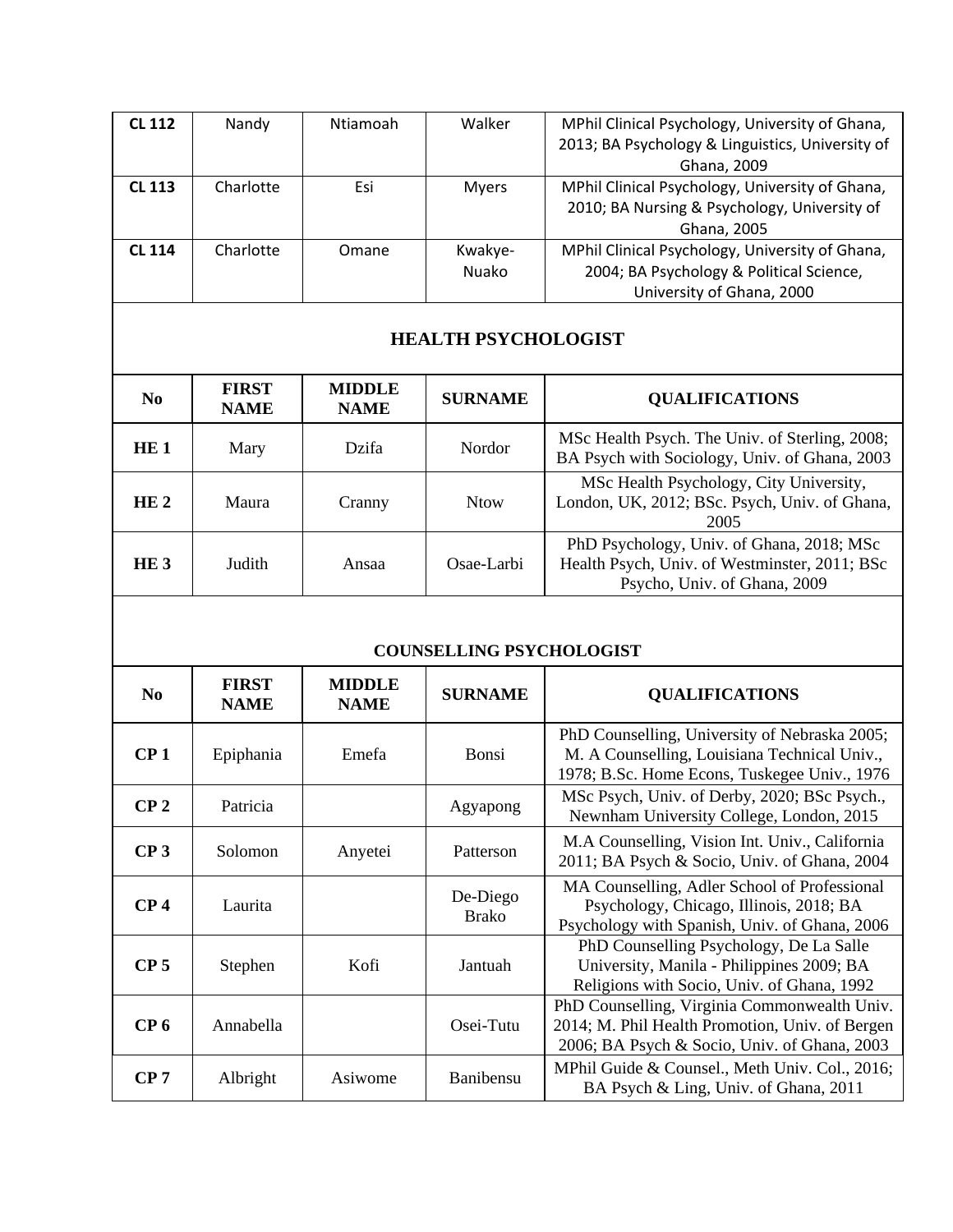| CP <sub>8</sub> | Barbara           | Nhyira       | Dadson    | MPhil Guide & Counsel., Meth Univ. Col., 2018;<br>BA Psych, Methodist Univ. College Ghana, 2011                                                                                          |
|-----------------|-------------------|--------------|-----------|------------------------------------------------------------------------------------------------------------------------------------------------------------------------------------------|
| CP <sub>9</sub> | Dorcas            |              | Quarshie  | MA Guidance & Counselling, Univ. of Cape<br>Coast, 2012; BA Psych with Socio., Univ. of<br>Ghana, 2009                                                                                   |
| <b>CP 10</b>    | Ebenezer          | Nii Addy     | Laryea    | MPhil Guide & Counsel., Meth Univ. Col., 2016;<br>BA Psych with Study of Rel. Univ. of Ghana,<br>2010                                                                                    |
| <b>CP11</b>     | Gideon            | Mensah       | Anapey    | PhD Guide & Counsel. Univ. of Edu., Winneba,<br>2016: BA Psych & Arch, Univ. of Ghana, 1999                                                                                              |
| <b>CP12</b>     | Grace             | Kailebi      | Sackey    | MPhil Guide & Counsel., Meth Univ. Col., 2013;<br>BA Psych & Sociology, Univ. of Ghana, 2010                                                                                             |
| <b>CP13</b>     | Hilda             | Konadu       | Donkor    | MA Guidance & Counselling, Univ. of Cape<br>Coast, 2015; BSc Psych, Univ. of Cape Coast,<br>2009                                                                                         |
| <b>CP14</b>     | Rabbi             |              | Darko     | MPhil Guidance & Counselling, University of<br>Edu, 2015; BA Psych with Ling, Univ. of Ghana,<br>2011                                                                                    |
| <b>CP15</b>     | Cosmos            | Osei         | Okyere    | MPhil Guidance and Counsel, Univ. of Cape<br>Coast, 2016; BSc Psych, Univ. of Cape Coast,<br>2013                                                                                        |
| <b>CP16</b>     | Florence<br>Beryl | Naa Laingoye | Boye      | MPhil Guide & Counsel., Meth Univ. Col., 2019;<br>BA Psych & Study of Rel Univ. of Ghana, 2009                                                                                           |
| <b>CP17</b>     | Godwin            |              | Awabil    | PhD Guidance & Counsel. Ahmadu Bello Univ.<br>2013; MPhil Guide. & Counselling, Univ. of<br>Cape Coast, 2003; B.Ed. Psych Univ. of Cape<br>Coast, 1996                                   |
| <b>CP18</b>     | Mercy             | Fosuah       | Boakye    | MA Guidance & Counselling, University of Cape<br>Coast; BA Psych & History, Univ. of Ghana,<br>2008                                                                                      |
| <b>CP 19</b>    | Nathaniel         |              | Amegashie | MPhil Guidance & Counsel, Methodist Univ.<br>Col. 2018; BA Family Counsel, Central Univ.<br>Col. 2012                                                                                    |
| <b>CP 20</b>    | Patricia          | Mawusi       | Amos      | PhD Guidance & Counselling, University of<br>Education, Winneba, 2019; MPhil Guidance &<br>Counselling, University of Education, Winneba<br>2010; BA Education, Univ. of Cape Coast 2005 |
| <b>CP 21</b>    | Alice             | Elsie        | Afram     | MPhil Guidance & Counsel. Methodist Univ.<br>Col. Ghana, 2016; BA Psych. Univ. of Ghana,<br>2012                                                                                         |
| <b>CP 22</b>    | Pearl             |              | Bentil    | MPhil Guide & Counsel Meth Univ. Col. Ghana,<br>2017; BA Psych, Meth Univ. Col Ghana, 2013                                                                                               |
| <b>CP 23</b>    | Akua              | Bema         | Asante    | MPhil Guidance & Counsel. Methodist Univ.<br>Col. Ghana, 2017; BA Psych, Univ. of Ghana,<br>2009                                                                                         |
| <b>CP 24</b>    | Edwina            | Kuukua       | Paintsil  | MPhil Guidance & Counselling, Methodist<br>University College 2019; BA Psychology/with<br>Information Studies, University of Ghana, 2014                                                 |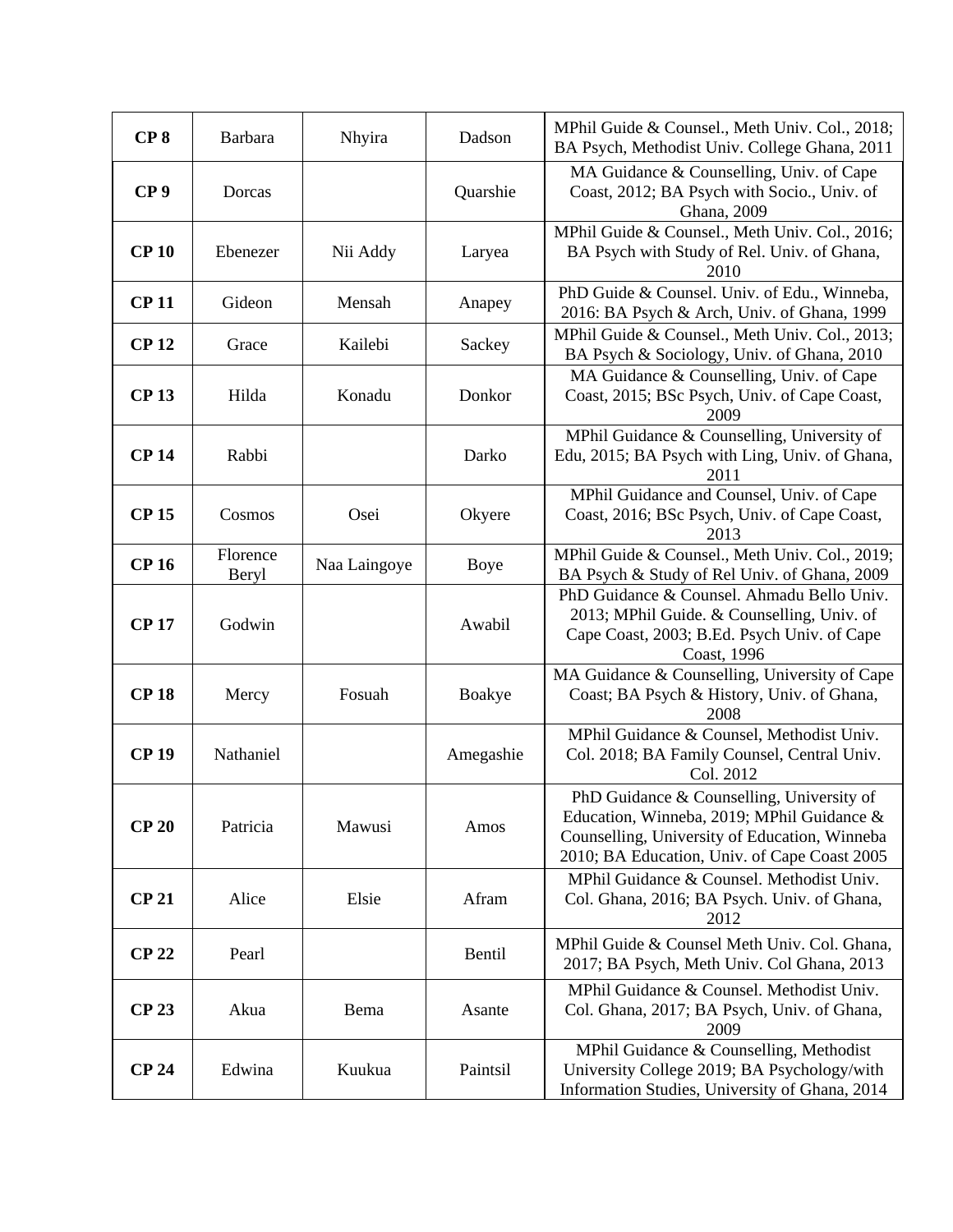| <b>CP 25</b> | Cecilia |           | Tutu-Danquah       | PhD Guidance & Counselling, Univ. of Edu,<br>2017; MPhil Guidance & Counsel., Univ. of<br>Education, 2013; B. Ed Basic Ed, Univ. of Cape<br>Coast, 2002                                        |
|--------------|---------|-----------|--------------------|------------------------------------------------------------------------------------------------------------------------------------------------------------------------------------------------|
| <b>CP 26</b> | Amina   |           | Alhassan           | MA Guidance & Counselling, Univ. of Cape<br>Coast 2012; BA Pol Sc. & Psych, Univ. of<br>Ghana, 2001                                                                                            |
| <b>CP 27</b> | Jones   | Clifford  | Akosah             | MPhil Guidance & Counsel, Univ. of Cape<br>Coast, 2014; BSc Psych, Univ. of Cape Coast,<br>2014                                                                                                |
| <b>CP 28</b> | Sandra  |           | Thompson           | MA Guide & Counsel., Meth Univ. Col., 2017;<br>BA Psychology with Religion, Univ. of Ghana,<br>2009                                                                                            |
| <b>CP 29</b> | Shirley | Ama Attah | Hayford            | MPhil Guidance & Counselling, Methodist Univ.<br>Col. 2017; BA Psych & Phil, Univ. of Ghana,<br>2009                                                                                           |
| <b>CP 30</b> | John    |           | Sedofia            | PhD Guidance & Counselling, Univ. of<br>Education, 2016; MPhil Guidance & Counsel,<br>Univ. of Cape Coast, 2011; B.Ed. Psych, Univ. of<br>Ghana, 1999                                          |
| <b>CP31</b>  | Kwesi   | Nkum      | Wilson             | PhD Guidance & Counsel, Univ. of Cape Coast,<br>2015; MPhil Guide. & Counsel Univ. of Cape<br>Coast, 2004; B.Ed., Univ. of Cape Coast, 1997                                                    |
| <b>CP 32</b> | Theresa |           | Antwi              | PhD Guidance & Counselling, Univ. of Edu.,<br>2019; M. Phil Guidance & Counselling, Univ. of<br>Edu, 2010; B. Ed Bus Edu, Univ. of Cape Coast,<br>2004                                         |
| <b>CP 33</b> | Theresa | Dede      | Lawer              | PhD Guidance & Counsel, Univ. of Cape Coast,<br>2021; MPhil Guidance & Counsel, Univ. of Edu,<br>2008; B. Ed Psych, Univ. of Cape Coast, 2002                                                  |
| <b>CP 34</b> | Joseph  |           | Asamoah -<br>Gyawu | MEd Guidance & Counselling, Univ. of Cape<br>Coast, 2016; BA Psychology, North Carolina<br>Agric. and Tech State Univ., USA, 2005                                                              |
| <b>CP 35</b> | Maame   | Gyanba    | Quaye              | MPhil Guidance & Counsel, Methodist Univ.<br>Col., Ghana, 2016; BSc. Nursing, Univ. of<br>Ghana, 2009                                                                                          |
| <b>CP 36</b> | Fred    |           | <b>Brako</b>       | PhD Couple & Family Therapy, Drexel University,<br>Philadelphia 2012; M.A Divinity, Westminster<br>Theological Seminary, Philadelphia 2003; BA<br>Psychology, Central University College, 1996 |
| <b>CP 37</b> | Gladys  | Ann       | Adiku              | MA Professional Counselling, Liberty University,<br>2014; BA Economic with Social Work, University<br>of Ghana, 1996                                                                           |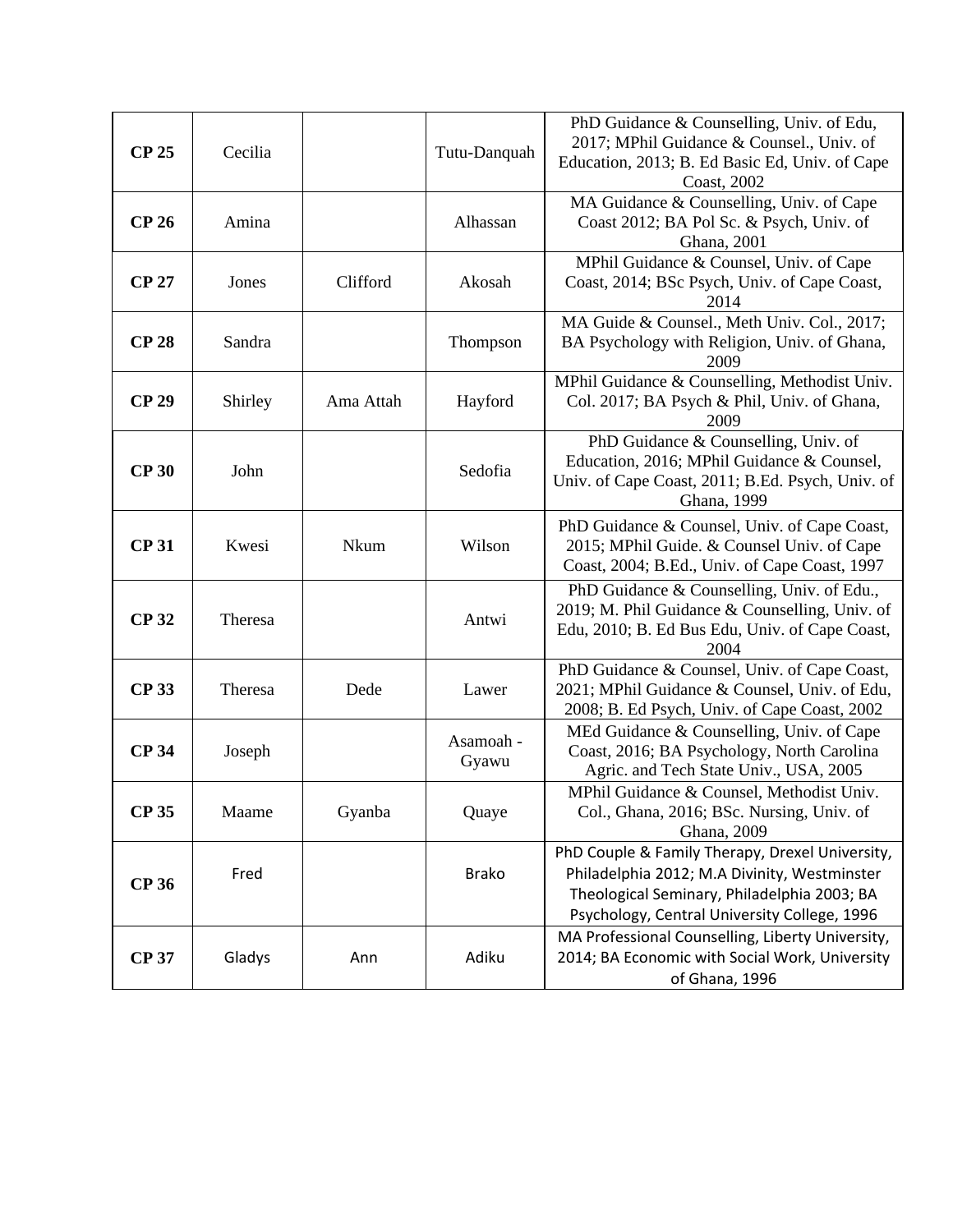## **MENTAL HEALTH COUNSELLING**

| N <sub>O</sub> | <b>FIRST</b><br><b>NAME</b> | <b>MIDDLE</b><br><b>NAME</b> | <b>SURNAME</b> | <b>QUALIFICATIONS</b>                                                                                     |
|----------------|-----------------------------|------------------------------|----------------|-----------------------------------------------------------------------------------------------------------|
| MHC 1          | Petrina                     | Sormoneh                     | Adusei         | MSc Clinical Mental Health Counselling,<br>Syracuse Univ. 2015; BA Psych & Lings, Univ.<br>of Ghana. 2008 |

### **COMMUNITY PSYCHOLOGIST**

| No.               | <b>FIRST</b><br><b>NAME</b> | <b>MIDDLE</b><br><b>NAME</b> | <b>SURNAME</b> | <b>QUALIFICATIONS</b>                                                                                                                                                                                |
|-------------------|-----------------------------|------------------------------|----------------|------------------------------------------------------------------------------------------------------------------------------------------------------------------------------------------------------|
| ComP <sub>1</sub> | Emmanuel                    | Nii-Boye                     | Quarshie       | PhD Psychological Sciences, The University of<br>Leeds, 2020; MPhil Human Dept. (Community &<br>Cultural Psych, Norwegian Univ. of Sc. & Tech,<br>2011; BA Psych with Socio, Univ. of Ghana,<br>2008 |
| ComP <sub>2</sub> | Kofi                        | <b>Bobi</b>                  | <b>Barimah</b> | MA Community Psych, Wilfrid Laurier Univ.<br>Canada, 1993; BA Psych/w Phil, Univ. of Gh,<br>1985                                                                                                     |

## **PSYCHOANALYST & PSYCHOTHERAPIST**

| No.             | <b>FIRST</b><br><b>NAME</b> | <b>MIDDLE</b><br><b>NAME</b> | <b>SURNAME</b>    | <b>QUALIFICATIONS</b>                                                                                                                                                                         |
|-----------------|-----------------------------|------------------------------|-------------------|-----------------------------------------------------------------------------------------------------------------------------------------------------------------------------------------------|
| <b>PT 1</b>     | Konaku                      | Doo                          | Kuusegmeh         | PhD Psychoanalysis, Boston Grad Sch. of<br>Psychoanalysis, 2020; MA Psychoanalysis &<br>Culture, Boston Grad Sch. of Psychoanalysis,<br>2010                                                  |
| PT <sub>2</sub> | Kwabena                     | Agyei                        | Akuffo-Akoto      | Specialist Cert in Psychiatry, The Royal College<br>of Physicians and Surgeons of Canada, 1993;<br>MSc Pharmacology, Univ. of East London 2001;<br>MBChB Med. & Surgery, Univ. of Ghana, 1974 |
| <b>PT 3</b>     | Joseph                      | Raymond                      | Otwey-<br>Buabeng | MPhil Psychoanalytic Studies, Trinity Col.<br>Dublin, The University of Dublin, 2014; BA<br>Psychology, Gregorian Pontifical University,<br>2010                                              |
|                 |                             |                              |                   |                                                                                                                                                                                               |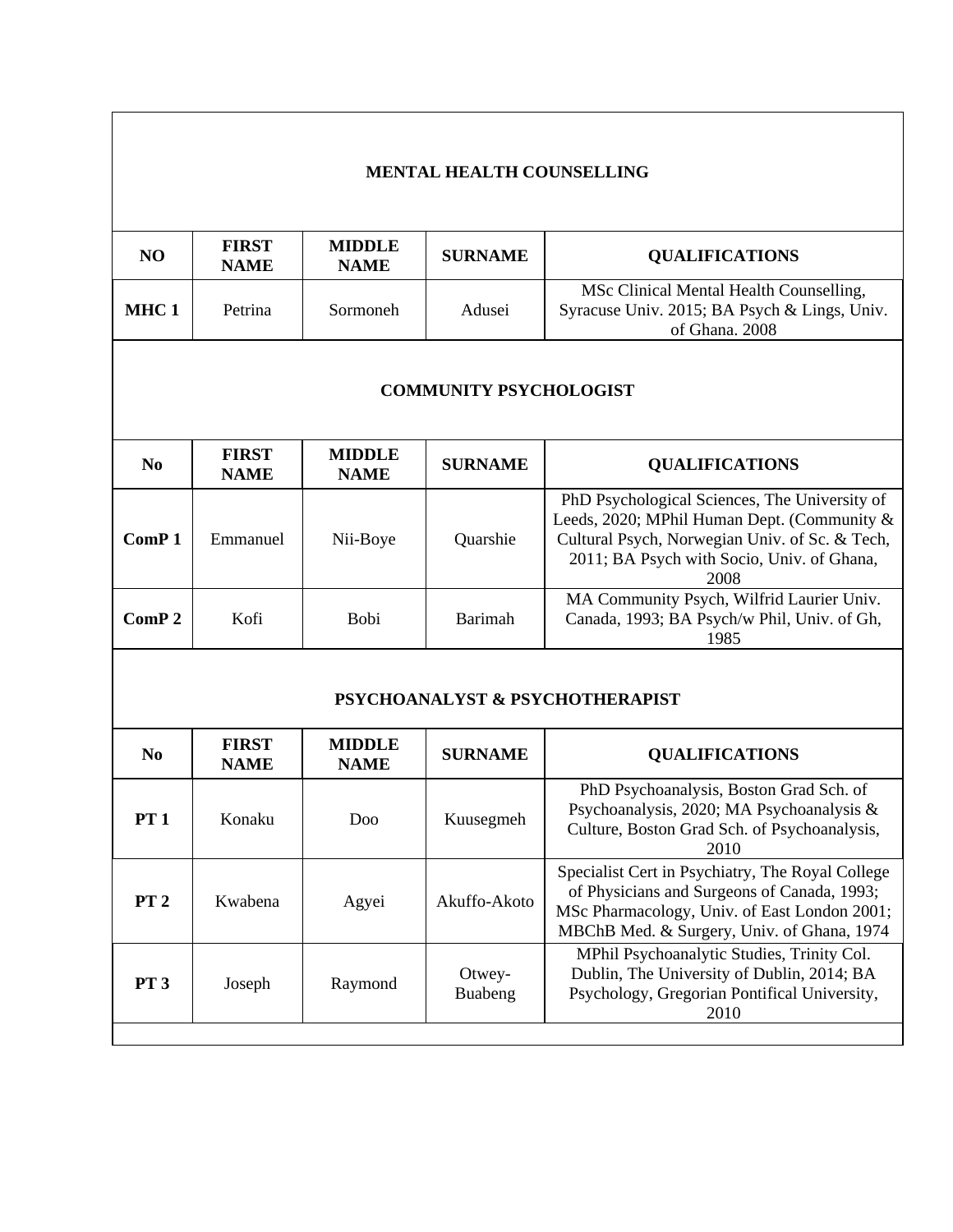#### **EDUCATIONAL PSYCHOLOGIST**

| N <sub>0</sub>           | <b>FIRST</b><br><b>NAME</b> | <b>MIDDLE</b><br><b>NAME</b> | <b>SURNAME</b>       | <b>QUALIFICATIONS</b>                                                                                                                  |
|--------------------------|-----------------------------|------------------------------|----------------------|----------------------------------------------------------------------------------------------------------------------------------------|
| ED <sub>1</sub>          | Samuel                      |                              | Oppong<br>Frimpong   | PhD Edu, Univ. Aberdeen, UK, 2017; MPhil Edu<br>Psych, Univ. of Cape Coast, 2005; B.Ed. Psych,<br>University of Cape Coast, 2001       |
| ED <sub>2</sub>          | Stephen                     | Kwabena                      | <b>Ntim</b>          | PhD Education, Pontifical Salesian Univ. 1999;<br>MSc. Edu, Pontifical Salesian Univ. 1997, BSc.<br>Edu Pontifical Salesian Univ. 1996 |
| ED <sub>3</sub>          | Carol                       |                              | Mathias<br>$O$ 'chez | PhD Edu Psych. Georgia State Univ. Atlanta,<br>MSc Psych. Georgia State Univ. Atlanta, 2009;<br>B.A Psych., Agnes Scott Col., Atlanta, |
| ED <sub>4</sub>          | Inusah                      |                              | Mahama               | MPhil Educational Psych, Univ. of Cape Coast,<br>2017; BSc Psychology, Univ. of Cape Coast,<br>2014                                    |
| ED <sub>5</sub>          | Victoria                    | Aba                          | Mensah               | MPhil Educational Psych, Univ. of Cape Coast,<br>2018; B.Ed. Foundation, Univ. of Cape Coast,<br>2003                                  |
| ED 6                     | Daniel                      | Mensah                       | Ofori                | MPhil Educational Psych, Univ. of Cape Coast,<br>2018; B.Ed. Psych, Univ. of Cape Coast, 2005                                          |
| ED <sub>7</sub>          | Daniel                      | Mensah                       | Ofori                | MPhil Educational Psych, Univ. of Cape Coast,<br>2018; B.Ed. Psych, Univ. of Cape Coast, 2005                                          |
| ED <sub>8</sub>          | Daniel                      | Gyapong                      | Nimo                 | MPhil Educational Psycho, Univ. of Cape Coast,<br>2017; BA Psych/w Ling, Univ. of Ghana, 2013                                          |
| <b>SPECIAL EDUCATION</b> |                             |                              |                      |                                                                                                                                        |

| No            | <b>FIRST</b><br><b>NAME</b> | <b>MIDDLE</b><br><b>NAME</b> | <b>SURNAME</b> | <b>QUALIFICATIONS</b>                                                                                                                       |
|---------------|-----------------------------|------------------------------|----------------|---------------------------------------------------------------------------------------------------------------------------------------------|
| <b>SPEC 1</b> | Ivv                         | Ama                          | Kpodoe         | PhD Special Edu, Univ. of Cape Coast, 2021;<br>MPhil Special Ed, Univ. of Cape Coast, 2012;<br>B.Ed. Special Ed, Univ. of Ed, Winneba, 2006 |

## **INDUSTRIAL & ORGANIZATIONAL PSYCHOLOGIST**

| No              | <b>FIRST</b><br><b>NAME</b> | <b>MIDDLE</b><br><b>NAME</b> | <b>SURNAME</b>      | <b>QUALIFICATIONS</b>                                                                                                                               |
|-----------------|-----------------------------|------------------------------|---------------------|-----------------------------------------------------------------------------------------------------------------------------------------------------|
| IO <sub>1</sub> | Robert                      |                              | Akuamoa-<br>Boateng | PhD Industrial Psych, Univ. of Kent, Canterbury<br>1991; MPhil Industrial Psych, New York Univ.<br>USA 1982; BA Psych, University of Ghana,<br>1977 |
| IO $2$          | Razak                       | Kojo                         | Opoku               | MA Business Psych. Univ. of Applied<br>Management, 2018; BSc Human Biology,<br>University of Cape Coast, 2010                                       |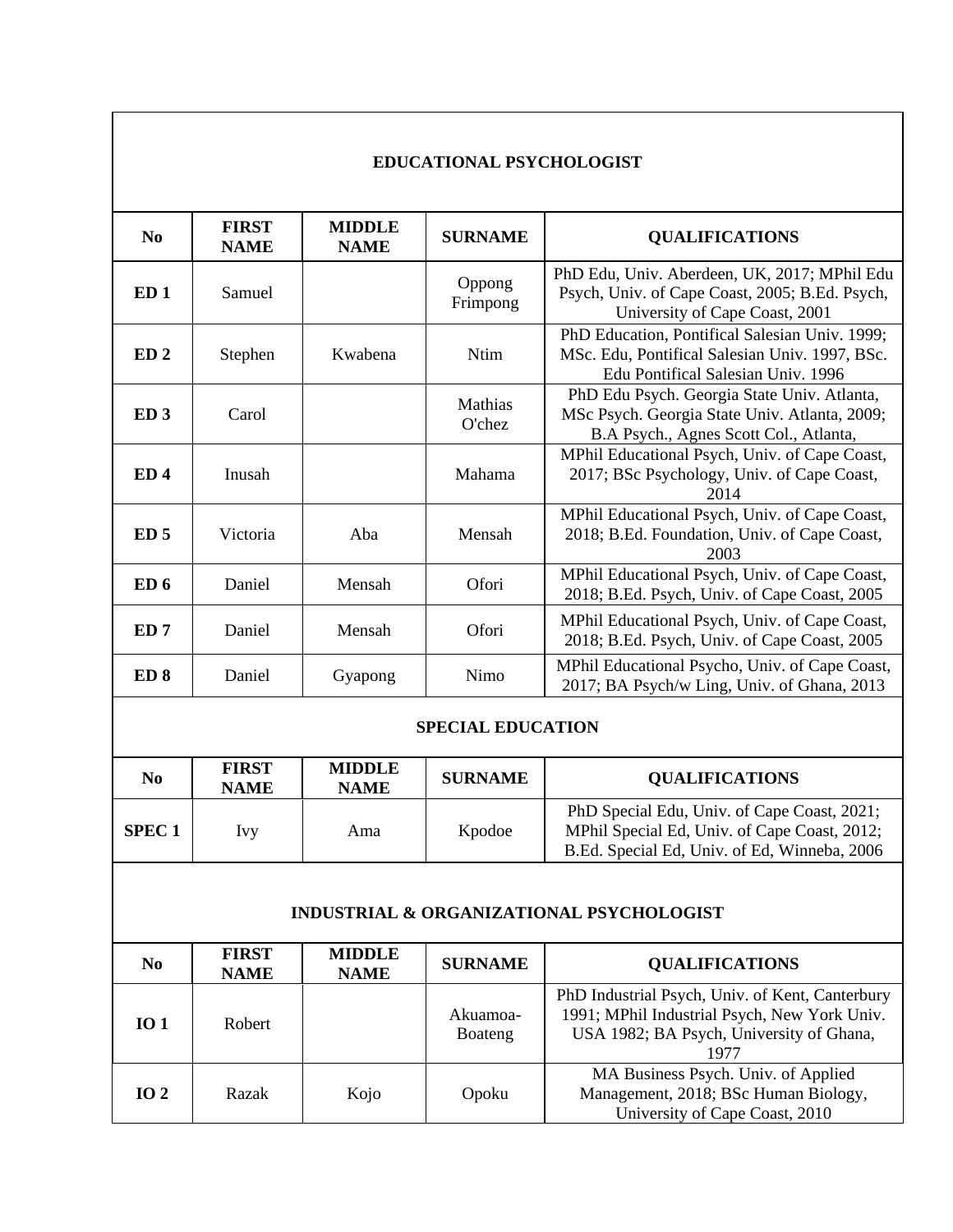| $IO$ 3          | Anna      |       | Plange       | MPhil Industrial & Org. Psych, Univ. of Ghana,<br>2006; BA Psych. & Rel. Univ. of Ghana, 2002                                                     |
|-----------------|-----------|-------|--------------|---------------------------------------------------------------------------------------------------------------------------------------------------|
| IO <sub>4</sub> | Collins   | Badu  | Agyemang     | PhD Industrial & Org Psych, Univ. of Ghana,<br>2017; MPhil IO Psych, Univ. of Ghana, 2011;<br>BA Psych & Pol Sc., Univ. of Ghana, 2006            |
| IO <sub>5</sub> | Roland    | Baah  | Teye         | MSc Occupational & Organizational Psychology,<br>University of East London, UK, 2009; BA Psych<br>with Info Studies, Univ. of Ghana, 2006         |
| <b>IO</b> 6     | Rose      |       | Ofosu Offei  | MPhil Industrial Psych, Univ. of Ghana, 2007;<br>B.Ed. Guidance. & Counseling, Univ. of Cape<br>Coast, 2001                                       |
| IO 7            | Priscilla |       | Hanson       | MPhil Industrial & Org Psych, Univ. of Ghana,<br>2014; BSc Psych, Univ. of Ghana, Univ. of Cape<br>Coast, 2011                                    |
| <b>IO8</b>      | Inusah    |       | Abdul-Nasiru | PhD Psych, Univ. of Ghana, Legon 2014, M.Phil.<br>Industrial & Org Psych, Univ. of Ghana, 2004;<br>BA Psych & Political Sc., Univ. of Ghana, 2000 |
| <b>IO9</b>      | Maxwell   | Amoah | Asumeng      | PhD Occupational, Industrial & Org, Univ. of<br>Surrey, UK 2008; MPhil Industrial Psych, Univ.<br>of Ghana, 1999; BA Psych, Univ. of Ghana, 1993  |

#### **SOCIAL PSYCHOLOGIST**

| N <sub>0</sub>    | <b>FIRST</b><br><b>NAME</b> | <b>MIDDLE</b><br><b>NAME</b> | <b>SURNAME</b>            | <b>QUALIFICATIONS</b>                                                                                                                                                                          |
|-------------------|-----------------------------|------------------------------|---------------------------|------------------------------------------------------------------------------------------------------------------------------------------------------------------------------------------------|
| SocP <sub>1</sub> | Charity                     | Sylvia                       | Akotia                    | PhD Social Psychology, University of Ghana,<br>2004 MA Social/Community Psych, Univ. of<br>Ontario, Canada, 1992; BA Psych, Univ. of<br>Ghana, 1987                                            |
| SocP <sub>2</sub> | Carl                        | Seyram                       | Necku                     | MPhil Social Psych Univ., Univ. of Ghana, 2015;<br>BA Psychology with Lings, Univ. of Ghana,<br>2012                                                                                           |
| SocP <sub>3</sub> | Buernorkie                  | Manyeyo                      | Puplampu                  | MPhil Social Psych, University of Ghana, 2015;<br>BA Psych & Lings, Univ. of Ghana, 2010                                                                                                       |
| SocP <sub>4</sub> | Ama                         |                              | De-Graft<br>Aikins        | PhD Social Psych, London School of Economics<br>& Political. Science, 2005; MSc Social<br>Psychology, Manchester Metro. University 1998;<br>BA Pharmacology, University of Manchester,<br>1994 |
| SocP <sub>5</sub> | Angela                      | Anarfi                       | Gyasi-<br>Gyamerah        | PhD Social Psychology, Univ. of Ghana, 2014;<br>M.Phil. Clinical Psych, Univ. of Ghana, 2004;<br>BA Psych with Socio University of Ghana, 1999                                                 |
| SocP <sub>6</sub> | Gwendoline-<br>Marie        |                              | Omane-<br><b>Brimpong</b> | M.Phil Social Psychology, University of Ghana,<br>2010; BSc. Psychology, University of Ghana, 2002                                                                                             |
| SocP <sub>7</sub> | Charles                     | Brenya                       | Wiafe-<br>Akenten         | MPhil Social Psychology, University of Ghana,<br>1998; BA Psychology, University of Ghana, 1992                                                                                                |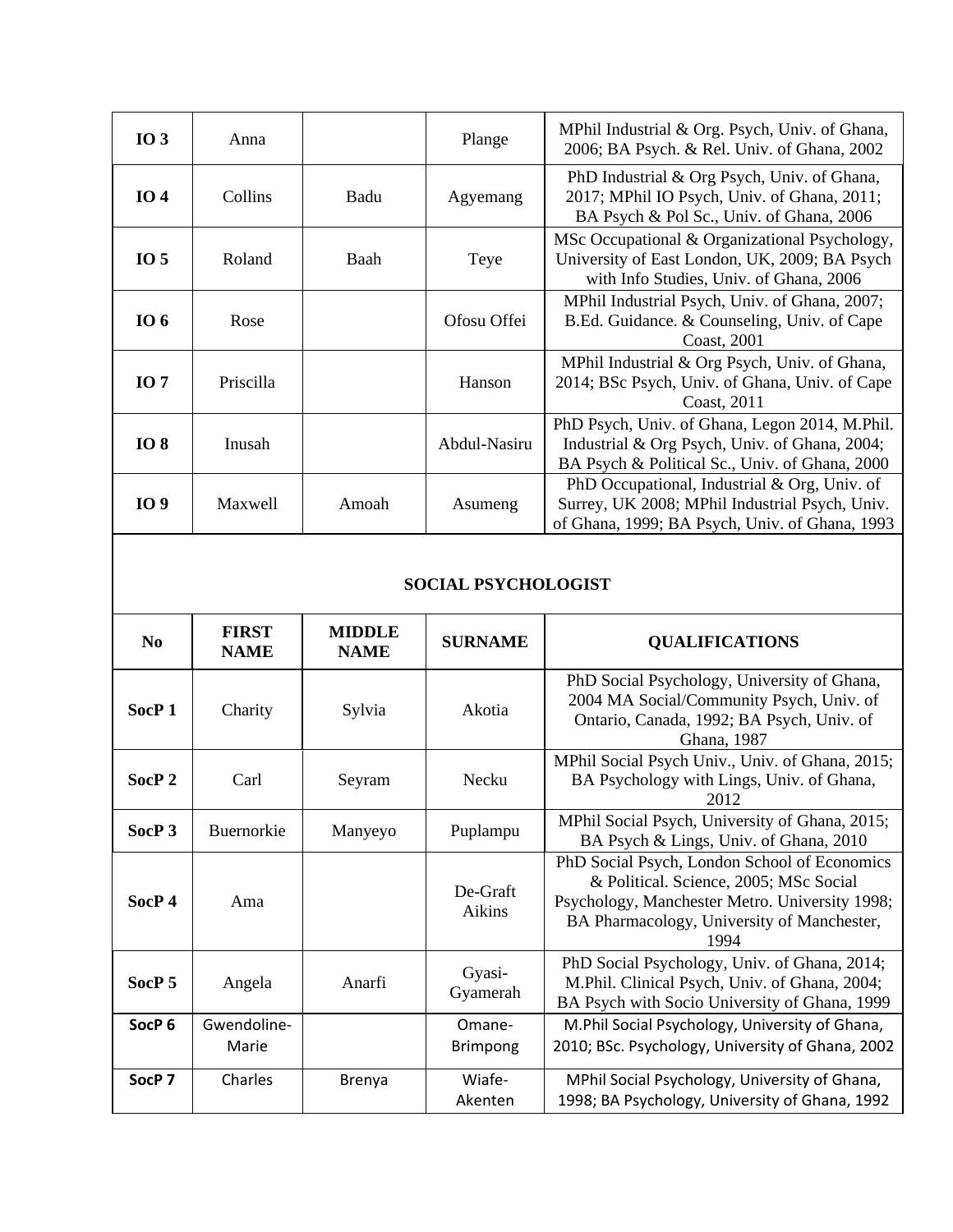|                               |                             |                                                       |                | <b>SPORTS &amp; EXERCISE PSYCHOLOGIST</b>                                                                                                                                      |  |  |
|-------------------------------|-----------------------------|-------------------------------------------------------|----------------|--------------------------------------------------------------------------------------------------------------------------------------------------------------------------------|--|--|
| N <sub>0</sub>                | <b>FIRST</b><br><b>NAME</b> | <b>MIDDLE</b><br><b>NAME</b>                          | <b>SURNAME</b> | <b>QUALIFICATIONS</b>                                                                                                                                                          |  |  |
| SEP <sub>1</sub>              | Patrick                     | Kwaku                                                 | Ofori          | PhD Sports & Exercise Psychology, Univ. of<br>Stirling, 2006 & 2013; BA Psychology &<br>Sociology, University of Ghana, 2004                                                   |  |  |
| SEP <sub>2</sub>              | Phyllis                     | Esinam Adzoa                                          | <b>Bissaba</b> | MSc Psychology of Sport and Exercise,<br>Loughborough Univ., 2016; BA Psych with<br>Arch., University of Ghana, 2011                                                           |  |  |
| <b>SOCIAL WORK COUNSELLOR</b> |                             |                                                       |                |                                                                                                                                                                                |  |  |
| N <sub>0</sub>                | <b>First Name</b>           | <b>Middle Name</b>                                    | <b>Surname</b> | <b>Qualifications</b>                                                                                                                                                          |  |  |
| SWC <sub>1</sub>              | Gloria                      | Naa-Ahinee                                            | Clerk          | Master of Social Work, Washington University,<br>Missouri, 2013; BA Social Work with Sociology,<br>University of Ghana, 2000                                                   |  |  |
| SWC <sub>2</sub>              | Clare                       |                                                       | Kyomuhendo     | MPhil Social Work, University of Ghana, 2018;<br>BA Social Work & Social Admin, Bohemia<br>University, 2013                                                                    |  |  |
|                               |                             | <b>MEASUREMENT &amp; EVALUATION (PSYCHOMETRICIAN)</b> |                |                                                                                                                                                                                |  |  |
|                               |                             |                                                       |                |                                                                                                                                                                                |  |  |
| N <sub>0</sub>                | <b>FIRST</b><br><b>NAME</b> | <b>MIDDLE</b><br><b>NAME</b>                          | <b>SURNAME</b> | <b>QUALIFICATIONS</b>                                                                                                                                                          |  |  |
| ME <sub>1</sub>               | Frank                       |                                                       | Quansah        | MPhil Measurement & Eval, Univ. of Cape<br>Coast, 2018; BSc Psych, Univ. of Cape Coast,<br>2015                                                                                |  |  |
| ME <sub>2</sub>               | Jephtar                     |                                                       | Adu-Mensah     | MPhil Measurement & Eval, Univ. of Cape<br>Coast, 2017; BSc Psych, Univ. of Cape Coast,<br>2014                                                                                |  |  |
| ME <sub>3</sub>               | Ruth                        |                                                       | Annan-Brew     | PhD Measurement & Evaluation, University of<br>Cape Coast, 2020; MPhil Measurement & Eval,<br>Univ. of Cape Coast, 2013; B.Ed. Mathematics,<br>University. of Cape Coast, 2008 |  |  |
| ME <sub>4</sub>               | Eric                        |                                                       | Asare          | MPhil Measurement & Eval, Univ. of Cape<br>Coast, 2018; BSc Psych, Univ. of Cape Coast,<br>2013                                                                                |  |  |
|                               |                             |                                                       |                | PROFESSIONAL PASTORAL COUNSELLORS                                                                                                                                              |  |  |
| N <sub>0</sub>                | <b>FIRST</b><br><b>NAME</b> | <b>MIDDLE</b><br><b>NAME</b>                          | <b>SURNAME</b> | <b>QUALIFICATIONS</b>                                                                                                                                                          |  |  |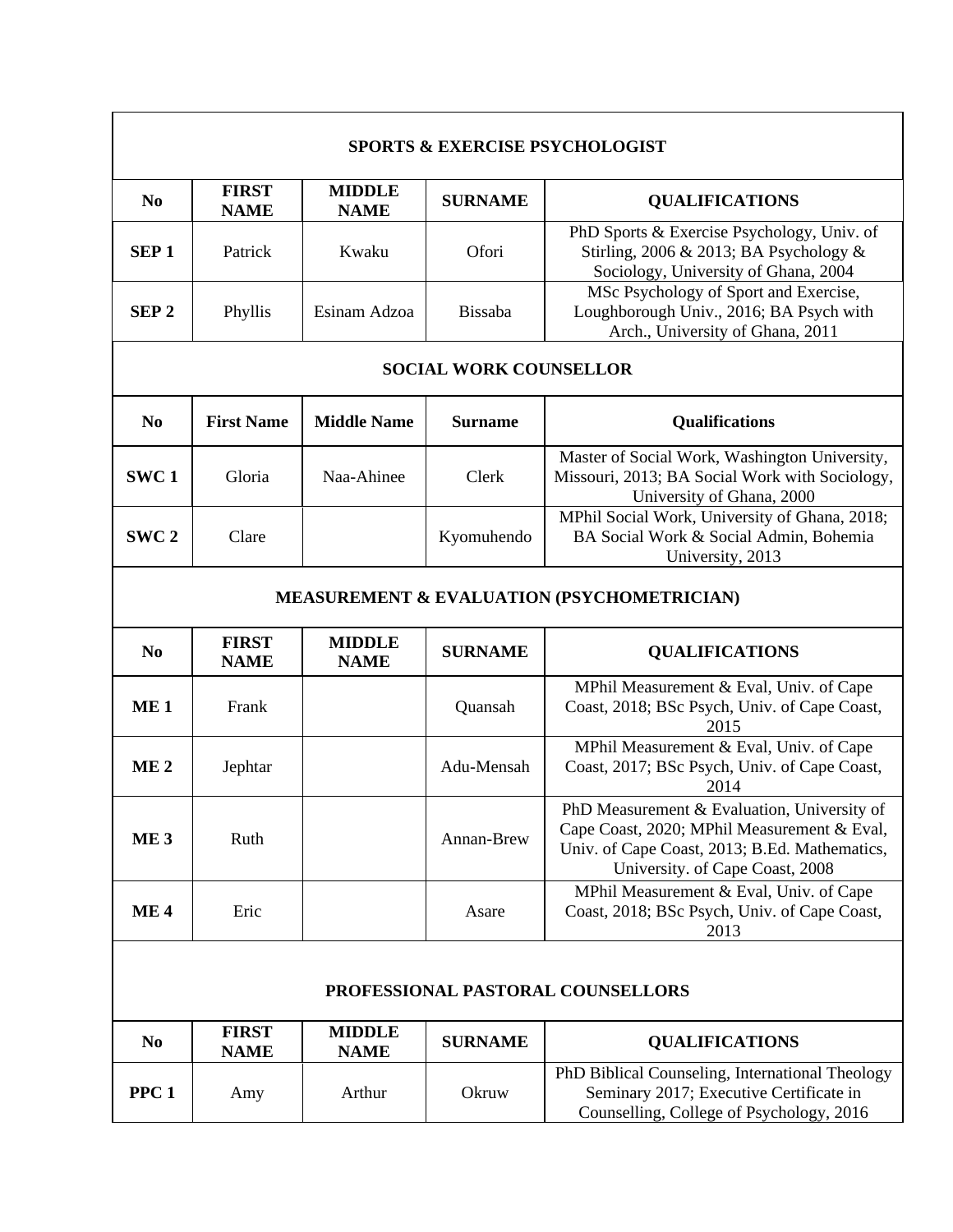| PPC <sub>2</sub> | Isaac          | Ishmael  | Arthur           | D. Th Pastoral Counseling, Candler School of<br>Theology, Emory Univ.-Atlanta 2012; M. Theo,<br>Princeton Theological Sem., Princeton, NJ-USA<br>2006; B. Divinity, Trinity Theological Sem.,<br>2001  |
|------------------|----------------|----------|------------------|--------------------------------------------------------------------------------------------------------------------------------------------------------------------------------------------------------|
| PPC <sub>3</sub> | James          | Kofi     | Abbrey           | MA Theology & Mission, Akrofi-Christaller Inst.<br>of Theology, Mission, and Culture 2011; Master<br>of Theology, Trinity Theological Sem, Legon,<br>2014                                              |
| PPC <sub>4</sub> | Joseline       | Enyonam  | Fugar            | D. Min Pastoral Counselling, Westminster<br>Theological Seminary, Philadelphia 2006; MA<br>Bible Counselling, Westminster Theo. Sem.<br>2003; BA Bible & Theology, ICI Univ. Texas<br><b>USA, 1999</b> |
| PPC <sub>5</sub> | Mary           |          | Anane-<br>Mensah | PhD Biblical Counselling, Int. Theo. Sem., 2017;<br>MA in Biblical Counselling, Int. Theo Sem.<br>2012; BA Biblical Counsel. Int. Theo. Seminary,<br>2011                                              |
| PPC <sub>6</sub> | Samuel         |          | Bonsu            | PhD Family Studies, Texas Woman's Univ.,<br>Texas 2016; MA Counseling, Dallas Baptist<br>Univ., Texas 2005; BSc Church Ministries,<br>Southwestern Assemblies of God Univ., Texas<br>2002              |
| PPC <sub>7</sub> | Samuel         | Kojo     | Gyamfi           | Master in Theology, Trinity Theology Seminary,<br>Legon, 2016; Bachelor of Theology, Trinity<br>Theological Seminary, Legon, 2013                                                                      |
| PPC <sub>8</sub> | Emmanuel       | Kojo     | Hopeson          | D. Theology, International Theological Seminary<br>2010; M.Th. Vision Int. Univ., CA-USA 2002;<br>BA Theo., Vision Int. University, CA-USA 1999                                                        |
| <b>PPCP</b>      | Hannah         |          | Dekowski         | MA Clinical Christian Counselling, International<br>Theological Seminary, 2009                                                                                                                         |
| <b>PPC 10</b>    | Jackson        | Ekow     | Wartemberg       | MA Counselling, Amberton Univ., Garland-<br>Texas 2011; BSc Professional Studies,<br>Southwestern Assemblies of God Univ.<br>Sycamore 2006                                                             |
| <b>PPC 11</b>    | Daniel         | Aryee    | Anum             | FGCPS, Family Medicine, 2014; BA Biblical<br>Counsel. ITS, Florida, 2010; MWAP, Fam Med.,<br>2002; MBChB, Univ. of Ghana, 1977                                                                         |
| <b>PPC 12</b>    | Samuel         | Oheneba  | Dornyo           | PhD Clinical Christian Counselling, Int. Theo.<br>Seminary, USA, 2004; MA Restorative Therapy,<br>The Faith Based Counsellor Training Institute,<br>Texas-USA, 2006                                    |
| <b>PC 13</b>     | <b>Bridget</b> | Eli Adzo | Ben-Naimah       | MTh, Union Theological Seminary, USA 2001,<br>D. Ministry, Eden Theo Sem, St Louis -USA,<br>2009                                                                                                       |
| <b>PC 14</b>     | William        | Agyei    | Mpere-<br>Gyekye | PhD Wesleyan Theology, SATS 2019; Cert.<br>Hospital Chaplaincy, Deaconess Hospital Inc.,<br>2010; MTH Sys. Theology, Princeton, Sem.<br>USA, 2009; MAR Sys. Theology, Univ. of                         |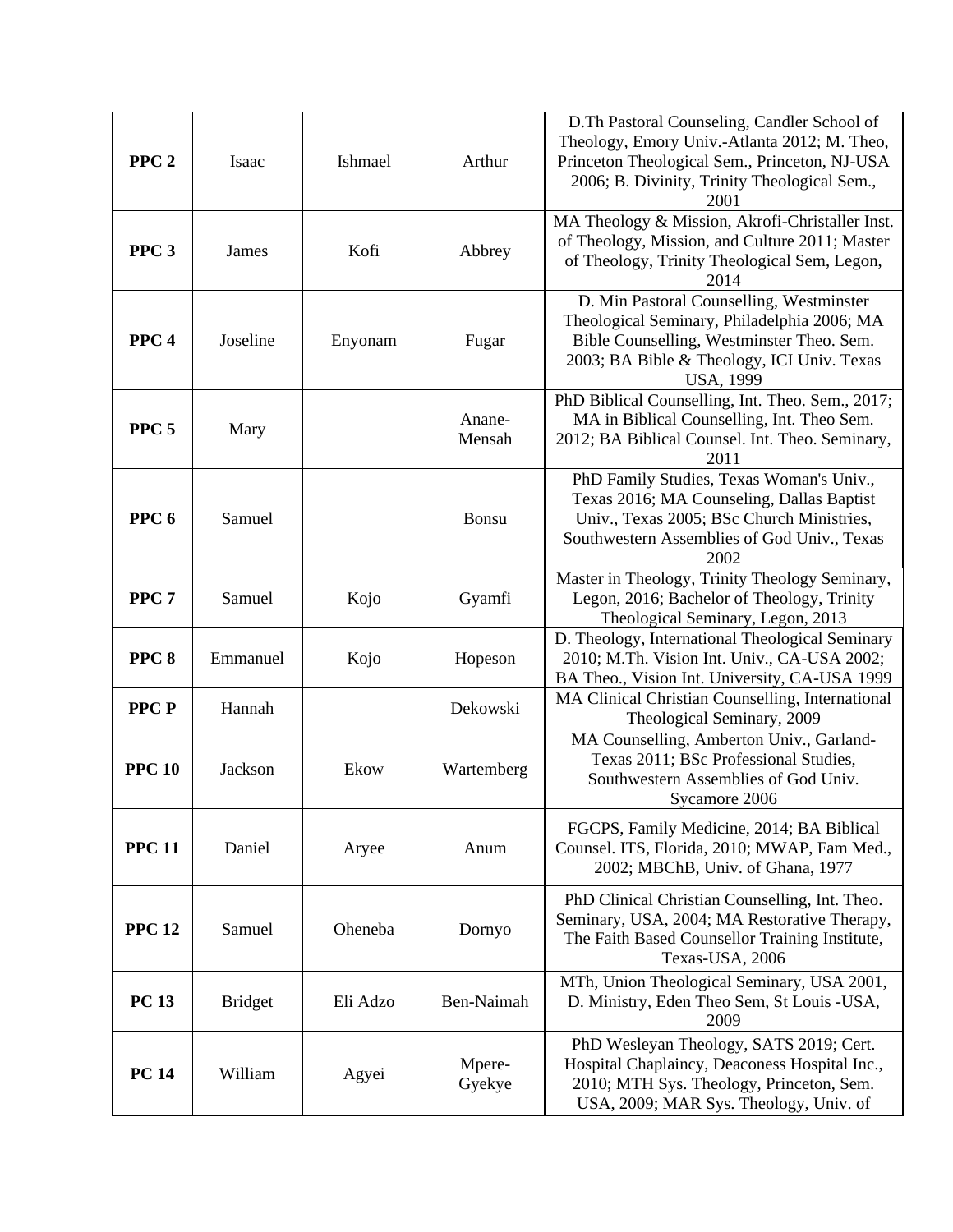|     |       |          | Dubuque, 1995; BA Religion with Psych,<br>TTS/UG, 1992 |
|-----|-------|----------|--------------------------------------------------------|
| PC. | Frank | Owiredu- | Masters in Biblical Counselling, International         |
|     |       | Yeboa    | Theological Seminary 2017; Executive Certificate       |
|     |       |          | in Counselling, College of Counselling &               |
|     |       |          | Psychology, 2016                                       |

#### **PROFESSIONAL CAREER & GUIDANCE COUNSELLOR**

| N <sub>0</sub>   | <b>FIRST</b><br><b>NAME</b> | <b>MIDDLE</b><br><b>NAME</b> | <b>SURNAME</b>      | <b>QUALIFICATIONS</b>                                                                                                                   |
|------------------|-----------------------------|------------------------------|---------------------|-----------------------------------------------------------------------------------------------------------------------------------------|
| GCP <sub>1</sub> | Augustina                   | Atkinson                     | Dadebo              | MPhil Guidance & Counselling, Methodist<br>University College Ghana; B.Ed. Guidance &<br>Counselling, Univ. of Education, Winneba 2014  |
| GCP <sub>2</sub> | Ben Bishop                  | Nyanihorba                   | Ayamba              | MPhil Guidance & Counsel., Univ. of Cape<br>Coast, 2009; B.Ed. Psych, Univ. of Cape Coast,<br>2004                                      |
| GCP <sub>3</sub> | Diana                       |                              | Hopeson             | MPhil Guidance & Counsel, Univ. of Ed,<br>Winneba, 2018; B.Ed. Guide. & Counsel Univ.<br>of Edu, 2014                                   |
| GCP <sub>4</sub> | Flora                       | Augusta                      | Pufaa               | MPhil Guidance & Counselling, University of<br>Education, Winneba, 2011; B.Ed. Guidance &<br>Counselling, University of Education, 2008 |
| GCP <sub>5</sub> | Grace                       |                              | Yeboah              | MEd Guidance & Counselling, Univ. of Cape<br>Coast 2010; B.Ed. Psych, Univ. of Cape Coast,<br>2003                                      |
| GCP <sub>6</sub> | Irene                       | Owusua                       | Tei-Doe             | MEd Guidance & Counsel Univ. of Cape Coast,<br>2018; B.Ed. Special Ed, Univ. of Education,<br>2002                                      |
| GCP <sub>7</sub> | Jane                        | Odurowaa                     | Edjah               | MPhil Guidance & Counsel, Univ. of Cape<br>Coast, 2009; B.Ed. Psychology, Univ. of Cape<br>Coast, 1999                                  |
| GCP <sub>8</sub> | Mary                        | Magdalene                    | Awuku-Larbi         | MPhil Guidance & Counselling, University of<br>Education, Winneba, 2009; B.Ed. Psychology,<br>University of Cape Coast, 1995            |
| GCP <sub>9</sub> | Sabina                      | Fremah                       | Ansah               | MA Guidance & Counselling, Univ. of Cape<br>Coast, 2013; B.Ed. Psych. Univ. of Cape Coast,<br>2008                                      |
| <b>GCP 10</b>    | Sylvia                      |                              | Eyiah-<br>Bediako   | MPhil Guidance & Counsel, Univ. of Cape<br>Coast, 2009; B.Ed. Psych, Univ. of Cape Coast,<br>2000                                       |
| <b>GCP 11</b>    | Theophilus                  |                              | Andoh-<br>Robertson | MPhil Guidance & Counselling, Univ. of<br>Education, Winneba, 2013; B.Ed. Guidance and<br>Counselling, University of Education, 2010    |
| <b>GCP 12</b>    | Veronica                    | Esinam                       | Eggley              | MPhil Guidance & Counselling, University of<br>Education, Winneba, 2016; B.Ed. Guidance &<br>Counselling, Univ. of Ed, Winneba, 2013    |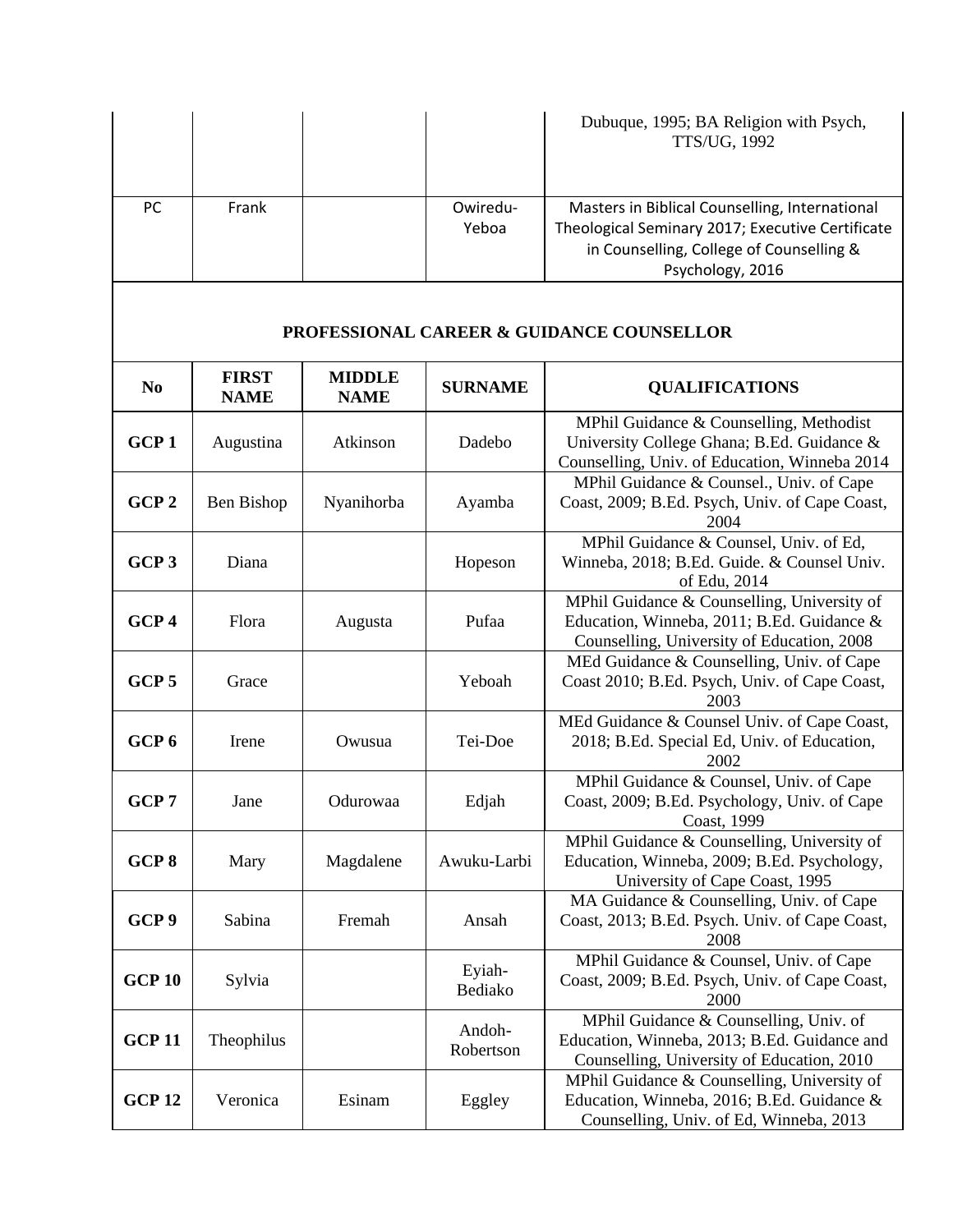| <b>GCP 13</b> | Vida              |             | Ofosu-Brako       | MPhil Guidance & Counselling, University of<br>Cape Coast, 2014; B.Ed. Guidance &<br>Counselling, University of Education, Winneba,<br>2008                                                     |
|---------------|-------------------|-------------|-------------------|-------------------------------------------------------------------------------------------------------------------------------------------------------------------------------------------------|
| <b>GCP 14</b> | Victoria          |             | Adzewodah         | MPhil Guidance & Counsel, Univ. of Cape<br>Coast, 2003; B.Ed. Psych. Univ. of Cape Coast,<br>1998                                                                                               |
| <b>GCP 16</b> | Angela            | Oye         | Asamoah           | MPhil Guidance & Counselling, Univ. of Edu,<br>2016; B.Ed. Guidance & Counsel Univ. of Ed,<br>2012                                                                                              |
| <b>GCP 17</b> | Ficus             |             | Gyasi             | MPhil Guidance & Counselling, Univ. of Ed<br>2015; B.Ed. Guidance & Counsel., Univ. of Ed,<br>2012                                                                                              |
| <b>GCP 18</b> | Jonas             | Kpeng-Baare | Guri              | MEd Guidance & Counselling, Univ. of<br>Education, Winneba, 2019; B.Ed. Guidance &<br>Counselling, Univ. of Education, Winneba, 2017;<br>Dipl. Basic Education, Univ. of Cape Coast,<br>2012    |
| <b>GCP 19</b> | Abdul -<br>Rahman |             | Adamah            | MEd Guidance & Counseling, Univ. of Edu,<br>Winneba, 2019; B.Ed. Guidance & Counselling,<br>Univ. of Education, 2017                                                                            |
| <b>GCP 20</b> | Gilbert           | Konwie      | Langu             | MEd Guide & Counselling, Univ. of Cape Coast,<br>2016; B.Ed. Basic Edu, Univ. of Education, 2011                                                                                                |
| <b>GCP 21</b> | Victoria          |             | De-Graft<br>Adjei | MEd Guidance & Counselling, Univ. of Cape<br>Coast, 2014; B.Ed. Psych Univ. of Cape Coast,<br>1999                                                                                              |
| <b>GCP 22</b> | Stephen           |             | Ofori             | MEd Guide & Counselling, Univ. of Cape Coast,<br>2013; B.Ed. Psych, Univ. of Cape Coast, 2003                                                                                                   |
| GC 23         | Lawrence          |             | Lowell            | PhD Psychology, Universidad Panamericana,<br>Coasta Rica 2016; BEd Psychology, Universidad<br>Panamericana, Costa Rica, 2005                                                                    |
| <b>GC 24</b>  | Justina           |             | Owu-Agyiri        | MPhil Guidance & Counselling, University of<br>Education, Winneba, Ghana, 2019; BA<br>Information Studies & Psychology, University of<br>Ghana 2012                                             |
| GC 25         | Asuquo            | Asuquo      | Udofia            | MA Guidance & Counselling, Methodist<br>University College Ghana, 2016; BSc<br>BioChemistry, University of Uyo, Nigeria 1994                                                                    |
| GC 26         | Lydia             | Aframea     | Dankyi            | PhD Guidance & Counselling, University of Cape<br>Coast, 2019; MPhil Guidance & Counselling,<br>University of Cape Coast, 2013; BEd Basic<br>Education, University of Cape Coast, 2010          |
| GC 27         | Joyce             | Kwakyewaa   | Dankyi            | PhD Guidance and Counselling, University of<br>Education, Winneba, 2019; MPhil Guidance &<br>Counselling, University of Cape Coast, 2013; BEd<br>Basic Education, University of Cape Coast 2010 |
| GC 28         | John              | Ekow        | Laryea            | MEd Guidance & Counselling, University of Cape<br>Coast, 2009; BEd Psychology, University of Cape<br><b>Coast 1994</b>                                                                          |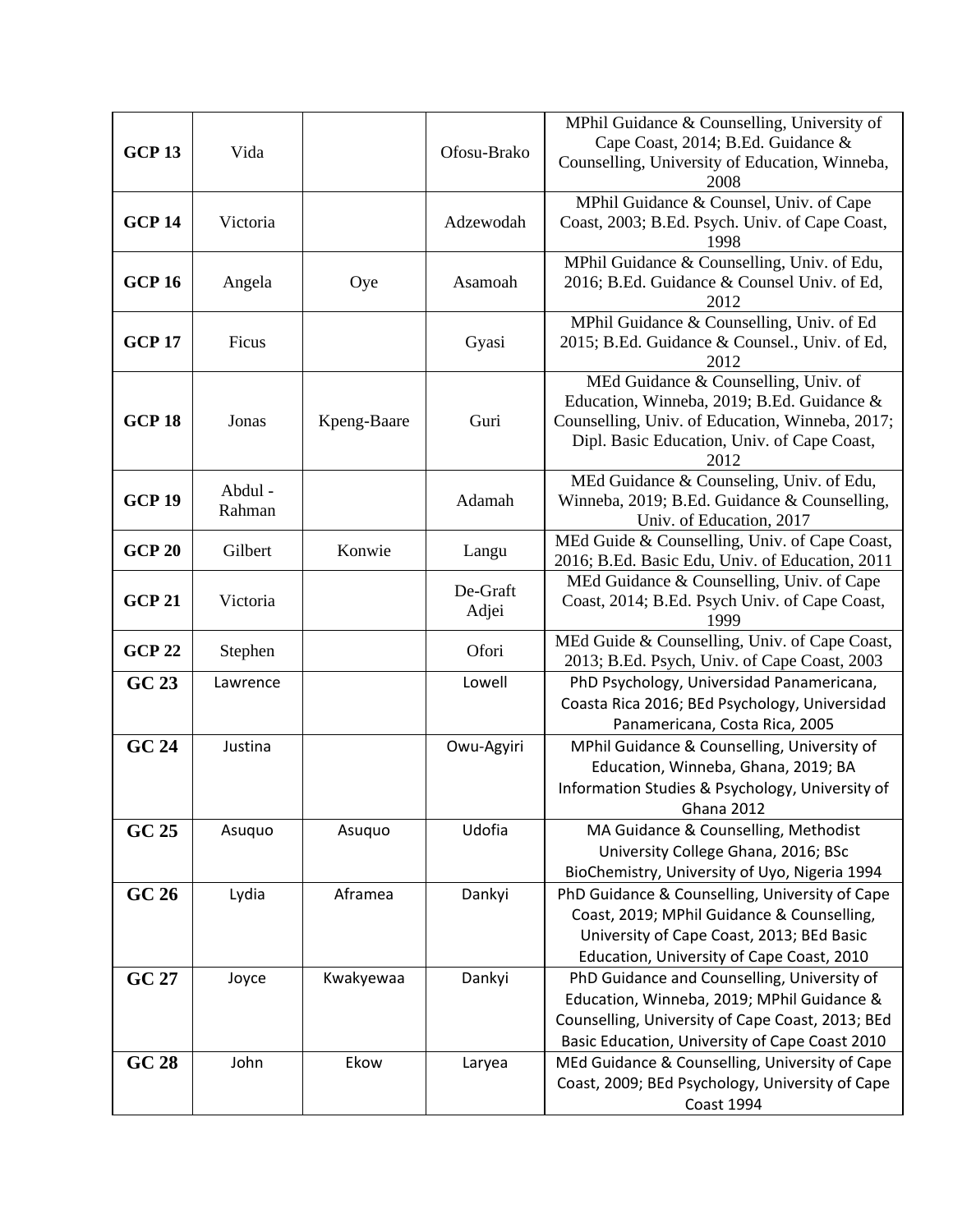|                   | <b>PARAPROFESSIONAL CAREER &amp; GUIDANCE COUNSELLORS</b> |                              |                   |                                                                                                                                                                                          |  |  |
|-------------------|-----------------------------------------------------------|------------------------------|-------------------|------------------------------------------------------------------------------------------------------------------------------------------------------------------------------------------|--|--|
| N <sub>0</sub>    | <b>FIRST</b><br><b>NAME</b>                               | <b>MIDDLE</b><br><b>NAME</b> | <b>SURNAME</b>    | <b>QUALIFICATIONS</b>                                                                                                                                                                    |  |  |
| <b>GCPP1</b>      | Adwoa                                                     | Otuko                        | Fosu              | MA Guide. & Counselling, Meth Univ. Col.<br>Ghana, 2016; BSc Tourism, Univ. of Cape Coast,<br>2006                                                                                       |  |  |
| <b>GCPP2</b>      | Abigail                                                   |                              | Wilson            | MEd Guidance & Counselling, University of<br>Education, Winneba, 2019; Bachelor of Fine Art,<br>Dance Studies with Theatre, Univ. of Ghana,<br>2014                                      |  |  |
| <b>GCPP 3</b>     | Agnes                                                     | Darkowaah                    | Opoku             | MPhil Guidance &Counselling, University of<br>Education, Winneba, 2018; B.Ed. Basic<br>Education, University of Education, Winneba,<br>2008                                              |  |  |
| GCPP 4            | Akua                                                      | Sikayena                     | Domfeh            | MPhil Guidance & Counselling, University of<br>Cape Coast, 2013; B.Ed. Basic Education,<br>University of Cape Coast, 2008                                                                |  |  |
| GCPP <sub>5</sub> | Ama                                                       | Korsema                      | Obeng-<br>Berkyaw | M. A Guidance & Counselling, Methodist<br>University College Ghana, 2017; BSc Health<br>Admin., University of Ghana, Legon, 2009                                                         |  |  |
| <b>GCPP7</b>      | Beatrice                                                  |                              | Nyarko            | MA Guidance & Counselling, Methodist<br>University College, Ghana, 2019; Bachelor of<br>Theology, Trinity Theological Seminary, 2017                                                     |  |  |
| <b>GCPP8</b>      | Benjamin                                                  | Eugene                       | Preko             | MA Guidance & Counselling, University of Cape<br>Coast, 2014; BA Religious Studies & History,<br>University of Cape Coast 1998                                                           |  |  |
| GCPP <sub>9</sub> | Constance                                                 |                              | Agyeiwaa          | MEd Guidance & Counselling, Univ. of<br>Education, Winneba, 2019; BA Integrated<br>Development Studies, Univ. for Development<br>Studies, 2009                                           |  |  |
| <b>GCPP</b><br>10 | Diana                                                     |                              | Kabe              | BA Guidance & Counselling, Maranatha<br>University College, Ghana, 2017                                                                                                                  |  |  |
| <b>GCPP</b><br>11 | <b>Dilys</b>                                              | Alberta                      | Gwira             | MPhil Guidance & Counselling, University of<br>Education, Winneba, 2014; B.Ed. Social Studies,<br>University College of Education, Winneba, 2004                                         |  |  |
| <b>GCPP</b><br>12 | Doris                                                     |                              | Owusu             | MEd Guide & Counselling, Univ. of Cape Coast<br>2010; BA Rel. Studies, Valley View Univ. 2004                                                                                            |  |  |
| <b>GCPP</b><br>13 | Dorothy                                                   | Dede                         | Denson            | MPhil Guidance & Counselling, Univ. of<br>Education, Winneba, 2017; Post Dipl.<br>Management Studies, Univ. of Cape Coast, 2010;<br>Cert. in Social Work, School of Social Work,<br>1994 |  |  |
| <b>GCPP</b><br>14 | Ebenezer                                                  | Douglas                      | Bruce-Tagoe       | MA Guidance & Counselling, Methodist<br>University College, Ghana, 2020; B. Theology,<br>Trinity Theological Seminary, 2014; Dip Theo.,<br>Christian Service Univ. Col., Kumasi, 2004    |  |  |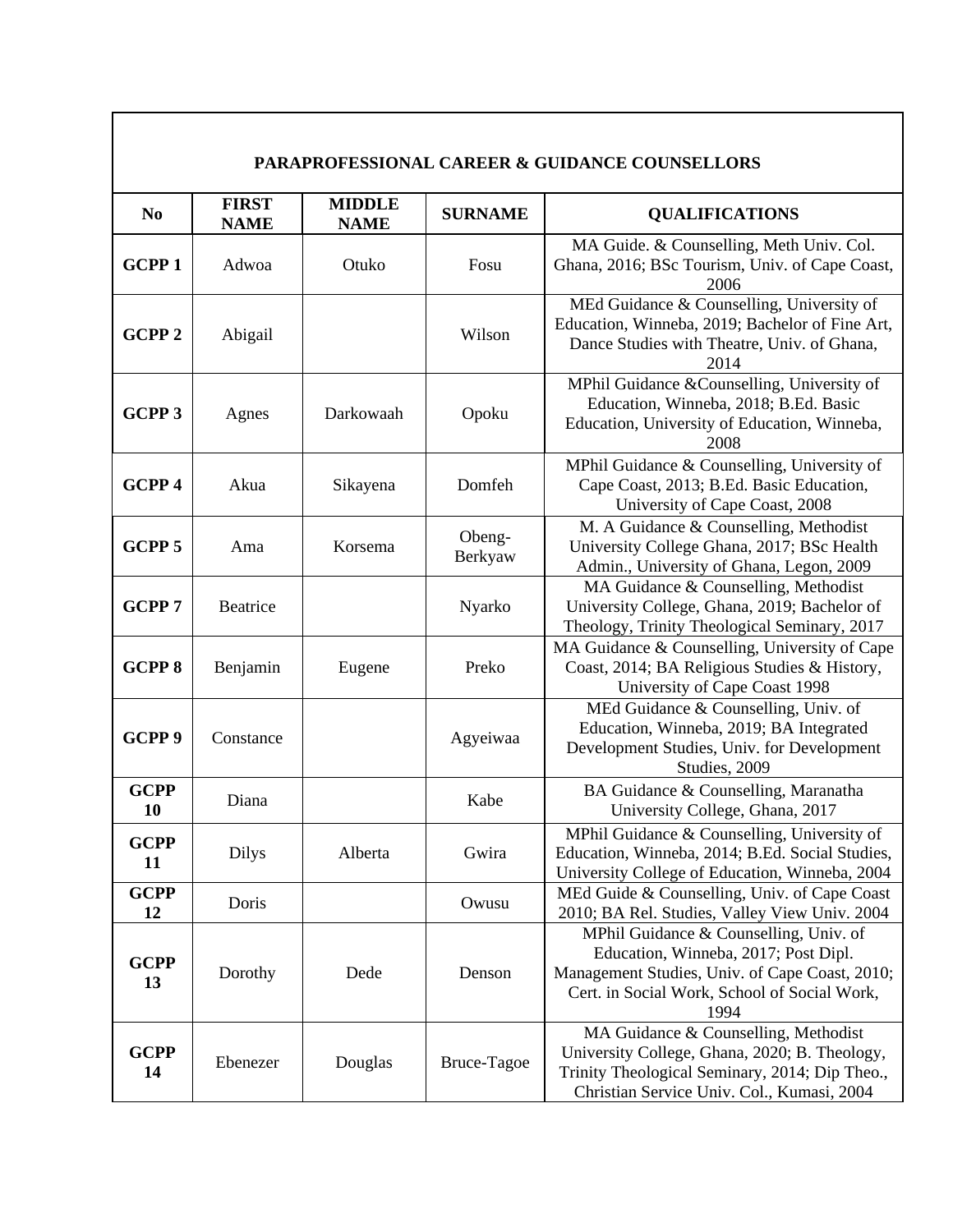| <b>GCPP</b><br>15 | Emmanuel         |                     | Obour               | MA Guidance & Counselling, Univ. of Cape<br>Coast, 2013; BD, Trinity Theological Seminary,<br>2004                                                 |
|-------------------|------------------|---------------------|---------------------|----------------------------------------------------------------------------------------------------------------------------------------------------|
| <b>GCPP</b><br>16 | Emmanuel         |                     | Amissah             | MPhil Guidance and Counselling, Univ. of<br>Education, 2013; B.Ed. Special Education and<br>Social Studies, Univ. College of Education, 2002       |
| <b>GCPP</b><br>17 | Emmanuel         |                     | Yarquah             | MA Guide & Counsel, Univ. of Cape Coast,<br>2021; BSc in Admin. Central Univ. College,<br>Ghana, 2007                                              |
| <b>GCPP</b><br>18 | Enoch            |                     | Odame               | MA Guidance & Counselling, University of Cape<br>Coast 2016; B. Theo, Pentecost Univ. College<br>2014                                              |
| <b>GCPP</b><br>19 | Esther           |                     | Dankwah             | MEd Guidance & Counsel, Univ. of Cape Coast,<br>2013; B.Ed. Basic Education, Univ. of Edu, 2007                                                    |
| <b>GCPP</b><br>20 | Florence<br>Ruth | Akwele              | Ntreh               | MPhil Guidance & Counselling, Univ. of Edu,<br>2010; BA Industrial Art-Textiles, KNUST, 2006                                                       |
| <b>GCPP</b><br>21 | Fortune          | Yawa                | Dzomeku             | MEd Guidance & Counsel, Univ. of Cape Coast,<br>2018; B.Ed. Basic Edu, Univ. of Cape Coast,<br>2013                                                |
| <b>GCPP</b><br>22 | Francisca        | Esi                 | deGraft-<br>Johnson | M.Phil. Guidance & Counsel, Univ. of Cape<br>Coast, 2012; B.Ed. Found, Univ. of Cape Coast,<br>1999                                                |
| <b>GCPP</b><br>23 | Fusata           |                     | Hamidu              | MEd Guidance & Counselling, Univ. of<br>Education, Winneba, 2012; B.Ed. Special<br>Education & Home Econs Education, Univ. of<br>Cape Coast, 1999  |
| <b>GCPP</b><br>24 | Gifty            | Adjoa               | Mensah              | M.Ed. Guidance & Counsel, Univ. of Cape<br>Coast, 2013; B.Ed. Basic Edu, Univ. of Cape<br>Coast 2008                                               |
| <b>GCPP</b><br>25 | Gillian          | Enyonam             | Takpo-Kumah         | MA Guidance & Counselling, Methodist Univ.<br>Col. 2020; BSc Management/w Computing,<br>Regent Univ. Col of Science & Technology,<br>2013          |
| <b>GCPP</b><br>26 | Harriet          |                     | Tawiah-<br>Quansah  | MEd Guidance & Counselling, University of<br>Education, Winneba, 2014; B.Ed. Basic<br>Education, University of Education, Winneba,<br>2011         |
| <b>GCPP</b><br>27 | Irene            | Esinam              | Bakah               | MEd Guidance & Counselling, Univ. of Cape<br>Coast, 2018; B.Ed. Basic Edu, Univ. of Edu,<br>2011                                                   |
| <b>GCPP</b><br>28 | Isaiah           | Kingston<br>Amihere | Erzoah              | MPhil Guidance & Counselling, Methodist<br>University College Ghana, 2017; B. Divinity,<br>Trinity Theological Seminary, Legon 2006                |
| <b>GCPP</b><br>30 | John             |                     | N-yelbi             | MPhil Guidance & Counselling, Univ. of Edu,<br>2018; MEd Guidance & Counselling, Univ. of<br>Edu, 2013; B.Ed. Science, Univ. of Education,<br>2011 |
| <b>GCPP</b><br>31 | Joseph           |                     | Eduam               | M.Phil. Guidance & Counselling, University of<br>Education, Winneba, 2015; BBA Accounting,<br>Methodist University College, Ghana 2004             |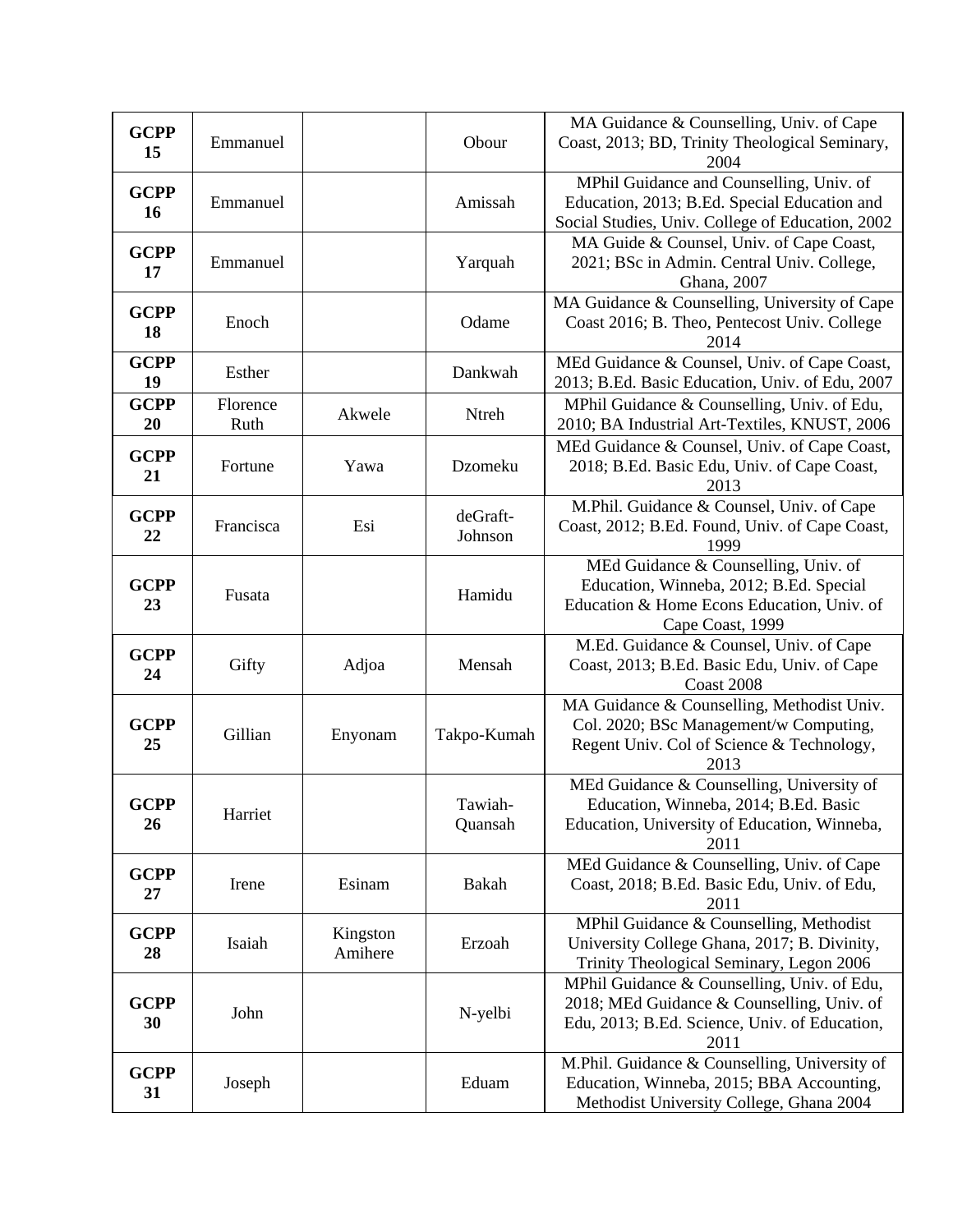| <b>GCPP</b><br>32 | Josephine |                 | Cudjoe         | MA Guidance & Counselling, University of Cape<br>Coast, 2018; BSc Family & Consumer Science,<br>University of Ghana, Legon, 2015                        |
|-------------------|-----------|-----------------|----------------|---------------------------------------------------------------------------------------------------------------------------------------------------------|
| <b>GCPP</b><br>33 | Joy       | Olive           | Boye           | MPhil Guidance & Counselling, University of<br>Cape Coast, 2009; BA Classics & English,<br>University of Cape Coast, 1997                               |
| <b>GCPP</b><br>34 | Leticia   |                 | Attifu         | MA Guidance & Counselling, Methodist<br>University College, 2020; BSc Econs & Business<br>Adm, Catholic University College of Ghana,<br>2012            |
| <b>GCPP</b><br>35 | Linda     | Opoku           | Agyeman        | MA Guidance & Counselling, Methodist Univ.<br>Col. Ghana, 2018; BA Theology, Pentecost Univ.<br>College 2016                                            |
| <b>GCPP</b><br>36 | Lydia     | Abakah          | Bonzoe         | MA Guidance & Counselling, Univ. of Cape<br>Coast 2018; B.Ed. Basic Edu, Univ. of<br>Education, 2013                                                    |
| <b>GCPP</b><br>37 | Lydia     |                 | Martin         | MEd Guidance & Counselling, Univ. of Cape<br>Coast, 2020; BA Management Studies, Univ. of<br>Cape Coast, 2010                                           |
| <b>GCPP</b><br>38 | Mary      | <b>Boatemaa</b> | <b>Bekoe</b>   | MEd Guidance & Counselling, University of<br>Cape Coast, 2019; B.Ed. Basic Edu, Univ. of<br>Edu, 2015                                                   |
| <b>GCPP</b><br>39 | Michael   |                 | Ampofo         | MA Guidance &Counselling, Univ. of Cape<br>Coast 2018; M.A Religion Studies, Univ. of<br>Ghana, 2015 BA Theology, Univ. of Cape Coast,<br>2012          |
| <b>GCPP</b><br>40 | Nana Yaw  |                 | Osei           | MPhil Guidance & Counselling, Univ. of Cape<br>Coast, 2018; BA Accounting & Statistics,<br>University of Ghana, 2001                                    |
| <b>GCPP</b><br>41 | Naomi     | Afua Afumwaa    | Buabeng        | MEd Guidance & Counselling, Univ. of Cape<br>Coast, 2010; B.Ed. Ghanaian Language, Univ. of<br>Cape Coast 2003                                          |
| <b>GCPP</b><br>42 | Naomi     | Mawutor         | Ashitey        | MA Guidance & Counselling, Methodist<br>University College, Ghana, 2019, BBA Human<br>Resource Management, Methodist University<br>College, Ghana, 2013 |
| <b>GCPP</b><br>43 | Olivia    | Mawutor         | Klogo          | MA Guidance & Counselling, Methodist Univ.<br>College, Ghana; BBM Human Res. Management,<br>Univ. of Cape Coast, 2016                                   |
| <b>GCPP</b><br>44 | Ophelia   |                 | Boafo Afari    | MA Guidance and Counsel., Univ. of Cape Coat,<br>2016; BA Mgt Studies, Univ. of Cape Coast,<br>2009                                                     |
| <b>GCPP</b><br>45 | Ophelia   |                 | Duako          | M.Ed. Guidance & Counselling, Univ. of Edu,<br>2012; B.Ed. Sec. & Management Studies,<br>University of Edu, 2006                                        |
| <b>GCPP</b><br>46 | Paulina   | Louisa          | Essel          | MA Guidance and Counselling, Methodist<br>University College Ghana 2016, BA History,<br>University of Cape Coast, 2001                                  |
| <b>GCPP</b><br>47 | Rita      | Danquah         | <b>Buachie</b> | MEd Guidance & Counselling, University of<br>Education, Winneba, 2014; B.Ed. Basic                                                                      |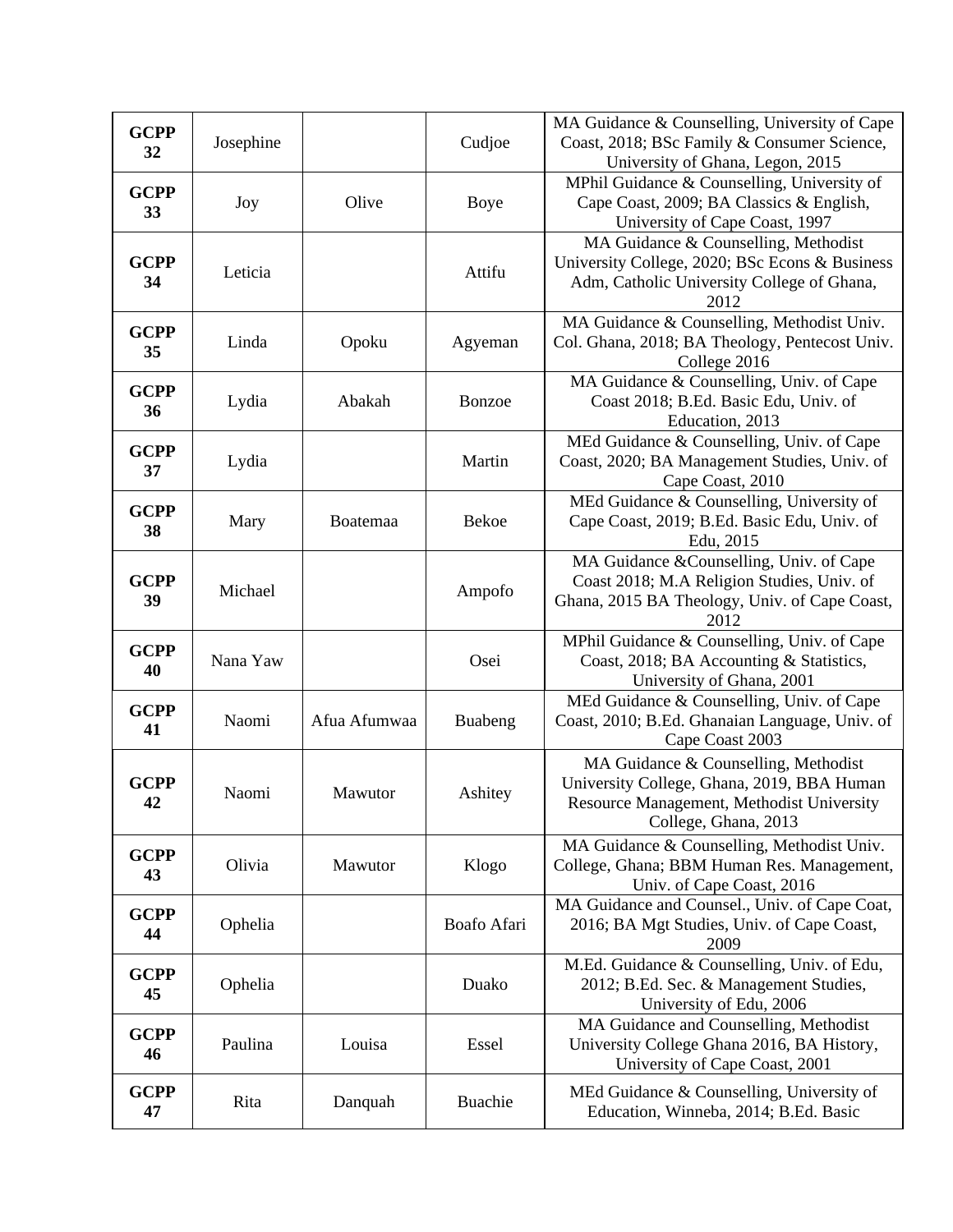|                   |            |          |                           | Education, University of Education, Winneba,<br>2011                                                                                                                                      |
|-------------------|------------|----------|---------------------------|-------------------------------------------------------------------------------------------------------------------------------------------------------------------------------------------|
| <b>GCPP</b><br>48 | Ruth       | Ama      | Okonengye                 | MEd Guidance & Counselling, University of<br>Education, Winneba, 2017; B.Ed. Community<br>Based Rehabilitation & Disability Studies,<br>University of Education, 2015                     |
| <b>GCPP</b><br>49 | Sadat      | Mbawini  | Jambeidu                  | MEd Guidance & Counselling, University of<br>Cape Coast, 2020; BA Social Behaviour &<br>Conflict Management, University of Cape Coast,<br>2018; Dipl. Education, Univ. of Education, 2013 |
| <b>GCPP</b><br>50 | Sarah      | Getahun  | Woldeamauel               | MA Guidance & Counselling, Methodist<br>University College, Ghana, 2016; BA Theology,<br>Maranatha University College 2002                                                                |
| <b>GCPP</b><br>51 | Sekina     | Wottuomo | Dakpo                     | MEd Guidance & Counselling, University of<br>Education, Winneba, 2017; B.Ed. Home<br>Economics, University of Winneba, 2013                                                               |
| <b>GCPP</b><br>52 | Simon      | Abire    | Atise                     | MEd Guidance & Counselling, University of<br>Education, Winneba, 2013; BA Integrated Dev't.<br>Studies, University for Development Studies,<br>2007                                       |
| <b>GCPP</b><br>53 | Stella     |          | Ofori-Atta                | MEd Guidance & Counselling, University of<br>Cape Coast, 2014; B.Ed. Population & Family<br>Life, University of Cape Coast, 2003                                                          |
| <b>GCPP</b><br>54 | Stephen    |          | Asare-Brew                | MA Guidance & Counselling, University of Cape<br>Coast, 2019; BBM Human Resource Methodist<br>University College Ghana, 2015                                                              |
| <b>GCPP</b><br>55 | Suleman    |          | Dadzie                    | MEd Guidance & Counselling, University of<br>Education, Winneba, 2018; B.Ed. Basic<br>Education (Social Studies), University of Cape<br>Coast, 2016                                       |
| <b>GCPP</b><br>56 | Theodora   | Kutorkor | Entee                     | MEd Guidance & Counselling, University of<br>Education, Winneba, 2012; BA Sociology &<br>Study of Religion, University of Ghana, 2009                                                     |
| <b>GCPP</b><br>57 | Theophilus | Eli      | Carr                      | MA Guidance & Counselling, Univ. of Cape<br>Coast, 2020; BA Social Studies, Univ. of Edu,<br>2016                                                                                         |
| <b>GCPP</b><br>60 | Dorothy    | Dede     | Denson                    | MPhil Guidance & Counselling, Univ. of Edu,<br>2017; Post Dipl. Management Studies, Univ. of<br>Cape Coast, 2010; Cert. in Social Work, School<br>of Social Work, 1994                    |
| <b>GCPP</b><br>61 | Gifty      |          | Sekyi-<br><b>Bremansu</b> | MEd Guidance & Counsel, Univ. of Cape Coast,<br>2013; B.Ed. Social Sc., Univ. of Cape Coast,<br>1999                                                                                      |
| <b>GCPP</b><br>62 | Jemima     | Afrah    | Yeboah                    | MEd Guidance & Counselling, University of<br>Cape Coast, 2019; B.Ed. Basic Education, Univ.<br>of Education, Winneba, 2011                                                                |
| <b>GCPP</b><br>63 | Prince     | Boakye   | Osei                      | B.Ed. Guidance & Counsel, Univ. of Education,<br>2020; Dip Adult Edu, Univ. of Ghana, 2017                                                                                                |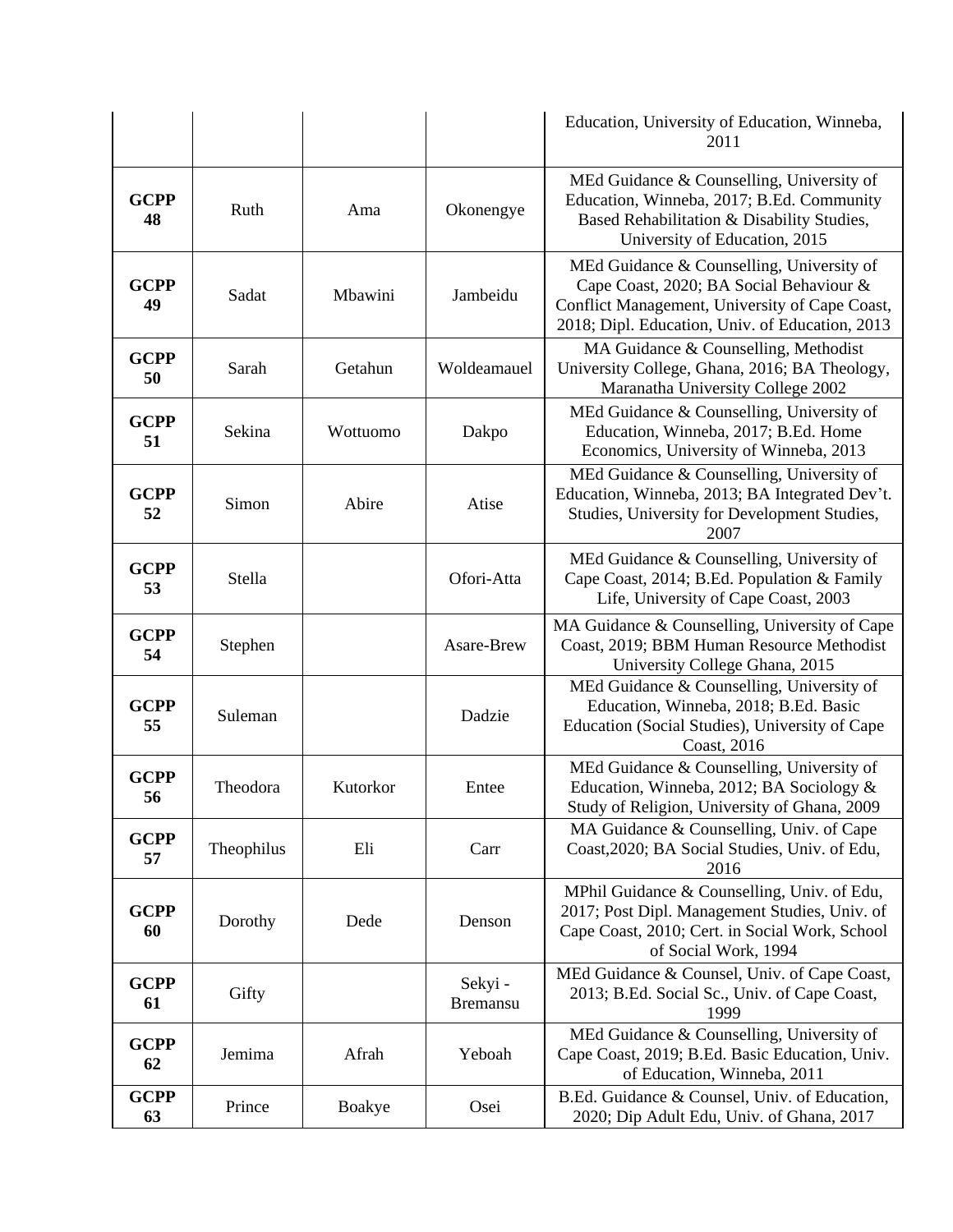| <b>GCPP</b><br>65 | Seth      | Adu      | Annorson            | MA Guidance & Counsel, Methodist Univ. Col.,<br>2013; B.Ed. Basic Edu, Univ. of Cape Coast,<br>2004; Dipl. Basic Edu, Univ. of Cape Coast,<br>2002                                            |
|-------------------|-----------|----------|---------------------|-----------------------------------------------------------------------------------------------------------------------------------------------------------------------------------------------|
| <b>GCPP</b><br>66 | Stella    |          | Ofori-Atta          | MEd Guidance & Counselling, University of<br>Cape Coast, 2014; B.Ed. Population & Family<br>Life, University of Cape Coast, 2003                                                              |
| <b>GCPP</b><br>67 | Martha    |          | Kwarkyewaa          | MEd Guidance & Counselling, University of<br>Cape Coast, 2018; BA Sociology & Political<br>Science, University of Ghana, 2010                                                                 |
| <b>GCPP</b><br>68 | Gilbert   |          | Dadzie              | MPhil Guidance & Counselling, University of<br>Education, Winneba, 2015; B.Ed. Health<br>Physical Education Recreation & Sports,<br>University of Education, University of<br>Education, 2010 |
| <b>GCPP</b><br>69 | Sandra    |          | Samba               | MEd Guidance & Counselling, University of<br>Education, Winneba, 2019; B.Ed. Basic<br>Education, University of Education, Winneba,<br>2013                                                    |
| <b>GCPP</b><br>70 | Emma      | Takyiwa  | Nartey              | MA Guidance & Counselling, University of Cape<br>Coat, 2019; BA Information Studies with<br>Classical History & Civilization, University of<br>Ghana, 2010                                    |
| <b>GCPP</b><br>71 | Mary      |          | Agyapong            | MA Guidance & Counselling, Methodist<br>University College Ghana, 2020; Bachelor of<br>Theology, Trinity Theological Seminary, 2018                                                           |
| <b>GCPP</b><br>72 | Philomena | Adomaa   | Acquah              | MPhil Guidance & Counselling, University of<br>Cape Coast, 2017; B.Ed. Early Childhood<br>Education, University of Cape Coast, 2014                                                           |
| <b>GCPP</b><br>73 | Esther    |          | Twum-<br>Barimah    | MA Guidance & Counsel Meth Univ. College,<br>2016; BSc Agric. Univ. of Cape Coast, 2000                                                                                                       |
| <b>GCPP</b><br>74 | Dinah     | Rachael  | Owusu               | MEd Guidance & Counselling, University of<br>Cape Coast, 2020; B.Ed. Business Education,<br>University College of Education, Winneba, 2002                                                    |
| <b>GCPP</b><br>75 | Bernice   | Serwaa   | Ofosuhene<br>Peasah | MEd Guidance & Counselling, University of<br>Cape Coast, 2013; B.Ed. Primary Education,<br>University of Cape Coast, 1999                                                                     |
| <b>GCPP</b><br>76 | Felicia   | Ofosuaa  | Tettey              | MEd Guidance & Counsel, Univ. of Cape<br>Coast, 2014; B.Ed. Prim Edu, Univ. of Cape<br>Coast, 2006                                                                                            |
| <b>GCPP</b><br>77 | Joana     | Joseline | Hackman             | MA Guidance & Counselling, University of Cape<br>Coast, 2014; BA Publishing Studies, Kwame<br>Nkrumah Univ. of Science & Technology 2004                                                      |
| <b>GCPP</b><br>78 | Daniel    |          | Appiah              | MEd Guidance & Counselling, University of<br>Education, Winneba, 2019; Bachelor of Sacred<br>Theology, Pontifical University (St. Peter<br>Regional Seminary, Pedu - Cape Coast) 2009         |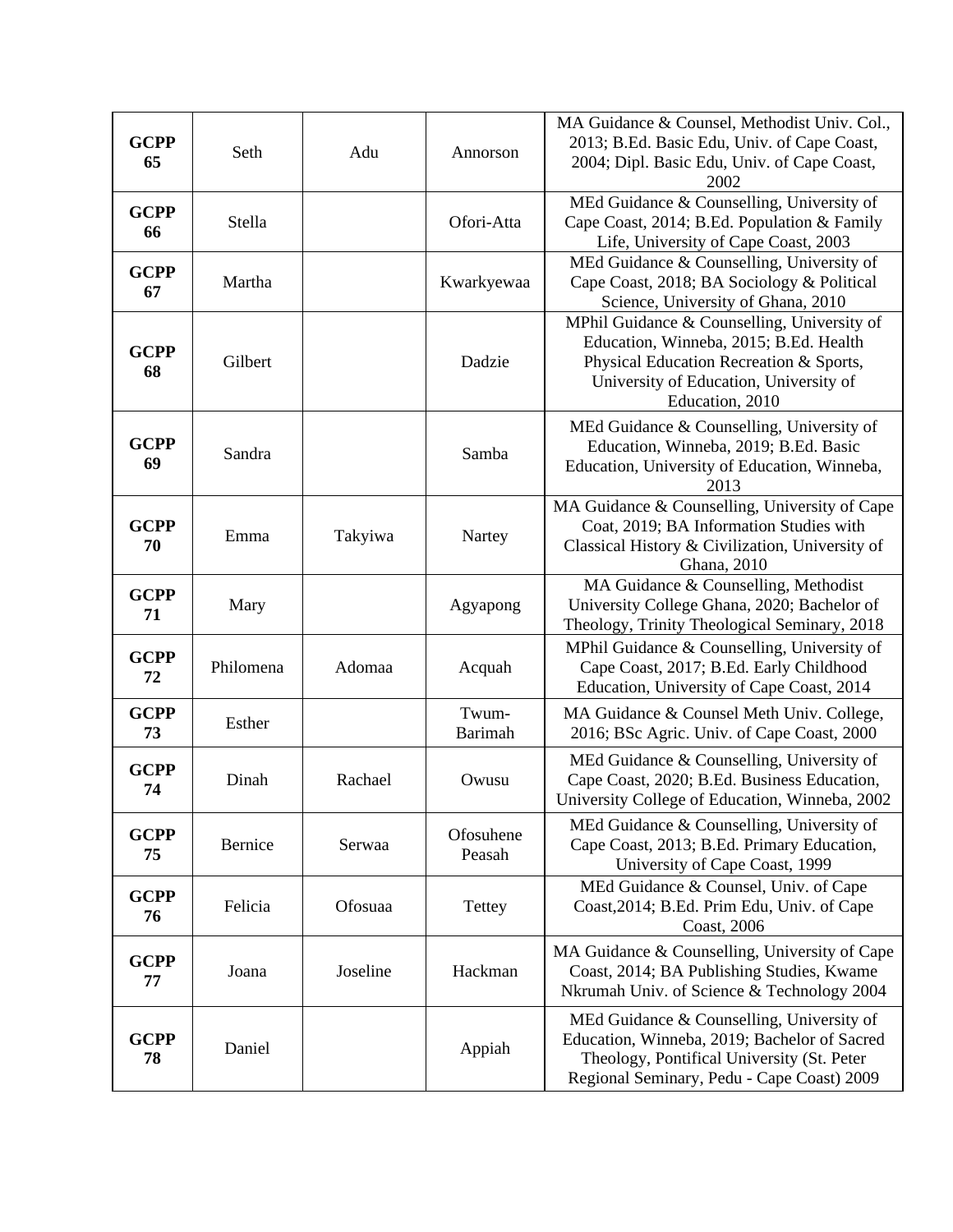| <b>GCPP</b><br>79 | Margaret    |            | Fianko Sakyi                | MPhil Guidance & Counselling, Methodist<br>University Col, 2012; BA. Administration,<br>University of Ghana, 2005                                                            |
|-------------------|-------------|------------|-----------------------------|------------------------------------------------------------------------------------------------------------------------------------------------------------------------------|
| <b>GCPP</b><br>80 | Prince      | Kwame      | Affum                       | MPhil Guidance & Counselling, University of<br>Education, Winneba, 2014; BEd Accounting,<br>University of Cape Coast, 2011                                                   |
| <b>GCPP</b><br>81 | Joy         | Anima      | Debrah                      | MA Guidance & Counselling, University of Ghana<br>(Methodist University College Ghana), 2018; BEd<br>Art Education & Management in Living,<br>University of Cape Coast, 2000 |
| <b>GCPP</b><br>82 | George      | Obeng      | Appah                       | MEd Guidance & Counselling, University of Cape<br>Coast 2013; BA Religion & Sociology, University<br>of Ghana, 2002                                                          |
| <b>GCPP</b><br>83 | Vida        | Frimpong   | Sampong                     | MEd Guidance & Counselling, University of Cape<br>Coast, 2019; BEd Basic Education (Environmental<br>and Social Studies), University of Cape Coast,<br>2013                  |
| <b>GCPP</b><br>84 | Christopher | Nii Tetteh | Quaye                       | M.Phil Guidance & Counselling, Methodist<br>University College, Ghana, 2016                                                                                                  |
| <b>GCPP</b><br>85 | Yaw         |            | Aboagye                     | M.Ed Guidance & Couselling, University of<br>Education, Winneba, 2018; BA Geography &<br>Rural Development, Kwame Nkrumah University<br>of Science & Technology, 2008        |
| <b>GCPP</b><br>86 | Angela      | Naa Yarley | Lartey                      | M.Ed Guidance & Counselling, University of Cape<br>Coast, 2013; BA (Economics/Sociology),<br>University of Cape Coast, 2002                                                  |
| <b>GCPP</b><br>87 | Dale        |            | Opata                       | MEd Guidance & Counselling, University of Cape<br>Coast, 2018; BEd Basic Education (Environmental<br>& Social Studies, University of Cape Coast 2013                         |
| <b>GCPP</b><br>88 | Abigail     |            | Sefa                        | MEd Guidance & Counselling, University of Cape<br>Coast, 2018; BEd Basic Education, University of<br>Education, Winneba 2012                                                 |
| <b>GCPP</b><br>89 | Christopher | Nii Tetteh | Quaye                       | M.Phil Guidance & Counselling, Methodist<br>University College, Ghana, 2016                                                                                                  |
|                   |             |            | PARAPROFESSIONAL COUNSELLOR |                                                                                                                                                                              |

| N <sub>0</sub>   | <b>FIRST</b><br><b>NAME</b> | <b>MIDDLE</b><br><b>NAME</b> | <b>SURNAME</b> | <b>QUALIFICATIONS</b>                                                                                                                   |
|------------------|-----------------------------|------------------------------|----------------|-----------------------------------------------------------------------------------------------------------------------------------------|
| PPC <sub>1</sub> | Enock                       | Adu                          | Osei-Newman    | Certificate in Counselling Psychology, Ultimate<br>Health Consult, 2019; BA Theological Studies,<br>Valley View University, 2013        |
| PPC <sub>2</sub> | Kerphas                     | Paul                         | Gyamfi         | Certificate in Counselling Psychology, Ultimate<br>Health Consult 2019; MA Religion, Andrews<br>University, Babcock Campus Nigeria 2006 |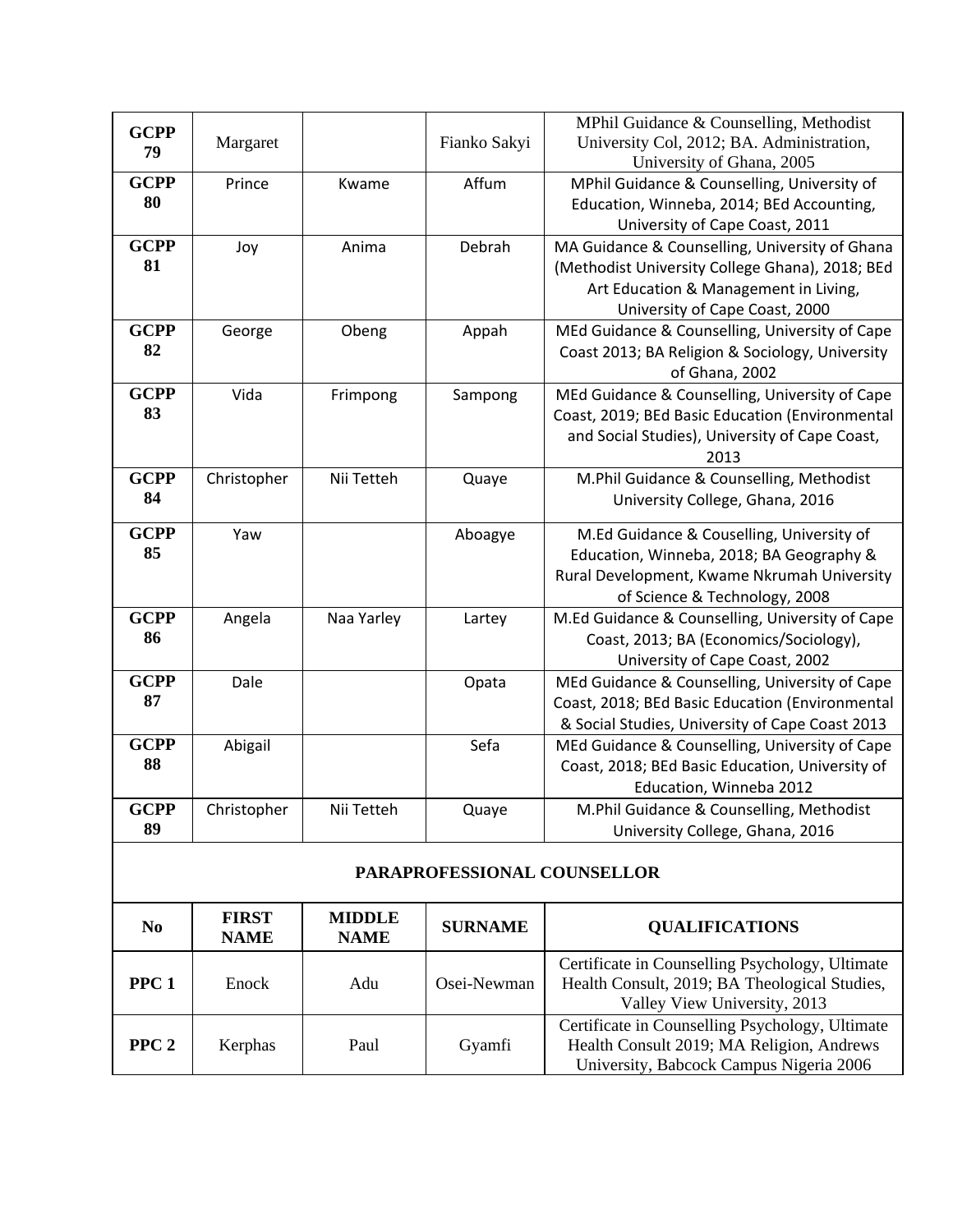| PPC <sub>3</sub> | Samuel    | Danso       | Marfoh              | Certificate in Counselling Psychology Ultimate<br>Health Consult, 2019; Post Graduate Diploma in<br>Pastoral Ministry, Valley View University, 2015 |
|------------------|-----------|-------------|---------------------|-----------------------------------------------------------------------------------------------------------------------------------------------------|
| PPC <sub>4</sub> | David     | Kwaku Anani | Etsey               | Certificate in Counselling, Ultimate Health<br>Consult 2019; BA Theology, Pontifical<br>University, 2018                                            |
| PPC <sub>5</sub> | Irene     | Egyimba     | Nartey              | Biblical Counseling Doctor of Philosophy, Int.<br>Theological Sem, Bradenton 2016                                                                   |
| PPC <sub>6</sub> | Charles   |             | Bekpar              | B Theology, St. Peter's Regional Sem, Pedu,<br>2018; Diploma in Theology, ST. Peter's Major<br>Sem. 2014                                            |
| PPC <sub>7</sub> | Nana Osei | Owusu       | Fosu                | BA. Divinity, Trinity Theological Seminary,<br>Legon $2005$                                                                                         |
| PPC <sub>8</sub> | Angela    |             | Dwamena-<br>Aboagye | MA Theology, Akrofi Christaller Institute for<br>Theology, Mission & Culture, 2006                                                                  |
| PPC <sub>9</sub> | Ebenezer  | Ahenkan     | Owusu               | Master of Divinity, Trinity Theological<br>Seminary, 2015; B.Ed. Basic Education,<br>University of Education, Winneba, 2011                         |
| <b>PPC 10</b>    | Jane      | Djadomle    | Dor                 | B. Ed, University College of Education, Winneba<br>2002                                                                                             |
| <b>PPC 11</b>    | Dorothy   | Ohui        | Akwa                | BA Psychology, University of Ghana, 2013;<br>Executive Certificate in Counselling, College of<br>Counselling & Psychology, 2020                     |
| <b>PPC 12</b>    | Nicholas  | Kofi        | Addison             | MA Pastoral Counselling & Spiritual Care,<br>Fordham Univ. New York City, 2006: BA Socio<br>& Study of Rel. St. Peter's Regional Sem, 1993;         |
| <b>PPC 13</b>    | Georgina  | Kwanima     | Boateng             | Master of Divinity, Trinity Theological<br>Seminary, 2019                                                                                           |
| <b>PPC 14</b>    | Korkor    |             | Hammond             | MA Ministry, Trinity Theological Seminary,<br>Legon 2012                                                                                            |
| <b>PPC 15</b>    | Victoria  | Kai         | Wayoe               | BA Divinity, Trinity Theological Seminary,<br>Legon $2003$                                                                                          |
| <b>PPC 16</b>    | Victoria  | Akuamah     | Ashley-<br>Abekah   | MA Ministry, Trinity Theological Seminary<br>Legon, 2016; Executive Certificate in<br>Counselling, College of Counselling and<br>Psychology, 2021   |
| <b>PPC 17</b>    | Richard   | Kodjo       | Siabi               | Executive Certificate in Counselling, College of<br>Counselling & Psych, 2020; MA Ministry Ghana<br>Baptist Univ. College, Kumasi, Ghana, 2019      |
| <b>PPC 18</b>    | Felix     | Sarpong     | Frimpong            | Executive Certificate in Counselling, College of<br>Counselling & Psychology, 2020; MA Ministry<br>Ghana Baptist Univ. Col, Kumasi, Ghana, 2019     |
| <b>PPC 19</b>    | Moses     | Opoku       | Agyemang            | Bachelor of Divinity, Trinity Theo Seminary,<br>2006; Dip Ministry, Trinity Theological College,<br>1997                                            |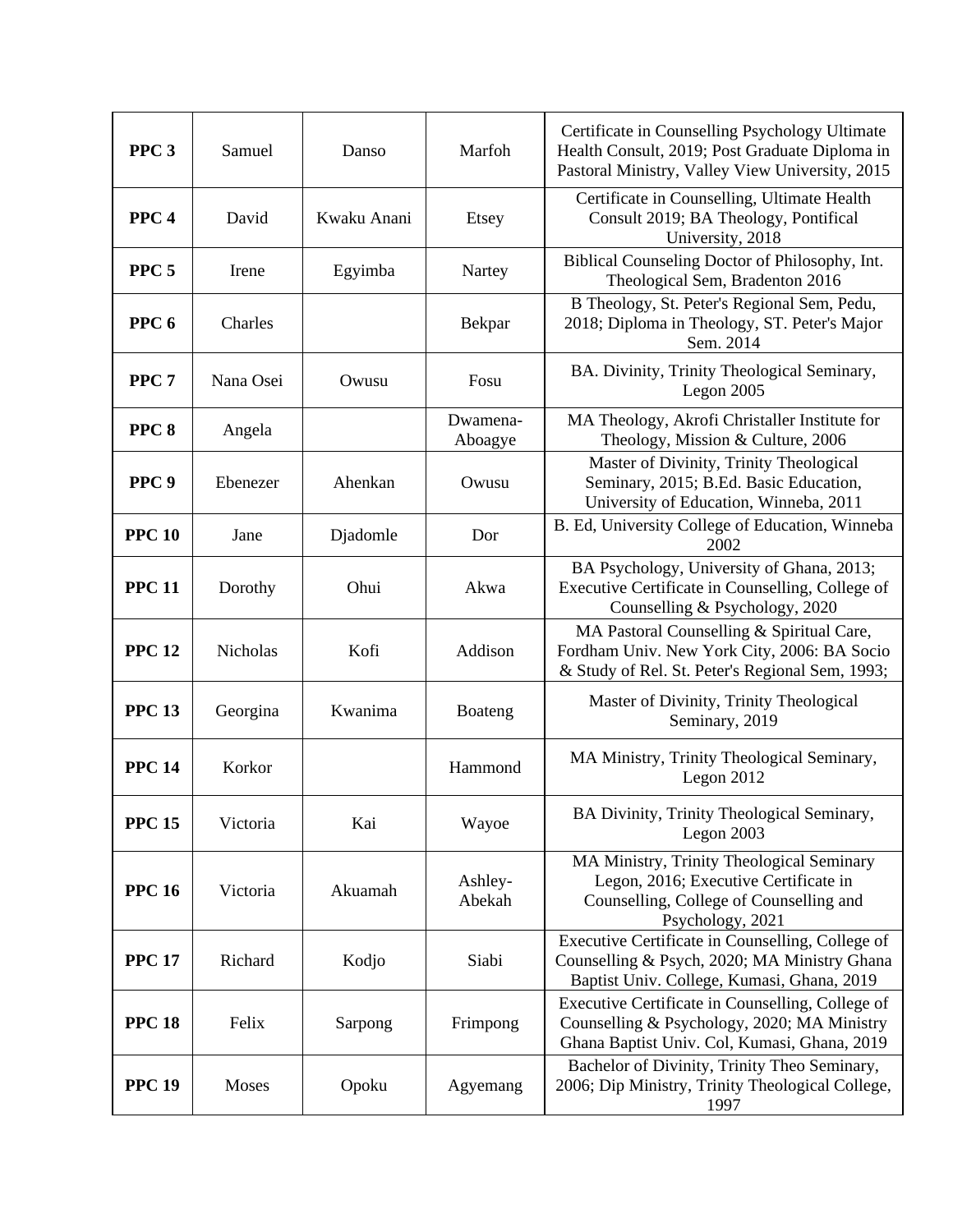| <b>PPC 20</b> | Isaac              | Gyamera  | Konadu      | Certificate in Family Counselling, Christian<br>Council of Ghana, 2006; BA Population and<br>Family Life, University of Cape Coast, 2003                                                                             |
|---------------|--------------------|----------|-------------|----------------------------------------------------------------------------------------------------------------------------------------------------------------------------------------------------------------------|
| <b>PPC 21</b> | <b>Edith Essie</b> | Kekawo   | Clarke      | Executive Certificate in Counselling, Col. of<br>Counselling & Psych, 2021; MBChB, University<br>of Ghana Medical School, 1982                                                                                       |
| <b>PPC 22</b> | Daniel             |          | Opoku-Adjei | MA Pastoral Theo, Adventist Univ. of Africa,<br>2009; BA Theo Studies, Valley View Univ. 2001                                                                                                                        |
| <b>PPC 23</b> | Joseph             | Yaw      | Opoku       | Diploma in Theology, University of Ghana,<br>1985:                                                                                                                                                                   |
| <b>PPC 24</b> | Cecilia            |          | Amoakohene  | BA Management & Psychology, University of<br>Ghana, 2004; Executive Certificate in<br>Counselling, College of Counselling &<br>Psychology, 2020                                                                      |
| <b>PPC 25</b> | Albert             | Kwei     | Adjei       | MA Ministry, Trinity Theological Seminary<br>Legon, 2016; Executive Certificate in<br>Counselling, College of Counselling and<br>Psychology, 2021                                                                    |
| <b>PPC 26</b> | Doris              | Abena    | Saah        | BA Theology, Trinity Theological Seminary,<br>Legon $2012$                                                                                                                                                           |
| <b>PPC 27</b> | Agnes              | Atiapa   | Ayettey     | MA Study of Religions, University of Ghana,<br>2016; B. Theology, Trinity Theological<br>Seminary, 2012; Certificate in Family Life<br>Education, Presbyterian Women's Centre,<br>Abokobi, 2019                      |
| <b>PPC 28</b> | Lawrence           | Kwesi    | Tete        | Bachelors in Theology, Trinity Theological<br>Seminary, Legon, 2018; Family Life Education,<br>Christin Council of Ghana, 2011, Dip Ministry,<br>Trinity Theological Seminary, Legon, 2008                           |
| <b>PPC 29</b> | Patrick            |          | Ayesu       | Master of Theology, Union Theological<br>Seminary & Presbyterian School of Christian<br>Education, 1999, BA, Psychology & Study of<br>Religions, University of Ghana, 1994                                           |
| <b>PPC 30</b> | Michael            | Kwaku    | Akwetey     | BA Management & Psychology, Univ. of Ghana,<br>2012; Certificate in Counselling & Coaching,<br>Presbyterian Univ. College, Ghana, 2021                                                                               |
| <b>PPC 31</b> | Grace              |          | Osae-Ntow   | BSc Human Development & Psych, Regent<br>Univ. Col of Science & Technology, 2013; Cert.<br>in Counselling & Coaching, Presbyterian Univ.<br>College, Ghana, 2021                                                     |
| <b>PPC 32</b> | Ebenezer           | Nii -Ayi | Hammond     | Cert in Counselling and Coaching, Presbyterian<br>Univ. College, Ghana, 2020; Certificate in<br>Family Life Education, Presbyterian Women's<br>Centre, Abokobi, 2017; Cert in Ministry,<br>Ramseyer Tr. Centre, 2020 |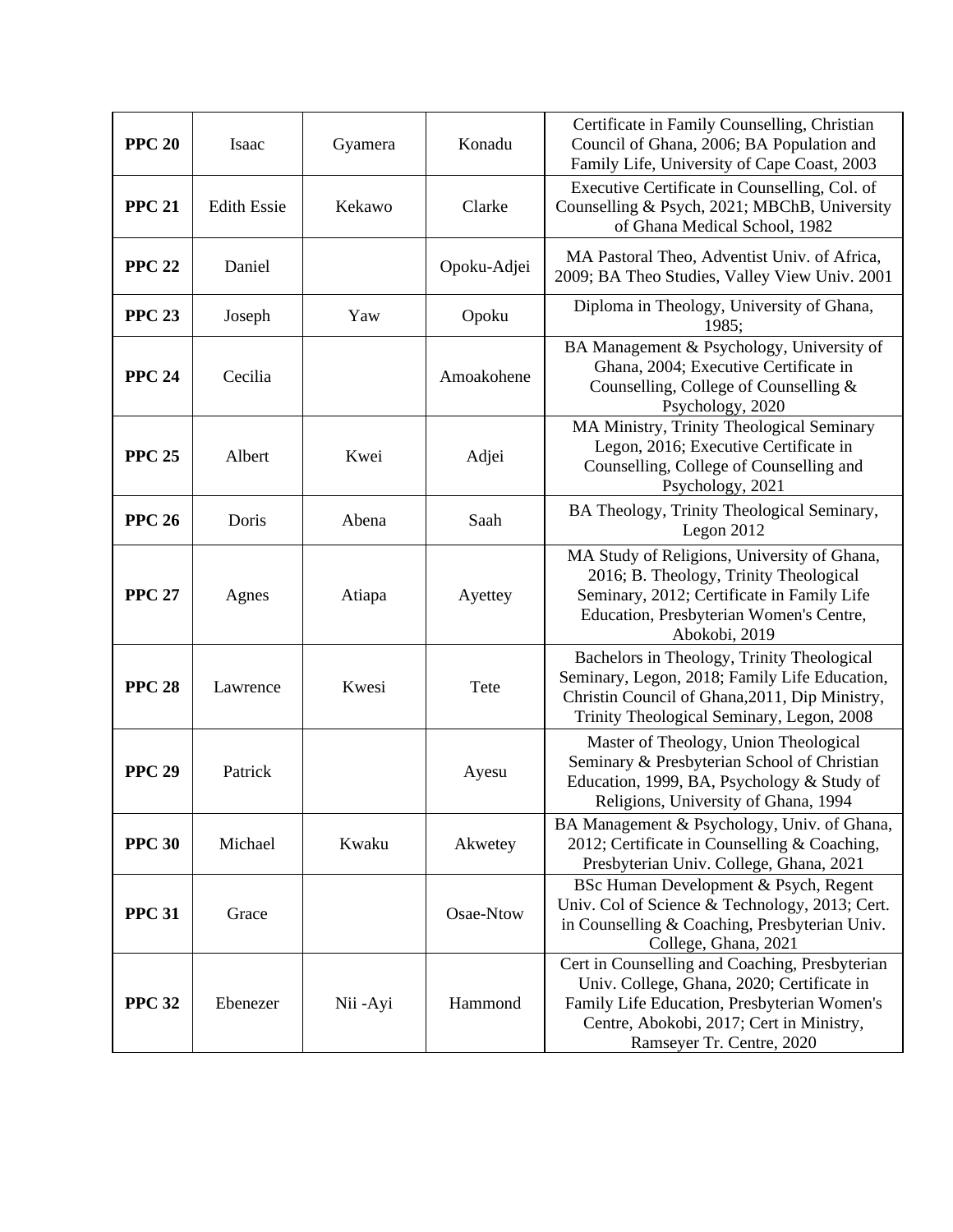| <b>PPC 33</b> | Celestine | Kai       | Obeney                | MEd Guidance & Counselling, University of<br>Education, Winneba, 2013; Certificate in Family<br>Counselling, Christian Council of Ghana 2016-<br>2018; B.Ed. Basic Education, University of<br>Education, Winneba, 2011; |
|---------------|-----------|-----------|-----------------------|--------------------------------------------------------------------------------------------------------------------------------------------------------------------------------------------------------------------------|
| <b>PPC 34</b> | Bernice   |           | Appianing<br>Agyemang | BA Psychology & Sociology, University of<br>Ghana, 2008; Certificate in Family Counselling,<br>Christian Council of Ghana, 2010-2021                                                                                     |
| <b>PPC 35</b> | Victoria  | Naa Lamle | Sottie                | BA Psychology & Sociology, University of<br>Ghana, 2007; MA Sociology, University of<br>Ghana, 2016; Cert in Family Counselling,<br>Christian Council of Ghana, 2018 & 2021                                              |
| <b>PPC 36</b> | Daniel    |           | Quarshie              | MA in Ministry, Trinity Theological Seminary<br>Legon, 2020; Executive Certificate in<br>Counselling, College of Counselling &<br>Psychology 2019                                                                        |
| <b>PPC 37</b> | Chris     |           | Andoh-<br>Mensah      | Certificate in Premarital Counselling,<br>Counselling Skills Development Institute, 2020;<br>BA in Theological Studies, Valley View<br>University, 2006.                                                                 |
| <b>PPC 38</b> | Richard   | Gilbert   | Arhin                 | BA Study of Religions & Sociology, St. Peter's<br>Major Seminary, Pedu, 2015; Bachelor of<br>Theology, St. Peter's Regional Sem, Pedu, 2018;<br>Theo Science, St. Peter's Regional Seminary,<br>2018                     |
| <b>PPC 39</b> | Michael   | Marmah    | Akita                 | Cert in Family Counsel, Christian Council of<br>Ghana. 2019, Family Life Edu, Christin Council<br>of Ghana, 2017, MA (Mission and Theology),<br>Akrofi Christaller Institute, 2009.                                      |
| <b>PPC 40</b> | Irene     |           | Anum                  | BA Psychology, Methodist University College,<br>Ghana, 2011 Certificate in Family Life<br>Education, Presbyterian Women's Centre,<br>Abokobi 2021                                                                        |
| <b>PPC 41</b> | Selina    | Bernice   | Owusu                 | MA Ministry, Trinity Theological Seminary,<br>2012                                                                                                                                                                       |
| <b>PPC 42</b> | Samuel    |           | Antwi                 | Bachelor of Theology, Trinity Theological<br>Seminary, 2016; Certificate in Ministry, Trinity<br>Theological Seminary, Legon. 2013,                                                                                      |
| <b>PPC 43</b> | Comfort   | Leticia   | Adjei-Yeboah          | Masters in Theology, Trinity Theological<br>Seminary, 2016, BA Psych with Info Studies,<br>Univ. of Ghana, 2012;                                                                                                         |
| <b>PPC 44</b> | Winifred  |           | Okyere                | Diploma in Theology, Trinity Theological<br>Seminary 2005                                                                                                                                                                |
| <b>PPC 45</b> | Nenyi     | Kwesi     | Eduafo-<br>Sackey     | Cert in Premarital Counselling, Counselling<br>Skills Development Institute, 2020; BA in<br>Theological Studies, Valley View University,<br>2012                                                                         |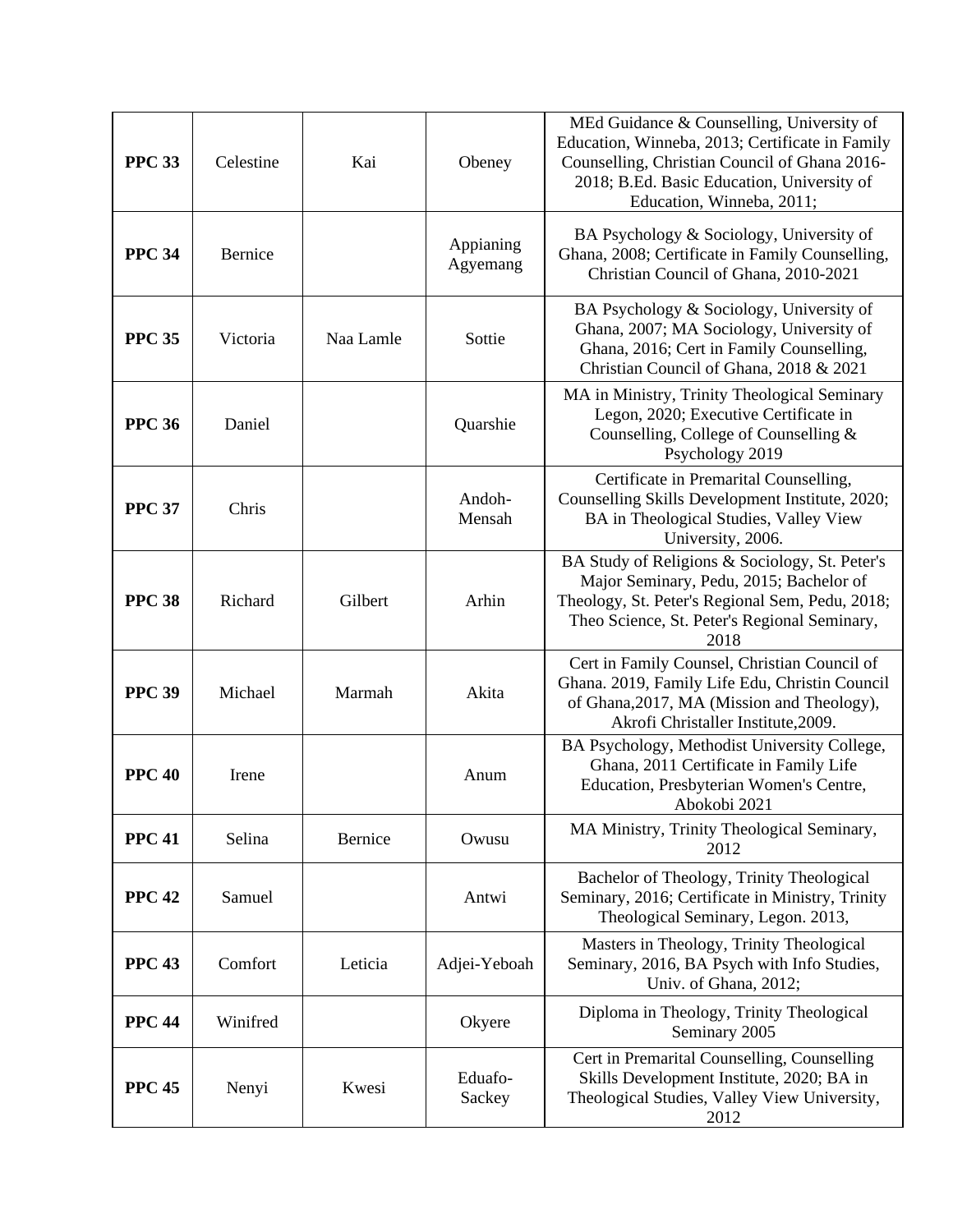| <b>PPC 46</b> | Azariah  | Addotey  | <b>Bulley</b>      | Certificate in Premarital Counselling,<br>Counselling Skills Development Institute, 2020;<br>BA in Religion, Griggs University, 2000                                                          |
|---------------|----------|----------|--------------------|-----------------------------------------------------------------------------------------------------------------------------------------------------------------------------------------------|
| <b>PPC 47</b> | Obed     | Kwabena  | Obeng              | Certificate in Premarital Counselling,<br>Counselling Skills Development Institute, 2020;<br>BA in Theological Studies, Valley View<br>University, 2011                                       |
| <b>PPC 48</b> | Samuel   | Kwaku    | Dorgbetor          | Certificate in Premarital Counselling,<br>Counselling Skills Development Institute, 2020;<br>BA in Theological Studies, Valley View<br>University, 2012                                       |
| <b>PPC 49</b> | Emmanuel | Acquaye  | Allotey            | Certificate in Premarital Counselling,<br>Counselling Skills Development Inst., 2020; BA<br>in Theological Studies, Valley View Univ. 1996;<br>BA in Theo. Studies, Briggs Univ. 1996         |
| <b>PPC 50</b> | Peter    | Tawiah   | Agyekum            | Certificate in Premarital Counselling,<br>Counselling Skills Development Institute, 2020;<br>BA in Theological Studies, Valley View Univ.<br>2013.                                            |
| <b>PPC 51</b> | Emmanuel | Dickson  | Poakwa             | Cert in Premarital Counselling, Counselling<br>Skills Dev't Inst, 2020; MPhil Religions, Univ.<br>of Ghana, 2006; B. Theo, Andrews University,<br><b>USA, 1996</b>                            |
| <b>PPC 52</b> | Martin   | Martey   | Marquaye           | Certificate in Premarital Counselling,<br>Counselling Skills Development Institute, 2020;<br>BA in Theological Studies, Valley View<br>University, 2013                                       |
| <b>PPC 53</b> | Isaac    |          | Adu-<br>Amoakohene | Cert in Premarital Counselling, Counselling<br>Skills Development Institute, 2020; BA in<br>Theological Studies, Valley View University,<br>2009                                              |
| <b>PPC 54</b> | Isaac    |          | Boateng            | Cert in Premarital Counselling, Counselling<br>Skills Development Inst. 2020; MA Biblical and<br>Theo Studies, Adventist Univ. of Africa, 2017;<br>BA in Theo Studies, Valley View Univ. 2005 |
| <b>PPC 55</b> | Samuel   | Minneaux | Thompson           | Cert in Counselling Psych & BA Theological<br>Studies Valley View Univ. 2019 & 2011                                                                                                           |
| <b>PPC 56</b> | Micheal  | Kwabena  | Lowas              | Cert Counselling Psychology, Ultimate Health<br>Consult, 2019; BA Theo Studies, Valley View<br>University, 2010                                                                               |
| <b>PPC 57</b> | Richard  | Gilbert  | Arhin              | Bachelor of Theo Science, St. Peter's Regional<br>Seminary, 2018; BA Study of Religions &<br>Sociology, 2015;                                                                                 |
| <b>PPC 58</b> | Daniel   |          | Adjei              | Master of Divinity, Trinity Theological Seminary<br>Legon, 2020; B. Com., Univ. of Cape Coast,<br>2014                                                                                        |
| <b>PPC 59</b> | Comfort  | Tsotsoo  | Quaye              | Bachelor of Theology, Trinity Theological<br>Seminary Legon, 2019; Executive Cert in<br>Counseling, Col of Counseling & Psych, 2021                                                           |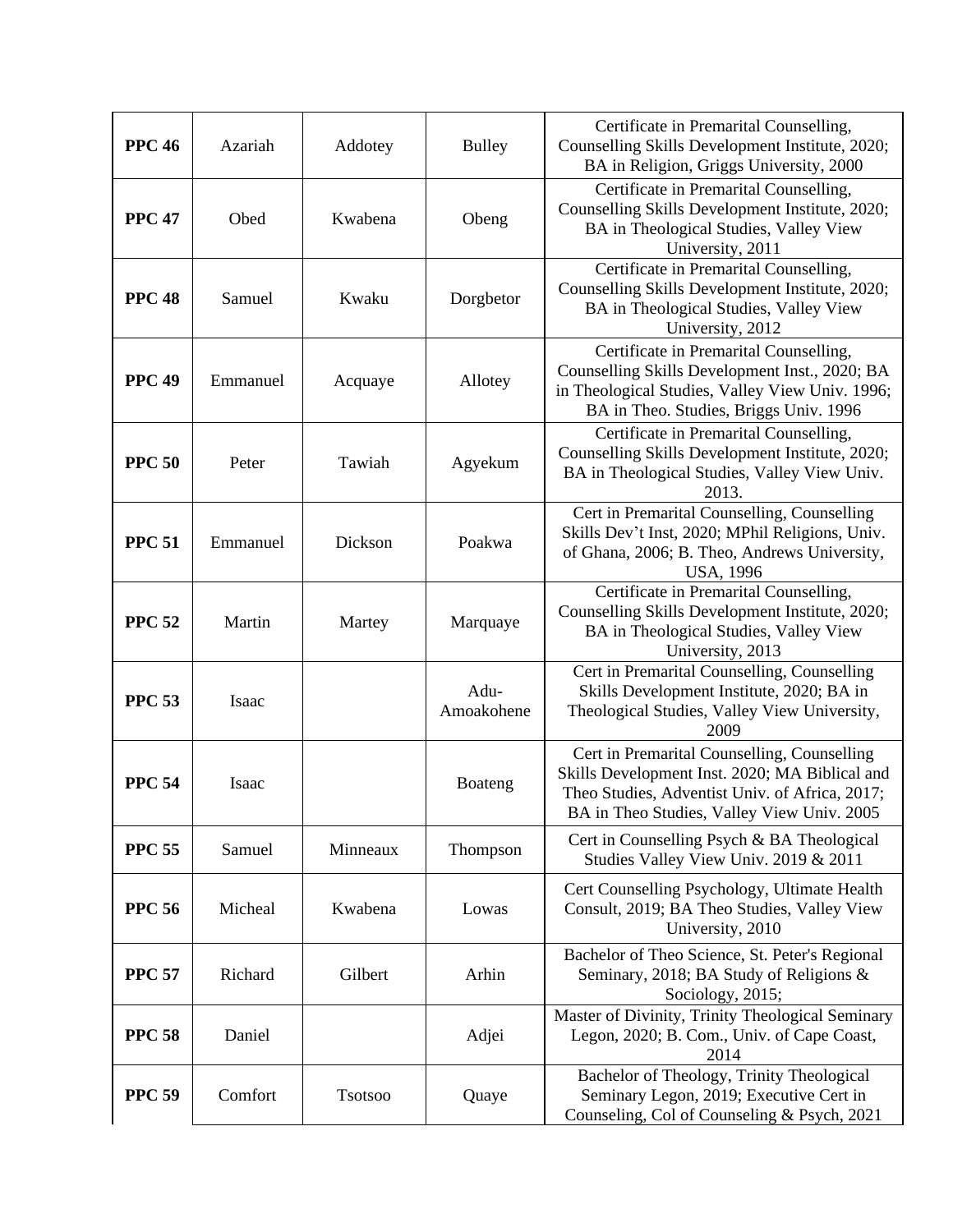| <b>PPC 60</b> | Emmanuel  | Jeris                | Pani                | BA Theology & Sociology, St. Peter's Regional<br>Seminary, Pedu, 1991; Executive Cert in<br>Counsel, Col of Counselling & Psych, 2019                |
|---------------|-----------|----------------------|---------------------|------------------------------------------------------------------------------------------------------------------------------------------------------|
| <b>PPC 61</b> | Emmanuel  | Komla                | Dotse               | BA Theology & Sociology, St. Peter's Regional<br>Seminary, Pedu, 1996; Executive Cert in<br>Counselling, College of Counsel & Psych, 2019            |
| <b>PPC 62</b> | Ebenezer  | Nii Adjetey          | Sowah               | Master of Divinity, Trinity Theo Sem, 2017; BA<br>Sociology/W Pol. Sc. Univ. of Ghana, 2006                                                          |
| <b>PPC 63</b> | Samuel    | Kwame                | Ampadu              | Bachelor of Theology, Trinity Theological<br>Seminary, 2016; Certificate in Ministry, Trinity<br>Theological Seminary, 2013                          |
| <b>PPC 64</b> | Felix     |                      | Asante              | BA Psychology and Study of Religions,<br>University of Ghana, 1998                                                                                   |
| <b>PPC 65</b> | Grace     | Akua                 | Lartey              | Bachelor of Theology, Trinity Theo Sem, 2015;<br>Counsel & Coaching, Presby Univ. College,<br>2021                                                   |
| <b>PPC 67</b> | Rebecca   | Frederica<br>Akweley | Abladey             | MA Study of Religions, Univ. of Ghana, 2016;<br>Bachelor of Divinity, Trinity Theo Seminary,<br>2007; Family Life Edu, Christian Council of<br>Ghana |
| <b>PPC 68</b> | Emmanuel  | Prince               | Amegatse            | MA Ministry, Trinity Theological Seminary,<br>Legon 2017                                                                                             |
| <b>PPC 69</b> | Peter     |                      | Nimo                | Bachelor of Sacred Theology, St Peter's Regional<br>Seminary, Pedu, 2014; Diploma in Study of<br>Religion, St Peter's Major Seminary, Pedu, 2002;    |
| <b>PPC 70</b> | John      | Kwami                | Odzangba            | Diploma in Theology, University of Ghana, 1985                                                                                                       |
| <b>PPC 71</b> | Augustine | Kofi                 | Boateng             | Bachelor of Sacred Theology, St Peter's Regional<br>Seminary, Pedu, 2010; Diploma in Theology St<br>Peter's Major Seminary, Pedu, 2007               |
| <b>PPC 72</b> | Derek     | Felix Kwesi          | Acquah              | BA Sacred Theology, Pontifical University,<br>2014; Diploma in Study of Religion, St. Peter's<br>Major Seminary, Pedu, 2001                          |
| <b>PPC 73</b> | Joseph    | Kwaku                | Donkor              | Diploma in Theology, St Peters Seminary, Papasi<br>1987                                                                                              |
| <b>PPC 74</b> | Emmanuel  | Jerry                | Okine               | BA Clinical Christian Counsel, Int. Theological<br>Seminary, 2009; Dip in Clinical Christian<br>Counselling, Int. Theo Sem, 2007                     |
| <b>PPC 75</b> | Anthony   | Boateng              | Awuah               | BA Study of Religion & Sociology, St. Peter's<br>Major Seminary, Pedu, 2010; Bachelor of Sacred<br>Theology, St. Peter's Regional Sem, Pedu, 2013    |
| <b>PPC 76</b> | Caleb     |                      | Lanquaye-<br>Tetteh | Masters in Biblical Counselling, International<br>Theological Seminary 2011                                                                          |
| <b>PPC 77</b> | Matthew   | Kwame                | Kumi                | MA Pastoral Counselling, The Athenaeum of<br>Ohio, USA, Archdiocese of Cincinnati, 2010                                                              |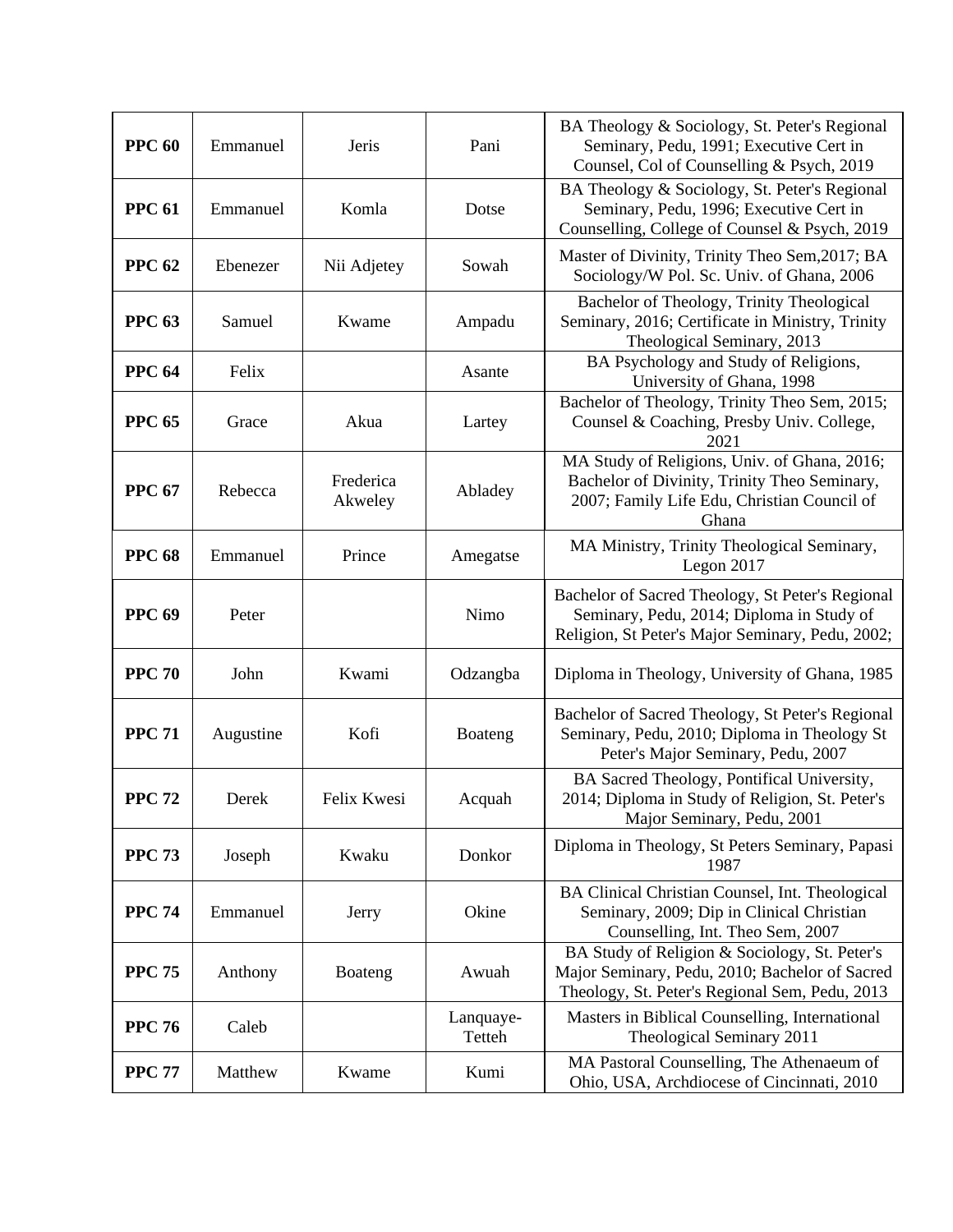| <b>PPC 78</b> | Isaac        | Kofi      | Osei-Bonsu                    | Cert in Theological Sciences, St. Peter's Regional<br>Seminary, 2002; Dip in Theology St. Peter's<br>Major Seminary, Pedu, 2000;                                                                              |
|---------------|--------------|-----------|-------------------------------|---------------------------------------------------------------------------------------------------------------------------------------------------------------------------------------------------------------|
| <b>PPC 79</b> | Philip       | Kwasi     | Sae                           | MA Religious Education, Fordham Univ. New<br>York, 1985; Dip in Theo, Univ. of Ghana, 1983                                                                                                                    |
| <b>PPC 80</b> | Elias        | Kwaku     | Asiama                        | BA Drama & Theatre Studies with Study of<br>Religions, University of Ghana, 1990; Dipl.<br>Theology, Trinity College, 1984                                                                                    |
| <b>PPC 81</b> | Alexander    | Akonnor   | Ampofo                        | Bachelor of Divinity, Trinity Theo. Sem. 2018;<br>Dip in Theology, Trinity College, 1996                                                                                                                      |
| <b>PPC 82</b> | Alexander    | Akonnor   | Ampofo                        | Bachelor of Divinity, Trinity Theological<br>Seminary, 2002; Diploma in Theology, Trinity<br>College, 1996                                                                                                    |
| <b>PPC 83</b> | Jonathan     |           | Kyei-<br>Frimpong             | Bachelor of Theology, Trinity Theological<br>Seminary, 2015; BEd Basic Education, University<br>of Education, Winneba, 2013                                                                                   |
| <b>PPC 84</b> | Felicia      |           | Barnafo                       | BA Biblical Studies with a Minor in Business<br>Administration, All Nations University College,<br>Koforidua, 2010                                                                                            |
| <b>PPC 85</b> | William      | Yaw Duodu | Burckson                      | MA Ministry, Trinity Theological Seminary, 2019;<br>Executive certificate in Counseling, College of<br>Counselling Psychology, 2020                                                                           |
| <b>PPC 86</b> | Sylvia Emily |           | Akuffo Anning<br><b>Bonsu</b> | Certificate in Ministry, Trinity Theological<br>Seminary, Legon, 2012                                                                                                                                         |
| <b>PPC 87</b> | Jonathan     |           | Kyei-<br>Frimpong             | Bachelor of Theology, Trinity Theological<br>Seminary, 2015; BEd Basic Education, University<br>of Education, Winneba, 2013                                                                                   |
| <b>PPC 88</b> | Johanna      | Naana     | Akyeampong                    | BA Psychology, Methodist University College<br>Ghana, 2013; Certificate in Counselling,<br>Methodist Church (Accra New Town), 2003;<br>Certificate in Family Counselling, Christian<br>Council of Ghana, 2007 |
| <b>PPC 89</b> | Eric         | Kwadwo    | Acheampong                    | Certificate in Counselling Psychology, Ultimate<br>Health Consult, 2019; BA Theological Studies,<br>Valley View University, 2014                                                                              |
|               |              |           |                               |                                                                                                                                                                                                               |

#### **PSYCHOLOGIST ASSISTANT**

| N <sub>O</sub>  | <b>FIRST</b><br><b>NAME</b> | <b>MIDDLE</b><br><b>NAME</b> | <b>SURNAME</b> | <b>QUALIFICATIONS</b>                                                    |
|-----------------|-----------------------------|------------------------------|----------------|--------------------------------------------------------------------------|
| <b>PA</b> 1     | Faustina                    |                              | Owusu Danso    | B.Ed. Guidance and Counselling University of<br>Education, Winneba, 2016 |
| PA <sub>2</sub> | Rose                        |                              | Doffour        | BA Psychology, University of Ghana, 2019                                 |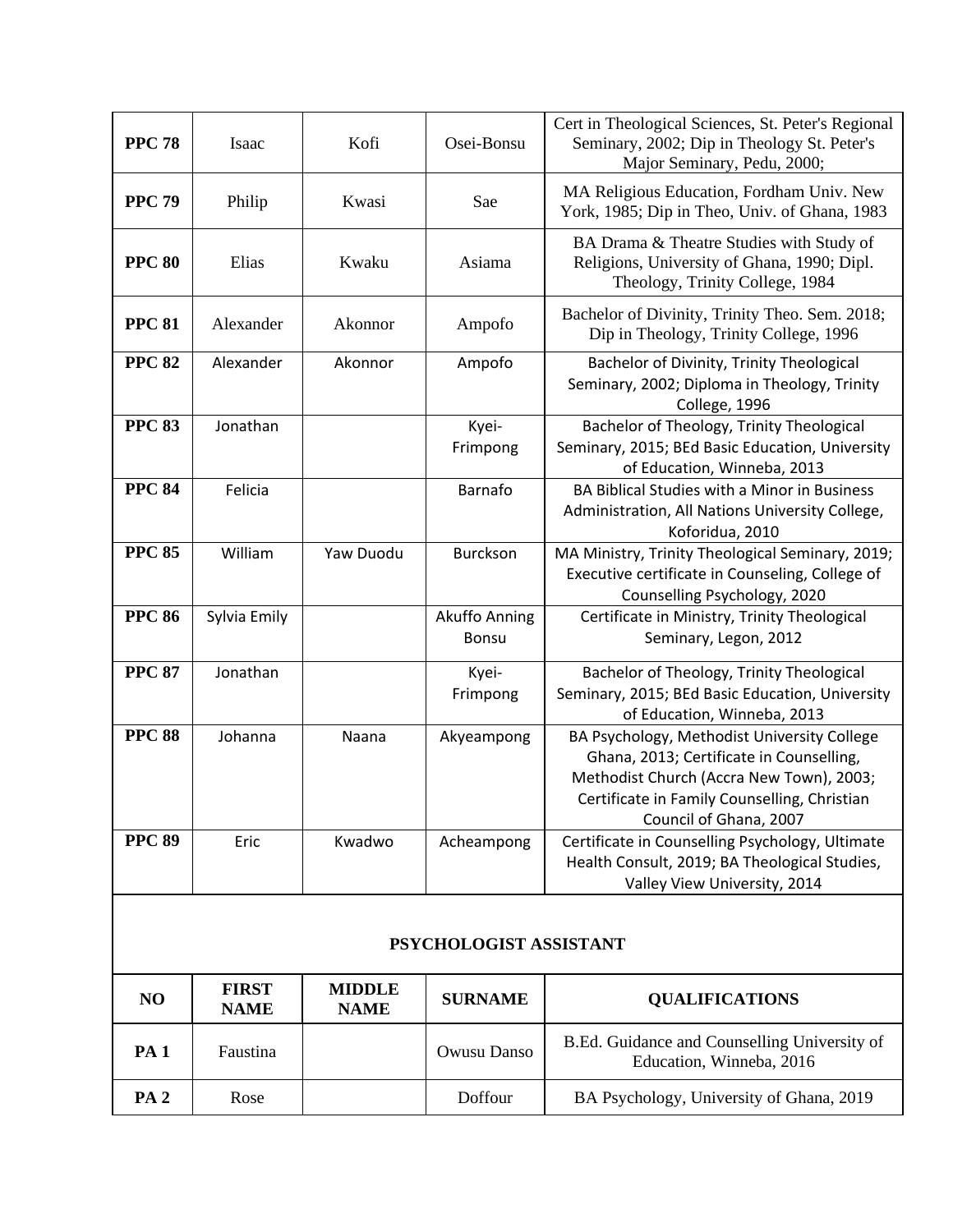| PA <sub>3</sub> | Naa Odey       |             | Hammond   | BA Psychology with Political Science,<br>University of Ghana, 2003                         |
|-----------------|----------------|-------------|-----------|--------------------------------------------------------------------------------------------|
| <b>PA4</b>      | Augustine      |             | Anor      | BSc Human Development & Psychology, Regent<br>University College & Technology, Ghana, 2016 |
| <b>PA5</b>      | Prince         |             | Offei     | BSc Psychology, University of Cape Coast, 2011                                             |
| <b>PA6</b>      | Florence       |             | Naab      | BA Nursing with Psychology, University of<br>Ghana, 2004                                   |
| <b>PA7</b>      | Candace        | Naa Lamiley | Mills     | BA Psychology & Sociology, University of<br>Ghana, 2020                                    |
| <b>PA8</b>      | Nana           |             | Amo-Koree | BA Social Work with Sociology, University of<br>Ghana, 2017                                |
| <b>PA9</b>      | Prince         |             | Ampofo    | BA Psychology & Sociology, University of<br>Ghana, Legon 2013                              |
| <b>PA 10</b>    | Kiriakides     |             | Kiriako   | BA Psychology & Sociology, University of<br>Ghana, Legon 2010                              |
| <b>PA 11</b>    | <b>Basheer</b> |             | Asmah     | BSc Psychology, University of Cape Coast, 2019                                             |
| <b>PA 12</b>    | <b>Basheer</b> |             | Asmah     | BSc Psychology, University of Cape Coast, 2019                                             |
| <b>PA 13</b>    | Ebenezer       |             | Owusu     | BSc. Psychology, University of Cape Coast,<br>2011                                         |
| <b>PA 14</b>    | Jones          | Kwesi       | Tagbor    | BSc Psychology, University of Cape Coast 2016                                              |
| PA <sub>3</sub> | Samuel         |             | Akpah     | BSc Psychology, University of Cape Coast 2017                                              |

## **LAY PRACTITIONERS**

| NO.              | <b>FIRST</b><br><b>NAME</b> | <b>MIDDLE</b><br><b>NAME</b> | <b>SURNAME</b> | <b>QUALIFICATIONS</b>                                                                                                                             |
|------------------|-----------------------------|------------------------------|----------------|---------------------------------------------------------------------------------------------------------------------------------------------------|
| LP <sub>1</sub>  | Samuel                      | Appiah                       | Adjei          | Executive Certificate in Counselling, College of<br>Counselling & Psychology 2019                                                                 |
| LP <sub>10</sub> | Aaron                       | Akwetey                      | Martey         | Cert in Family Counselling, Christian Council of<br>Ghana, 2020; Cert in Family Life Education,<br>Christian Council of Ghana, 2018               |
| <b>LP 100</b>    | Abraham                     | Okofio                       | Anum-Quaye     | Cert in Family Life Education, Presbyterian<br>Women's Centre, Abokobi, 2020, Counselling<br>and Coaching, Presbyterian Univ. Col, Ghana;<br>2021 |
| <b>LP</b> 101    | Abraham                     | <b>Odartei</b>               | Lamptey        | Certificate in Counselling, Christian Council of<br>Ghana, 1996                                                                                   |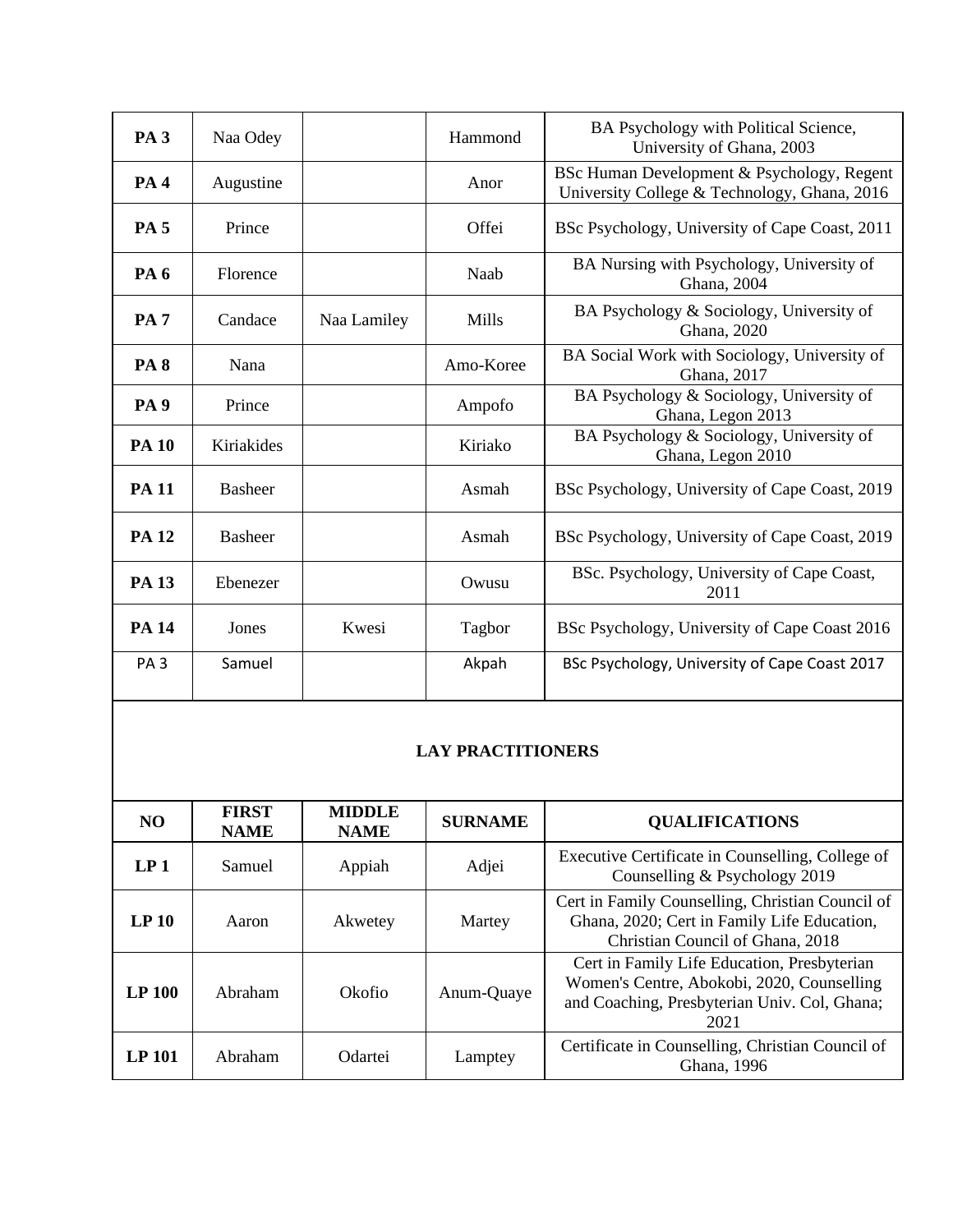| LP 102           | Abraham   | Baah               | Abekah              | Cert in Family Counselling, Christian Council of<br>Ghana, 2016; Cert in Family Life Education,<br>Christian Council of Ghana, 2013 |
|------------------|-----------|--------------------|---------------------|-------------------------------------------------------------------------------------------------------------------------------------|
| LP 103           | Abraham   |                    | Asante-<br>Manteaw  | MA Theology & Mission, Akrofi-Christaller<br>Institute, 2019                                                                        |
| <b>LP 104</b>    | Adelaide  | Oseiwa             | Akpini              | Certificate in Family Life Education Programme,<br>Presbyterian Women's Centre, Abokobi, 2020                                       |
| LP 105           | Adwoa     | Akyaamaa           | Ofosu               | Cert. in Family Counselling, Christian Council of<br>Ghana, 2018; Cert in Family Life Edu, Christian<br>Council of Ghana, 2015      |
| <b>LP 106</b>    | Adwoa     | Ofosua             | <b>Annor Boakye</b> | Cert in Family Counselling, Christian Council of<br>Ghana, 2017; Cert in Family Life education,<br>Christian Council of Ghana, 2015 |
| <b>LP 107</b>    | Agnes     | Adu                | Yeboah              | Certificate in Church Management for Church<br>Administrators, Tiffany Consult, 2014                                                |
| <b>LP 108</b>    | Agnes     | Aakor              | Nagai               | Certificate in Family Life Education,<br>Presbyterian Women's Centre, Abokobi, 2016                                                 |
| <b>LP 109</b>    | Agnes     |                    | Owusu-<br>Agyemang  | Certificate in Family Counselling, Christian<br>Council of Ghana, 1996-2010                                                         |
| LP <sub>11</sub> | Akorfa    | Afua               | Narh                | Certificate in Counselling, Ultimate Health<br>Consult, 2021                                                                        |
| <b>LP 110</b>    | Akosua    | Frimpomaa          | Asante<br>Boamah    | Certificate in Family Life Education,<br>Presbyterian Women's Centre, Abokobi, 2015                                                 |
| <b>LP 111</b>    | Akosua    | Darkoa<br>Yirenkyi | Kwablah             | Certificate in Family Life Education,<br>Presbyterian Women's Centre, Abokobi, 2015                                                 |
| <b>LP 112</b>    | Akosua    |                    | Odame               | Certificate in Family Life Education,<br>Presbyterian Women's Centre, Abokobi, 2020                                                 |
| <b>LP 113</b>    | Akosua    | Boafoa             | Ansah Asiedu        | Cert in Family Counsel, Christian Council of<br>Ghana, 2015; Cert in Family Life Edu, Christian<br>Council of Ghana, 2013           |
| <b>LP 114</b>    | Akosua    |                    | Blankson            | Executive Certificate in Counselling, College of<br>Counseling & Psychology 2020                                                    |
| <b>LP 115</b>    | Alberta   | Dufie              | Asante              | Certificate in Family Life Education, Christian<br>Council of Ghana, 2003                                                           |
| LP 116           | Alex      |                    | Ampofo              | Certificate in Family Life Education,<br>Presbyterian Women's Centre, Abokobi, 2017                                                 |
| LP 117           | Alexander | Kwasi              | Amoah               | Certificate in Family Life Education Programme,<br>Presbyterian Women's Centre, Abokobi, 2020                                       |
| LP 118           | Alexander |                    | Asamoah             | Certificate in Family Life Education,<br>Presbyterian women's Centre, Abokobi, 2020                                                 |
| LP 119           | Alice     | Asabea             | Frimpong            | Cert in Family Counselling, Christian Council of<br>Ghana, 2016, Family Life Edu, Christin Council<br>of Ghana, 2016                |
| LP <sub>12</sub> | Amma      | Odwaa              | <b>Brobbey</b>      | Certificate in Family Life Education,<br>Presbyterian Women's Centre, Abokobi, 2019                                                 |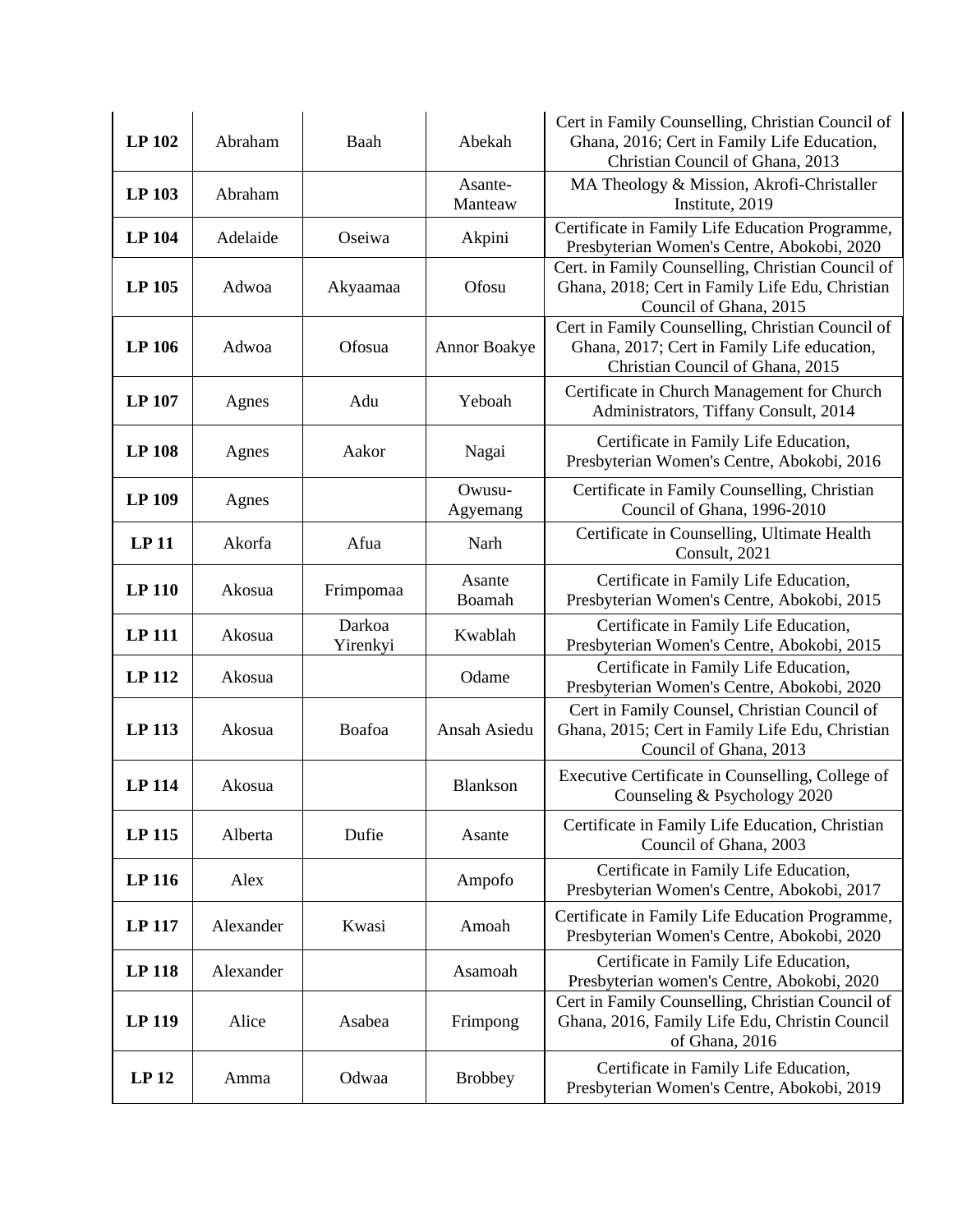| <b>LP 120</b>    | Andrew    | Allotey        | <b>Bulley</b>         | Certificate in Counselling, Ultimate Health<br>Consult 2019                                                                  |
|------------------|-----------|----------------|-----------------------|------------------------------------------------------------------------------------------------------------------------------|
| LP 121           | Andrews   | Odei           | Adu                   | Certificate in Catechist, Presbyterian Church of<br>Ghana, 2002                                                              |
| LP 122           | Angelina  | Naa-Tsuru      | Nikoi                 | Cert in Family Life Education, Christian Council<br>of Ghana 2016; Cert, Family Counsel, Christian<br>Council of Ghana, 2016 |
| LP 123           | Anna      |                | Ofosu                 | Certificate in Family Life Education Programme,<br>Presbyterian Women's Centre, Abokobi, 2020                                |
| <b>LP 124</b>    | Anne      | Yiadom         | Atuobi                | Certificate in Family Life Education,<br>Presbyterian Women's Centre, Abokobi, 2017                                          |
| LP 125           | Anthony   |                | Tsemafo-<br>Dadzie    | Certificate in counselling, Ultimate Health<br>Consult 2019                                                                  |
| LP 126           | Anthony   |                | Ledi                  | <b>BA Biblical Counselling, International</b><br>Theological Seminary, Florida 2017                                          |
| <b>LP 127</b>    | Antoine   | Kobla Novi     | Hlomador              | Executive Certificate in Counselling, College of<br>Counselling & Psychology, 2018                                           |
| <b>LP 128</b>    | Armstrong | Amo            | Owusu                 | Certificate in Family Life Education,<br>Presbyterian women's Centre, Abokobi, 2018                                          |
| LP 129           | Augusta   | Hevi           | Fleischer-<br>Djolefo | MA Ministry, Trinity Theo Sem, 2013; Cert in<br>Fam Counsel, Christian Council of Ghana, 2019<br>& 2017                      |
| LP <sub>13</sub> | Augustina | Gyamea         | Akonnor               | Cert in Family Life Education, Presbyterian<br>Women's Centre, Abokobi, 2019                                                 |
| LP 130           | Augustina | Adobea         | Marfo                 | Cert of Participation, Family Life Education<br>Prog. Presby. Women's Centre, Abokobi, 2020                                  |
| <b>LP 131</b>    | Aurora    |                | Welbeck               | Cert in Family Counselling, Christian Council of<br>Ghana, 2009; Family Life Education, Christian<br>Council of Ghana, 2007  |
| LP 132           | Barbara   | Otutua         | Awuku                 | Certificate in Family Life Education,<br>Presbyterian Women's Centre, Abokobi, 2019                                          |
| LP 133           | Beatrice  |                | Antwi                 | Certificate in Family Life Education,<br>Presbyterian Women's Centre, Abokobi, 2017                                          |
| LP 134           | Benedict  | Archibald      | Smart-Abbey           | Executive Cert in Counseling, College of<br>Counselling & Psychology, 2021                                                   |
| LP 135           | Benjamin  |                | Koranteng-<br>Addo    | Family Counselling, Christian Council of Ghana<br>2019                                                                       |
| LP 136           | Benjamin  | Anim           | Frempong              | Cert of Participation, Family Life Education<br>Prog. Presbyterian Women's Centre,<br>Abokobi, 2017                          |
| LP 137           | Bernard   | <b>Buertey</b> | Okutu                 | Certificate in Family Life Education,<br>Presbyterian Women's Centre, Abokobi, 2019                                          |
| LP 138           | Bernard   | <b>Bortey</b>  | Okoe                  | Certificate in Family Life Education,<br>Presbyterian Women's Centre, Abokobi, 2020                                          |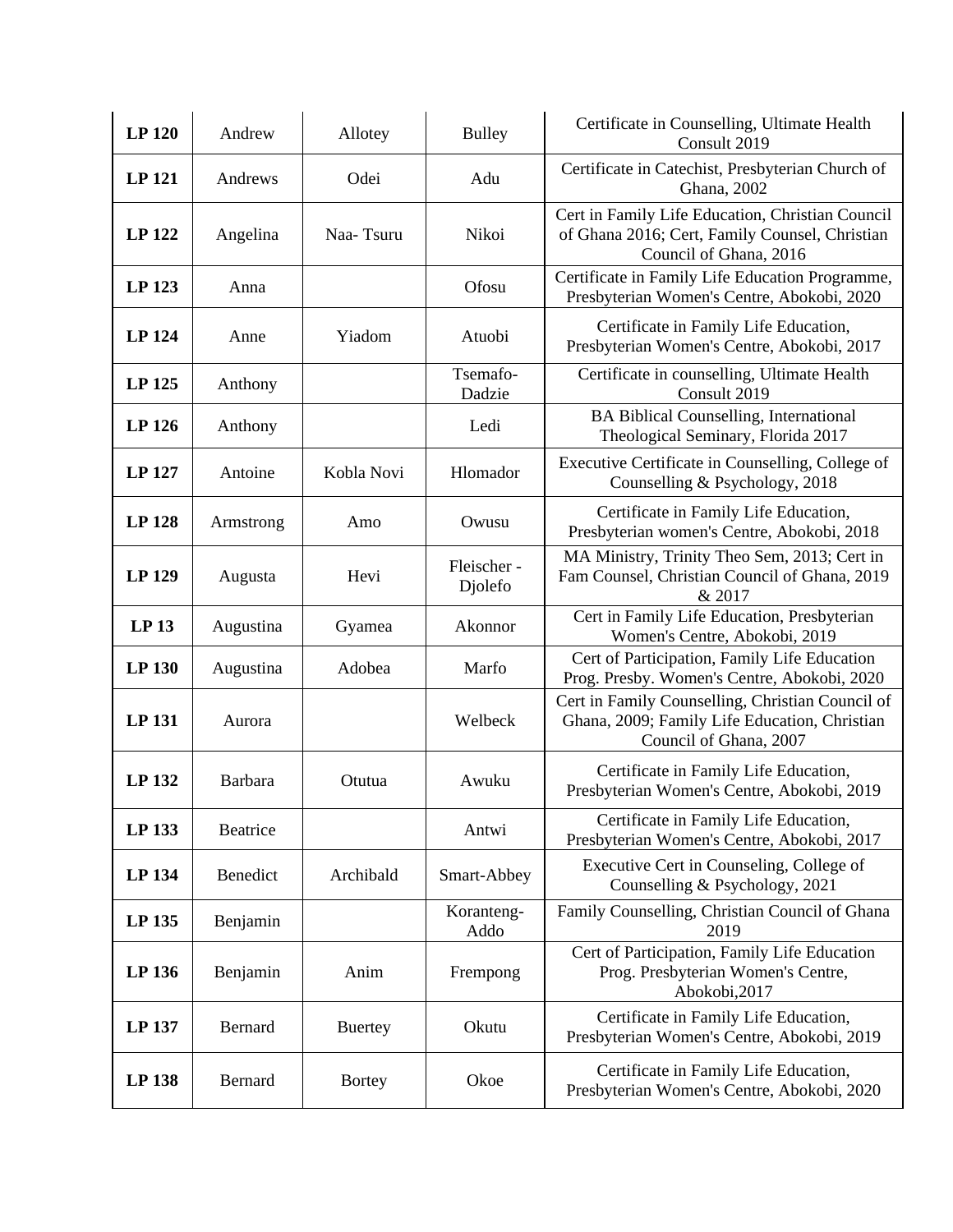| LP 139           | <b>Bridget</b>     |           | Abadji             | Certificate in Family Counselling, Christian<br>Council of Ghana, 1995                                                              |
|------------------|--------------------|-----------|--------------------|-------------------------------------------------------------------------------------------------------------------------------------|
| LP <sub>14</sub> | Caroline           | Wilson    | Akakpo             | Certificate in Family Life Education Programme,<br>Presbyterian Women's Centre, Abokobi, 2019                                       |
| <b>LP 140</b>    | Caroline           | Awarkie   | Gyeantey           | Certificate in Family Life Education,<br>Presbyterian Women's Centre, Abokobi, 2018                                                 |
| <b>LP 141</b>    | Catherine          | Ayorkor   | Boi-Doku           | Cert in Family Counselling, Christian Council of<br>Ghana, 2006; Family Life Education, Christian<br>Council of Ghana, 2006         |
| <b>LP 142</b>    | Catherine          |           | Adjetey            | Certificate in Counselling, Presbyterian Church<br>of Ghana                                                                         |
| <b>LP 143</b>    | Cecilia            |           | Ofori-Mante        | Cert in Family Counselling, Christian Council of<br>Ghana. 2010, Family Life Education, Christian<br>Council of Ghana. 2008         |
| <b>LP 144</b>    | Cephas             | Adjei     | Mensah             | Certificate of Participation, Family Life<br>Education Prog. Presbyterian Women's Centre,<br>Abokobi,2020                           |
| <b>LP 145</b>    | Charity            | Etsu      | Tetteh             | Certificate in Family Life Education,<br>Presbyterian Women's Centre, Abokobi, 2020                                                 |
| <b>LP 146</b>    | Charity-<br>Salome | Ayorkor   | Cofie              | Certificate in Family Life Education,<br>Presbyterian Women's Centre, Abokobi, 2019                                                 |
| <b>LP 147</b>    | Charles            | Emmanuel  | Annoh              | Executive Cert in Counselling, College of<br>Counselling & Psychology, 2016                                                         |
| <b>LP 148</b>    | Charles            | Ofori     | Akrofi             | Executive Cert in Counseling, College of<br>Counselling & Psychology, 2020                                                          |
| <b>LP 149</b>    | Charles            | Twum      | Asare              | Cert in Family Life Education, 2005, Christian<br>Council of Ghana, Family Counsel, Christian<br>Council of Ghana, 2006             |
| <b>LP15</b>      | Charlotte          |           | Ampong-<br>Darkwah | Certificate in Family Counselling, Christian<br>Council of Ghana, 2020                                                              |
| LP 150           | Charlotte          |           | Adjei-Nsiah        | Cert in Family Counselling, Christian Council of<br>Ghana, 2018; Cert in Family Life Education,<br>Christian Council of Ghana, 2016 |
| LP 151           | Christabel         | Millicent | Aduamah            | Executive Cert in Counseling, College of<br>Counselling & Psychology, 2021                                                          |
| LP 152           | Christiana         | Asheley   | Sowah              | Cert in Family Counselling, Christian Council of<br>Ghana, 2018; Cert in Family Life Education,<br>Christian Council of Ghana, 2016 |
| LP 153           | Christiana         | Naa Dei   | Adjeitey           | Cert of Participation in Marriage and Family<br>Counselling, Christian Council of Ghana, 2019                                       |
| LP 154           | Christiana         | Narterkie | Narteh             | Certificate in Family Counselling, Christian<br>Council of Ghana, 2007                                                              |
| LP 155           | Christina          |           | Essel              | Certificate in Family Life Education,<br>Presbyterian Women's Centre, Abokobi, 2019                                                 |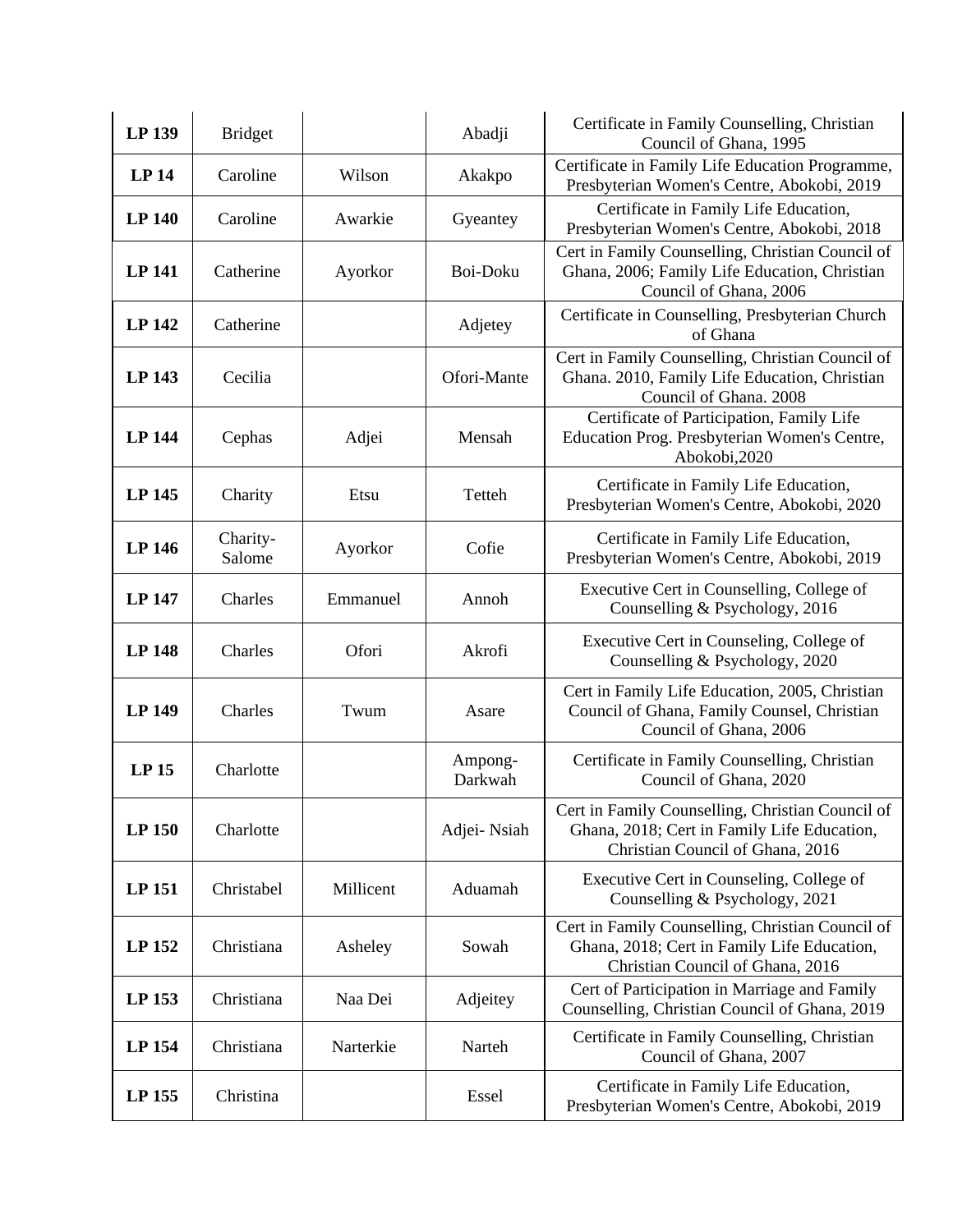| LP 156        | Christina   | <b>Noel</b> | Tagoe              | Certificate in Family Counselling, Christian<br>Council of Ghana, 2005                                                                           |
|---------------|-------------|-------------|--------------------|--------------------------------------------------------------------------------------------------------------------------------------------------|
| LP 157        | Christopher | Yaw         | Bekoe              | Certificate in Family Life Education,<br>Presbyterian Women's Centre, Abokobi, 2019                                                              |
| LP 158        | Collins     | Oti         | Bekoe              | Cert in Family Life Education, Presbyterian<br>Women's Centre, Abokobi, 2019                                                                     |
| LP 159        | Comfort     |             | Annoh              | Cert in Family Life Education, Presbyterian<br>Women's Centre, Abokobi, 2020                                                                     |
| LP 160        | Comfort     | Mliba       | Awuku              | Cert in Family Life Education Programme,<br>Presbyterian Women's Centre, Abokobi, 2016                                                           |
| LP 161        | Comfort     |             | Nkansah            | Cert in Family Life Education, Christin Council<br>of Ghana, 2013                                                                                |
| LP 162        | Comfort     |             | Adu                | Cert in Family Life Education, Presbyterian<br>Women's Centre, Abokobi, 2017                                                                     |
| LP 163        | Comfort     | Ofosu       | Okyere             | Cert in Family Life Education, Presbyterian<br>Women's Centre, Abokobi, 2014                                                                     |
| LP 164        | Comfort     | Oduro       | Yeboah             | Certificate in Catechist, Presbyterian Church of<br>Ghana, 1997                                                                                  |
| LP 165        | Constance   | Afumwaa     | Afum-Kafena        | Cert in Marriage and Counselling Skills, African<br>Centre for Conflict Resolution and<br>Reconciliation                                         |
| LP 166        | Constance   |             | Asumadu            | Cert in Family Life Education, Christian Council<br>of Ghana, 2013; Cert in Family Counselling,<br>Christian Council of Ghana, 2010.             |
| LP 167        | Constance   | <b>Ntow</b> | Amoah              | Cert in Family Counselling, Christian Council of<br>Ghana, 2015; Cert in Family Life Education,<br>Christian Council of Ghana, 2013              |
| <b>LP 168</b> | Cornelius   | Adjetey     | Sowah              | Cert in Marriage & Family Therapy, TUCEE<br>Institute of Counselling & Technology, 2021                                                          |
| LP 169        | Cynthia     | Korkor      | Lamptey            | Cert in Family Life Education, Presbyterian<br>Women's Centre, Abokobi, 2020                                                                     |
| <b>LP 170</b> | Cyril       | Kpekpo      | Laryea             | Executive Cert in Counseling, College of<br>Counselling & Psychology, 2021                                                                       |
| <b>LP 171</b> | Daniel      | Addo        | Ottopa-<br>Kisiedu | Cert in Family Counselling, Christian Council of<br>Ghana 2006; Certificate in Family Life<br>Education, Christian Council of Ghana, 2005        |
| LP 172        | Daniel      | Akrong      | Awuku              | Cert in Family Counselling, Christian Council of<br>Ghana 2012; Certificate in Family Life<br>Education, Christian Council of Ghana, 2010        |
| LP 173        | Daniel      |             | Quarshie           | Executive Cert in Counselling, College of<br>Counselling & Psychology 2019                                                                       |
| <b>LP 174</b> | Daniel      | Makafui     | Dartey             | Dip in Christian Counselling, International<br>Theological Seminary, Ghana, 2009; Cert in<br>Family Counsel, Christian Council of Ghana,<br>2018 |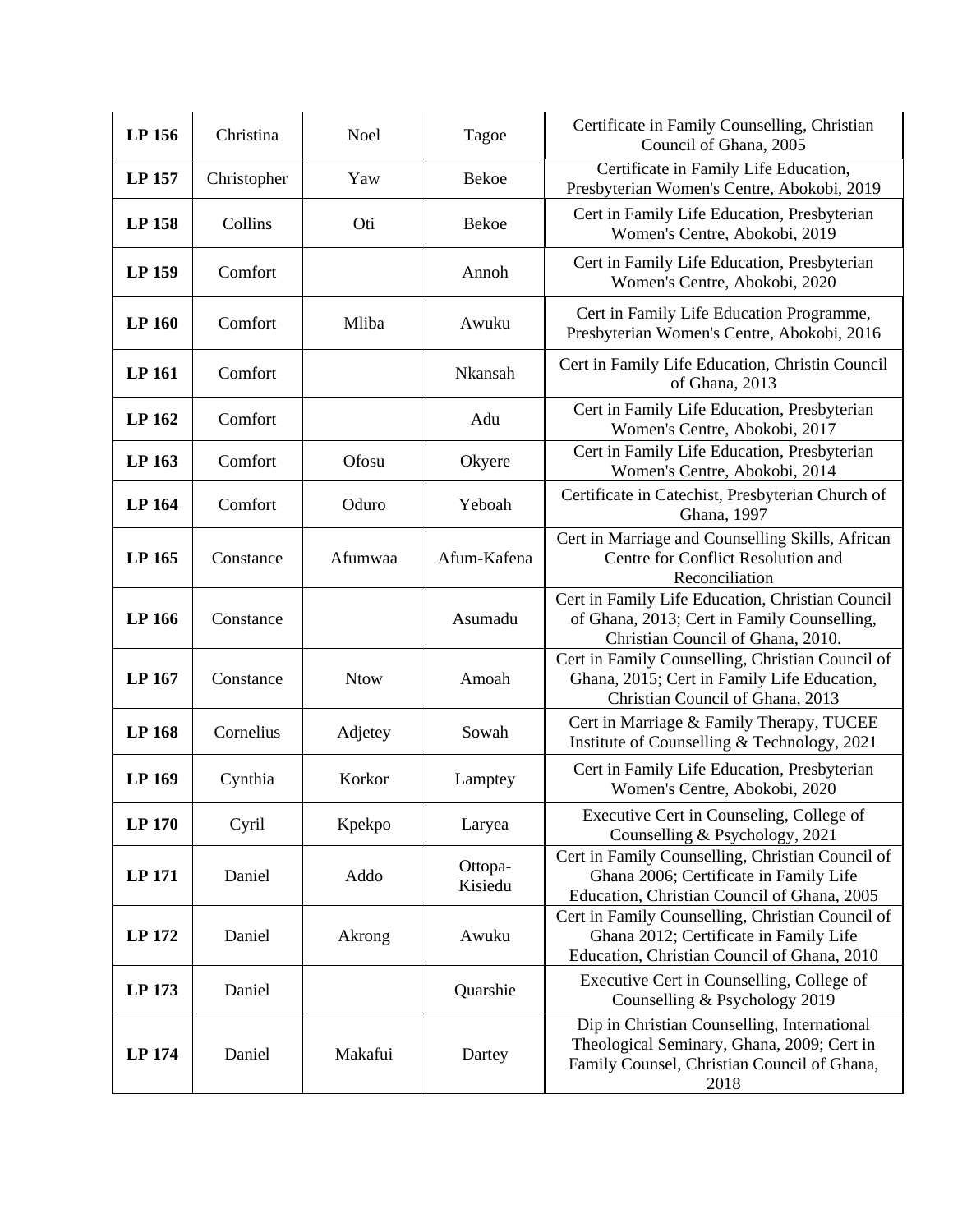| LP 175        | Daniel  | Danso        | Kani        | Cert in Family Counselling, Christian Council of<br>Ghana. 2014, Family Life Education, Christin<br>Council of Ghana, 2012                           |
|---------------|---------|--------------|-------------|------------------------------------------------------------------------------------------------------------------------------------------------------|
| LP 176        | Daniel  | Adofo Kwakye | Ameyaw      | Cert in Premarital Counselling, Counselling<br>Skills Development Institute, 2020                                                                    |
| LP 177        | Daniel  | Nii Leetei   | Tetteh-Kwei | Cert in Counseling Training Programme,<br>Presbyterian Women's Centre, Abokobi, 2011                                                                 |
| <b>LP 178</b> | Daniel  | Nii Leetei   | Tetteh-Kwei | Certificate in Counselors' Training Programme,<br>Presbyterian Women's Centre, Abokobi, 2011                                                         |
| LP 179        | Daniel  |              | Osei        | Executive Certificate in Counselling, College of<br>Counselling & Psychology 2016                                                                    |
| <b>LP 180</b> | Daniel  |              | Koranteng   | Cert in Family Counselling, Christian Council of<br>Ghana, 2018; Certificate in Family Life<br>Education, Christian Council of Ghana, 2016           |
| <b>LP 181</b> | Daniel  | Ansah        | Asiedu      | Cert in Family Counselling, Christian Council of<br>Ghana, 2014; Certificate in Family Life<br>Education, Christian Council of Ghana, 2012           |
| <b>LP 182</b> | David   | Siameh       | Kpokli      | Cert in Family Counselling, Christian Council of<br>Ghana. 1999; Family Life Education, Christian<br>Council of Ghana, 1997                          |
| LP 183        | Dela    | Evelyn       | Amedume     | Cert in Family Counselling, Christian Council of<br>Ghana, 2020; Cert in Family Life Education,<br>Christian Council of Ghana, 2018                  |
| <b>LP 184</b> | Diana   |              | Akakpo      | Certificate in Family Life Education, Christian<br>Council of Ghana, 2007                                                                            |
| LP 185        | Dina    |              | Sakyi       | Certificate in Family Life Education,<br>Presbyterian Women's Centre, Abokobi, 2021                                                                  |
| <b>LP 186</b> | Divine  | Raymond      | Amenya      | Certificate in Family Life Education,<br>Presbyterian Women's Centre, Abokobi, 2014                                                                  |
| <b>LP 187</b> | Dora    | Otuko        | Sappor      | Cert in Family Counselling, Christian Council of<br>Ghana. 2006, Family Life Edu, Christin Council<br>of Ghana, 2005                                 |
| <b>LP 188</b> | Dorcas  | Amarkie      | Alorsekey   | Certificate in Family Counselling, Christian<br>Council of Ghana, 2016, Certificate in Family<br>Life Education, Christian Council of Ghana,<br>2016 |
| LP 189        | Doris   | Grace        | Kpongboe    | Certificate in Family Life Education,<br>Presbyterian Women's Centre, Abokobi, 2017                                                                  |
| LP 190        | Doris   | Opokuwaa     | Yankey      | Christian Counselling, Hour of Visitation<br>Ministries, 2010                                                                                        |
| <b>LP 191</b> | Doris   | Abena        | Saah        | BA Theology, Trinity Theological Seminary,<br>Legon $2012$                                                                                           |
| LP 192        | Doris   |              | Bello       | Certificate in Family Counselling, Christian<br>Council of Ghana, 2019                                                                               |
| LP 193        | Dorothy |              | Ayibotele   | Cert in Family Life Education, Presbyterian<br>Women's Centre, Abokobi, 2020                                                                         |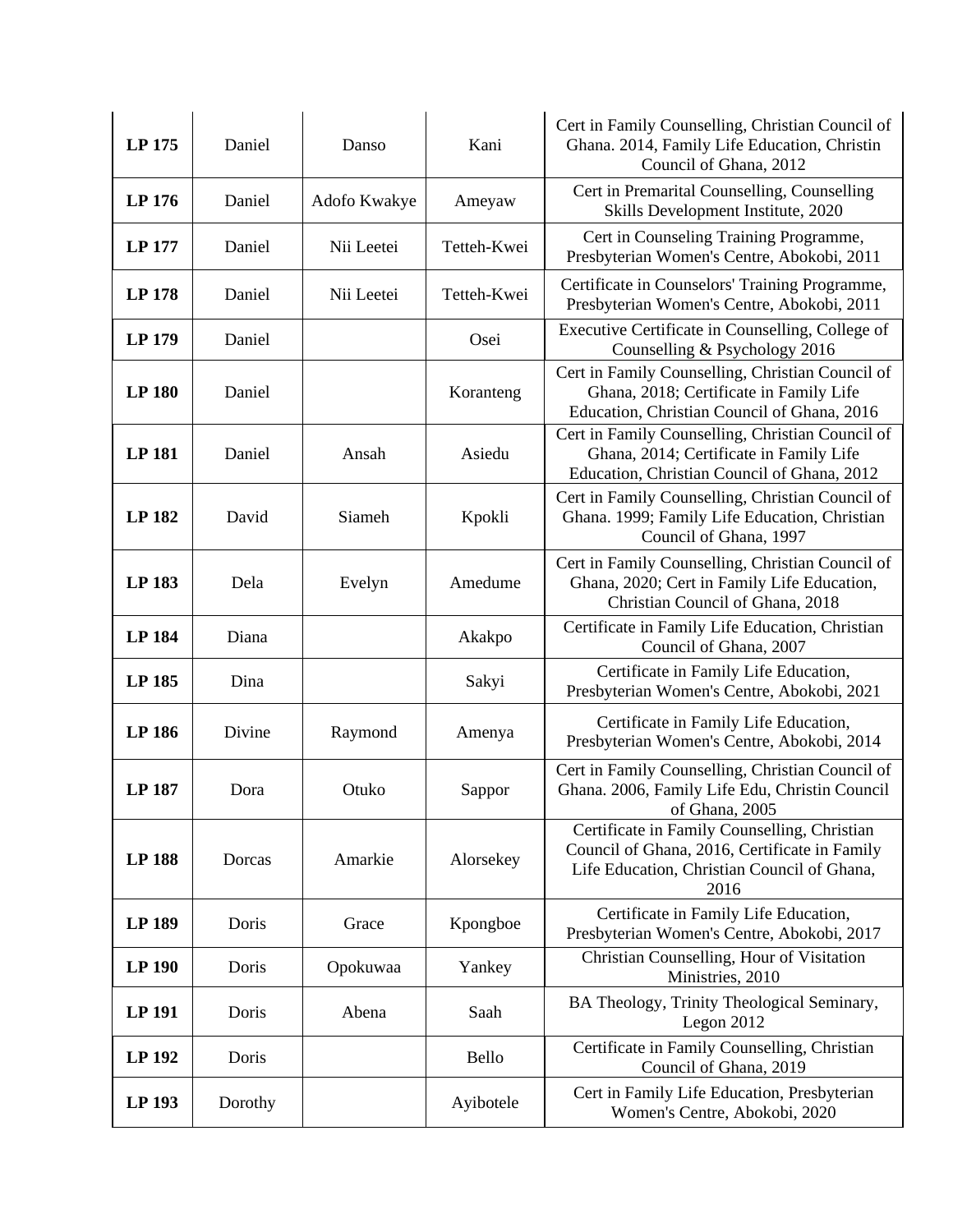|               |           |          |                | Cert in Domestic Violence: Focus in Child                                                       |
|---------------|-----------|----------|----------------|-------------------------------------------------------------------------------------------------|
| <b>LP 194</b> | Dorothy   | Quist    | Osae           | Trafficking and the Marriage of Minors, Trinity                                                 |
|               |           |          |                | Theological Seminary-Legon, 2011<br>Cert in Family Counselling, Christian Council of            |
| LP 195        | Dorothy   |          | Yeboah         | Ghana. 2007, Family Life Education, Christian                                                   |
|               |           |          |                | Council of Ghana, 2005                                                                          |
| <b>LP 196</b> | Ebenezer  |          | Mamphey        | Certificate in Family Life Education, Christian                                                 |
|               |           |          |                | Council of Ghana, 2003                                                                          |
| LP 197        | Ebenezer  |          | Kwaayisi       | Cert Family Life Education Programme,<br>Presbyterian Women's Centre, Abokobi, 2020             |
|               |           |          |                | Family Counselling Christian Council of Ghana,                                                  |
| <b>LP 198</b> | Ebenezer  | Afotey   | Quaye          | 2012; Family Life Education, Christian Council                                                  |
|               |           |          |                | of Ghana, 2011                                                                                  |
| LP 199        | Edem      |          | Adjei          | Certificate in Family Life Education,                                                           |
|               |           |          |                | Presbyterian Women's Centre, Abokobi, 2015                                                      |
| <b>LP 200</b> | Edna      |          | Addo           | Family Life Education, Christian Council of                                                     |
|               |           |          |                | Ghana, 2013                                                                                     |
| <b>LP 201</b> | Ekow      |          | Danquah        | Certificate in Counselling, Methodist Church                                                    |
|               |           |          |                | Ghana 2018                                                                                      |
|               |           |          |                | Cert in Family Counselling, Christian Council of                                                |
| LP 202        | Eldad     | Neequaye | Ashie          | Ghana, 2006; Cert in Family Life Education,<br>Christian Council of Ghana, 2005                 |
|               |           |          |                | Certificate in Family Counselling, Christian                                                    |
| LP 203        | Eliza     |          | Ghansah        | Council of Ghana, 2016                                                                          |
|               |           |          |                | Certificate in Family Life Education,                                                           |
| <b>LP 204</b> | Elizabeth |          | Owusu          | Presbyterian Women's Centre, Abokobi, 2019                                                      |
|               |           |          |                | Certificate in Family Life Education,                                                           |
| LP 205        | Elizabeth | Adjepong |                | Presbyterian Women's Centre, Abokobi, 2019                                                      |
|               |           |          |                | Certificate in Family Life Education,                                                           |
| <b>LP 206</b> | Elizabeth | Obuobia  | Otu-Ayeh       | Presbyterian Women's Centre, Abokobi, 2019                                                      |
|               |           |          |                | Certificate in counselling, Ultimate Health                                                     |
| LP 207        | Elizabeth |          | Fraizer-Maisie | Consult 2019                                                                                    |
|               |           |          |                |                                                                                                 |
| <b>LP 208</b> | Elizabeth |          | Sevor          | Executive Certificate in Counselling, College of<br>Counselling & Psychology, 2021              |
|               |           |          |                |                                                                                                 |
| LP 209        | Elizabeth | Ayerkai  | Agah           | Executive Certificate in Counselling, College of                                                |
|               |           |          |                | Counselling & Psychology 2017                                                                   |
|               |           |          |                | Cert in Family Counselling, Christian Council of                                                |
| <b>LP 210</b> | Elizabeth |          | Aryee          | Ghana, 2012, Family Life Education, Christin                                                    |
|               |           |          |                | Council of Ghana, 2010                                                                          |
| LP 211        | Elizabeth |          | Tandoh         | Certificate in Counselling, Methodist Church                                                    |
|               |           |          |                | Ghana 2018                                                                                      |
| LP 212        | Ellen     |          | Amaning        | Cert in Family Counselling, Christian Council of<br>Ghana, 2019; Cert in Family Life Education, |
|               |           |          |                | Christian Council of Ghana, 2017                                                                |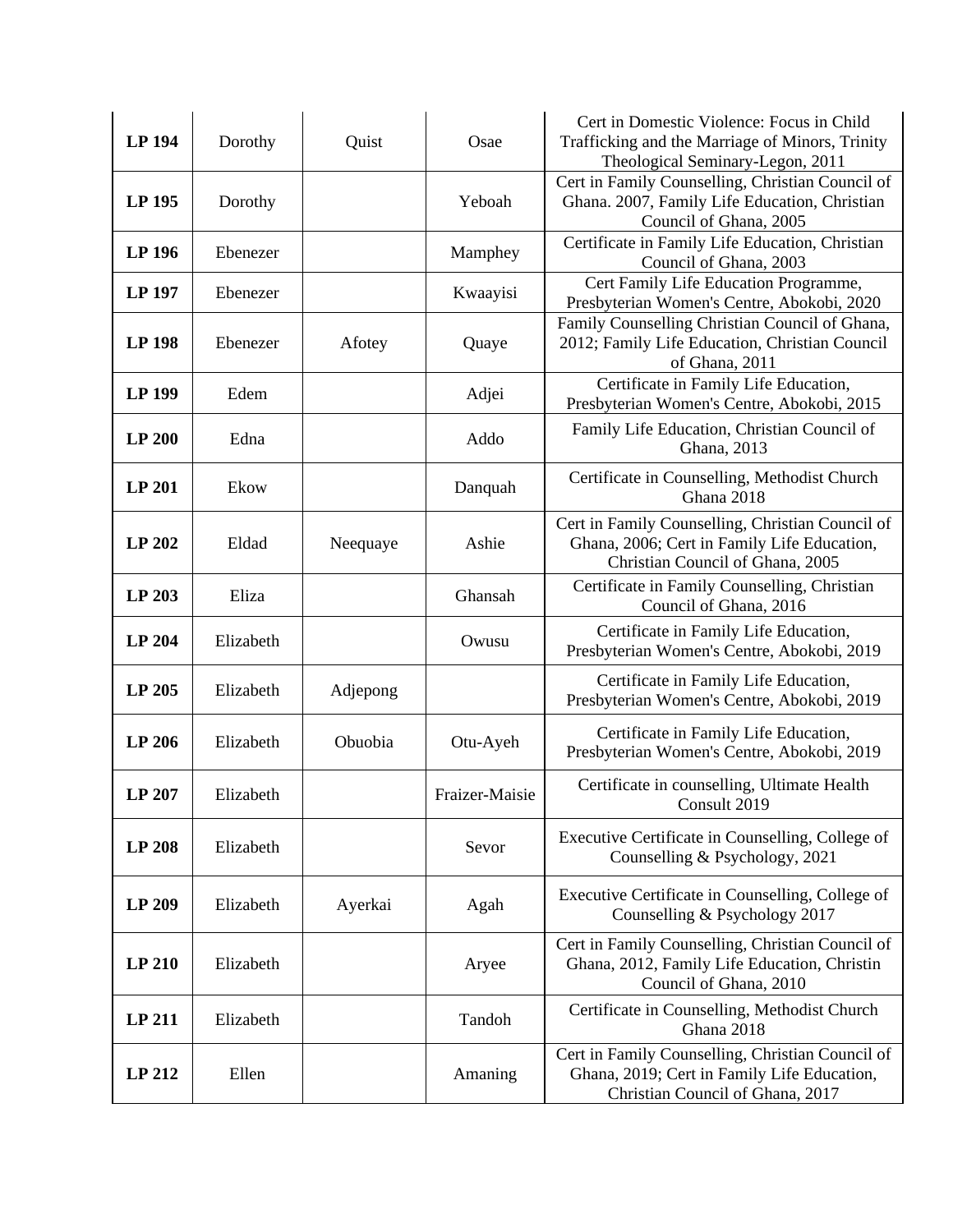| LP 213        | Emelia    |             | Afrifa-<br>Wiredu | Cert in Family Counselling, Christian Council of<br>Ghana, 2012; Cert in Family Life Education,<br>Christian Council of Ghana, 2010 |
|---------------|-----------|-------------|-------------------|-------------------------------------------------------------------------------------------------------------------------------------|
| LP 214        | Emily     |             | Asumah            | Certificate in Family Life Education,<br>Presbyterian Women's Centre, Abokobi, 2019                                                 |
| LP 215        | Emma      | Emelia      | Lartey            | Proficiency in Counselling and Family Life<br>Education, Christian Council of Ghana 1995                                            |
| LP 216        | Emmanuel  | Owusu Ansah | Dattey            | Cert in Family Life Education, Presbyterian<br>Women's Centre, Abokobi, 2015                                                        |
| LP 217        | Emmanuel  |             | Yeboah-<br>Darko  | Certificate in Family Counselling, Christian<br>Council of Ghana, 2015                                                              |
| LP 218        | Emmanuel  | Ohene       | Asante            | Cert in Family Life Education, Presbyterian<br>Women's Centre, Abokobi, 2019                                                        |
| LP 219        | Emmanuel  | Annan       | Lantei            | Cert of Participation in Family Life Education<br>Presbyterian Women's Centre, Abokobi, 2019                                        |
| <b>LP 220</b> | Emmanuel  |             | Anim-Nyarko       | Certificate in Counselling and Coaching,<br>Presbyterian University College, 2021                                                   |
| LP 221        | Emmanuel  | Tetteh      | <b>Blebo</b>      | Cert of Participation, Family Life Education<br>Programme, Presbyterian Women's Centre,<br>Abokobi, 2011                            |
| LP 222        | Emmanuel  | Nikoi       | Kotei             | Certificate in counselling, Ultimate Health<br>Consult 2019                                                                         |
| LP 223        | Emmanuel  |             | Lartey            | Pastoral Counselling Training, The Methodist<br>Training, Ghana Tema North Circuit 2013                                             |
| LP 224        | Emmanuel  | Amonoo      | Cobbinah          | Certificate in counselling, Ultimate Health<br>Consult, 2019                                                                        |
| LP 225        | Emmanuel  |             | Abrokwa           | Certificate in Family Life Education Christian<br>Council of Ghana, 2003                                                            |
| LP 226        | Emmanuel  | Kwame       | Gyaben            | Cert in Family Counselling, Christian Council of<br>Ghana, 2016; Cert in Family Life Education,<br>Christian Council of Ghana, 2014 |
| LP 227        | Enoch     |             | Arhin             | Certificate in Family Life Education,<br>Presbyterian Women's Centre, Abokobi, 2018                                                 |
| LP 228        | Eric      | Nana Boadu  | Lartey            | Certificate in Family Life Education Programme,<br>Presbyterian Women's Centre, Abokobi, 2018                                       |
| LP 229        | Ernest    | Patrick     | Adofo             | Certificate in Family Counselling, Christian<br>Council of Ghana, 2007                                                              |
| LP 230        | Ernestina |             | Afrani            | Cert in Family Counselling, Christian Council of<br>Ghana, 2020; Cert in Family Life Education,<br>Christian Council of Ghana, 2018 |
| LP 231        | Ernestina | Serwah      | Amaniampong       | Certificate in Counselling and Coaching,<br>Presbyterian University College, Ghana, 2021                                            |
| LP 232        | Ernestina | Ofosu       | Kwateng           | Certificate in Family Life Education,<br>Presbyterian Women's Centre, Abokobi, 2019                                                 |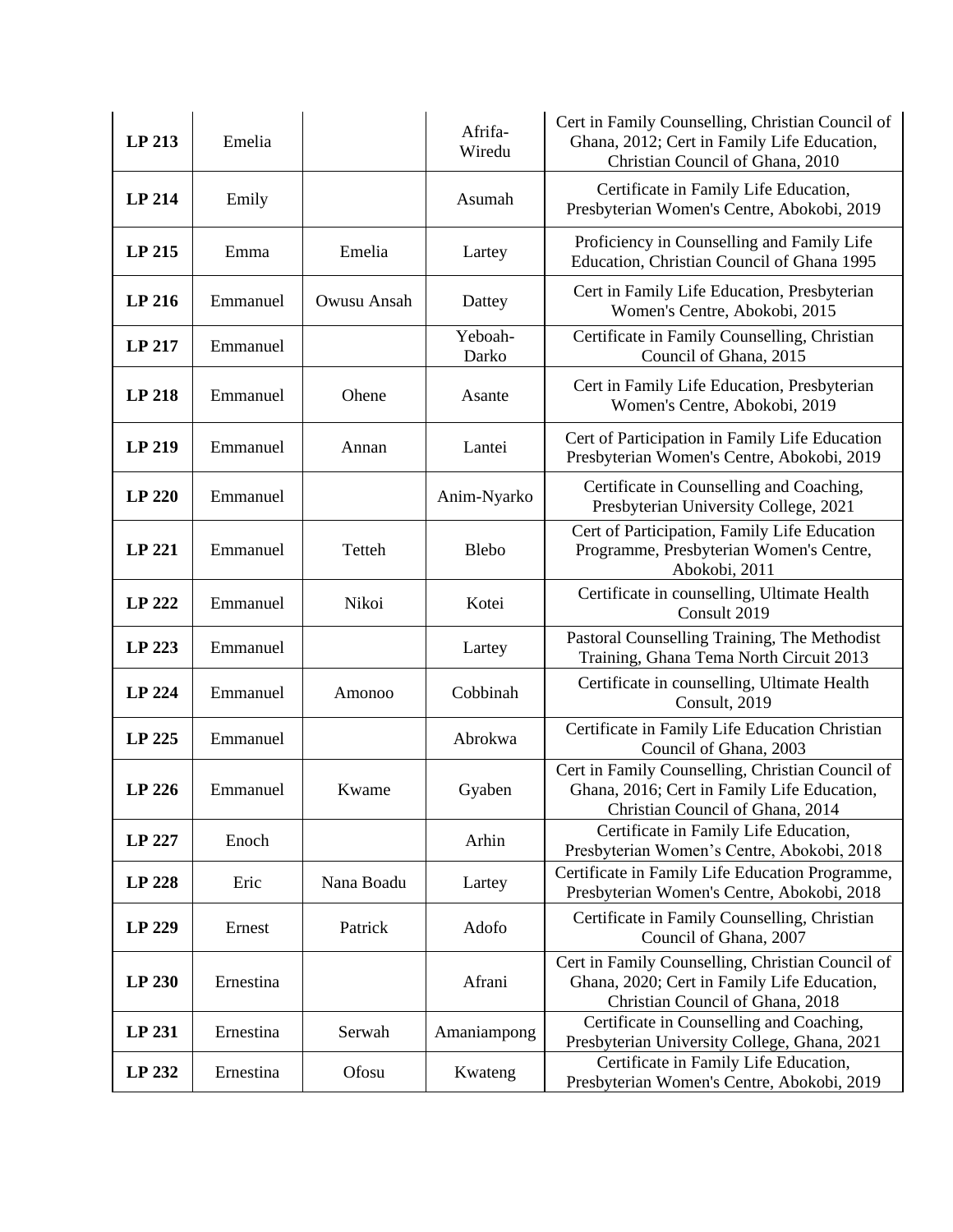| LP 233        | Ernestina | Opokua              | Amoah               | Cert in Family Counselling, Christian Council of<br>Ghana, 201; Family Life Education, Christin<br>Council of Ghana, 2012  |
|---------------|-----------|---------------------|---------------------|----------------------------------------------------------------------------------------------------------------------------|
| LP 234        | Esmeralda | Adjeley             | Klufio Lartey       | Certificate in Counselling, Ultimate Health<br>Consult 2019                                                                |
| LP 235        | Esther    |                     | Sarpong<br>Agyeiwaa | Certificate in Family Life Education Programme,<br>Presbyterian Women's Centre, Abokobi, 2016                              |
| LP 236        | Esther    | Rosa Ashiokor       | Lamptey             | Certificate in Family Counselling, Christian<br>Council of Ghana, 2019                                                     |
| LP 237        | Esther    | Obenewa             | Tenkorang           | Family Life Education, Christian Council of<br>Ghana, 2012                                                                 |
| <b>LP 238</b> | Esther    | Naa Korkoi          | Nagetey             | Certificate in Family Life Education,<br>Presbyterian Women's Centre, Abokobi, 2018                                        |
| LP 239        | Esther    | Yamoaba             | Ntiri               | Certificate in Counselling, Ultimate Health<br>Consult 2019                                                                |
| <b>LP 24</b>  | Esther    | Eureka Maa<br>Teiko | Nyemitei            | Certificate in Family Life Education,<br>Presbyterian Women's Centre, Abokobi 2019                                         |
| <b>LP 240</b> | Eunice    |                     | Dwamena-<br>Akoto   | Certificate in Family Life Education Programme,<br>Presbyterian Women's Centre, Abokobi, 2020                              |
| LP 241        | Eunice    |                     | Tagoe               | Executive Certificate in Counselling, College of<br>Counselling & Psychology, 2021                                         |
| LP 242        | Eunice    | Anumadefo           | Lamptey             | Certificate in Family Life Education,<br>Presbyterian Women's Centre, Abokobi, 2020                                        |
| LP 243        | Evans     |                     | Nartey              | Certificate in Family Life Education,<br>Presbyterian Women's Centre, Abokobi, 2020                                        |
| LP 244        | Evans     | Tawiah              | Armah               | Certificate in Family Life Education,<br>Presbyterian Women's Centre, Abokobi, 2020                                        |
| LP 245        | Evelyn    |                     | Asamani             | Certificate in Family Life Education Programme,<br>Presbyterian Women's Centre, Abokobi, 2015                              |
| <b>LP 246</b> | Evelyn    | Naa Amorkor         | Forson              | Executive Cert in Counseling, College of<br>Counselling & Psychology, 2021                                                 |
| LP 247        | Faustina  | Borkai              | Laryea              | Certificate in counselling, Ultimate Health<br>Consult 2019                                                                |
| <b>LP 248</b> | Faustina  | Adobea              | Adu-Tetteh          | Certificate in Family Life Education Counselling,<br>Presbyterian Women's Centre, 2015                                     |
| LP 249        | Faustina  |                     | Asamoah Adu         | Executive Cert in Counseling, College of<br>Counselling & Psychology, 2021                                                 |
| LP 250        | Faustina  | Asiedua             | Otu                 | Certificate in Family Life Education,<br>Presbyterian Women's Centre, Abokobi, 2015                                        |
| LP 251        | Faustina  |                     | Odai                | Cert in Family Counselling, Christian Council of<br>Ghana, 1999; Family Life Education, Christin<br>Council of Ghana, 1996 |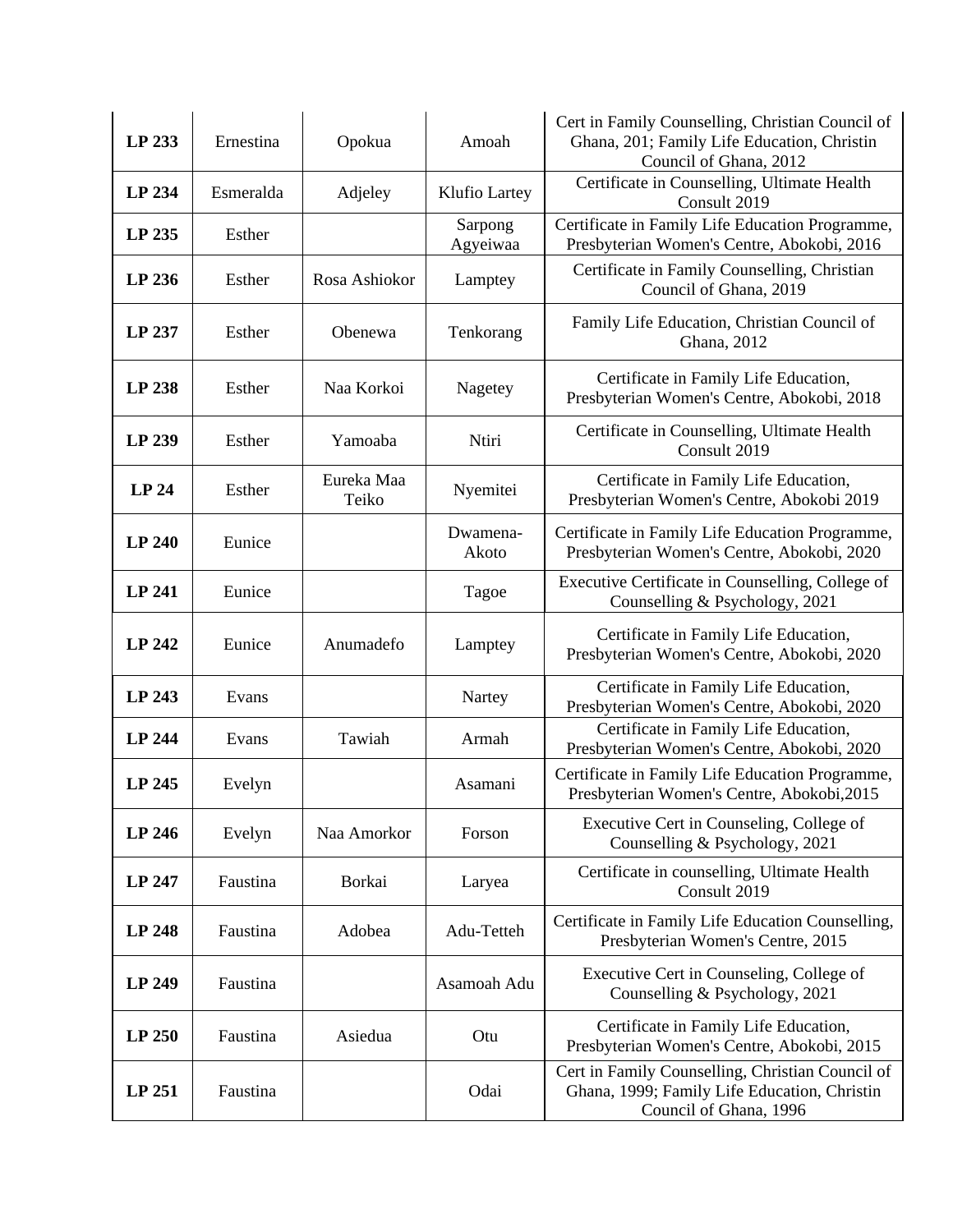| LP 252 | Faustina  | Benedicta<br>Akornua | Quartey           | Certificate in Counseling, Hour of Visitation<br>Ministries, 2004                                                                                    |
|--------|-----------|----------------------|-------------------|------------------------------------------------------------------------------------------------------------------------------------------------------|
| LP 253 | Faustina  | Dentaa               | Asah              | Certificate in Family Life Education Programme,<br>Presbyterian Women's Centre, Abokobi, 2020                                                        |
| LP 254 | Fawcett   |                      | Nkansah           | Certificate in Family Counselling, Christian<br>Council of Ghana, 2016-2018                                                                          |
| LP 255 | Felicia   |                      | Amarh             | Certificate in Family Life Education,<br>Presbyterian Women's Centre, Abokobi, 2011                                                                  |
| LP 256 | Felicia   | Owusua               | Ntiforo           | Cert of training in Marriage Counselling,<br><b>Emotionally Challenged and Traumatised</b><br>Counselling, Christian Outreach Complex, 2013          |
| LP 257 | Florence  | Jel                  | Odoi              | Certificate in Family Life Education,<br>Presbyterian Women's Centre, Abokobi, 2015                                                                  |
| LP 258 | Florence  |                      | Ansu-<br>Amponsah | Certificate in Counselling and Coaching,<br>Presbyterian University College, Ghana, 2021                                                             |
| LP 259 | Florence  | Korantema            | Odjidja           | Certificate in Family Life Education Programme,<br>Presbyterian Women's Centre, Abokobi, 2019                                                        |
| LP 260 | Florence  | Kotey                | Dzokoto           | Certificate in Family Life Education Programme,<br>Presbyterian Women's Centre, Abokobi, 2017                                                        |
| LP 261 | Florence  | Tawia                | Adzei             | Cert in Family Counselling, Christian Council of<br>Ghana, 2006, Family Life Education, Christian<br>Council of Ghana, 2005                          |
| LP 262 | Florence  |                      | Dowuona           | Executive Cert in Counseling, College of<br>Counselling & Psychology, 2021                                                                           |
| LP 263 | Florence  | Afriyie              | Martey            | Certificate in Family Counselling, Christian<br>Council of Ghana, 2020                                                                               |
| LP 264 | Floria    |                      | Ohene             | Certificate in Family Life Education,<br>Presbyterian Women's Centre, Abokobi, 2015                                                                  |
| LP 265 | Francis   | Kwesi                | <b>Nsiah</b>      | Certificate in Counselling & Coaching,<br>Presbyterian University College, 2021                                                                      |
| LP 266 | Francis   |                      | Osteen            | Executive Certificate in Counselling, College of<br>Counselling & Psychology, 2021                                                                   |
| LP 267 | Francisca |                      | Arthur            | Certificate in Family Counselling, Christian<br>Council of Ghana, 2020; Certificate in Family<br>Life Education, Christian Council of Ghana,<br>2018 |
| LP 268 | Frank     |                      | Sarpong           | Certificate in Family Life Education Counselling,<br>Presbyterian Women's Centre, Abokobi, 2015                                                      |
| LP 269 | Frank     |                      | Kofi - Opata      | Certificate in Family Life Education,<br>Presbyterian Women's Centre, Abokobi, 2019                                                                  |
| LP 270 | Frederica |                      | Eghan             | Certificate in Family Counselling, Christian<br>Council of Ghana, 2012 & 2014                                                                        |
| LP 271 | Gabriel   | Ashford              | Mensah            | Certificate in Family Life Education,<br>Presbyterian Women's Centre, Abokobi, 2019                                                                  |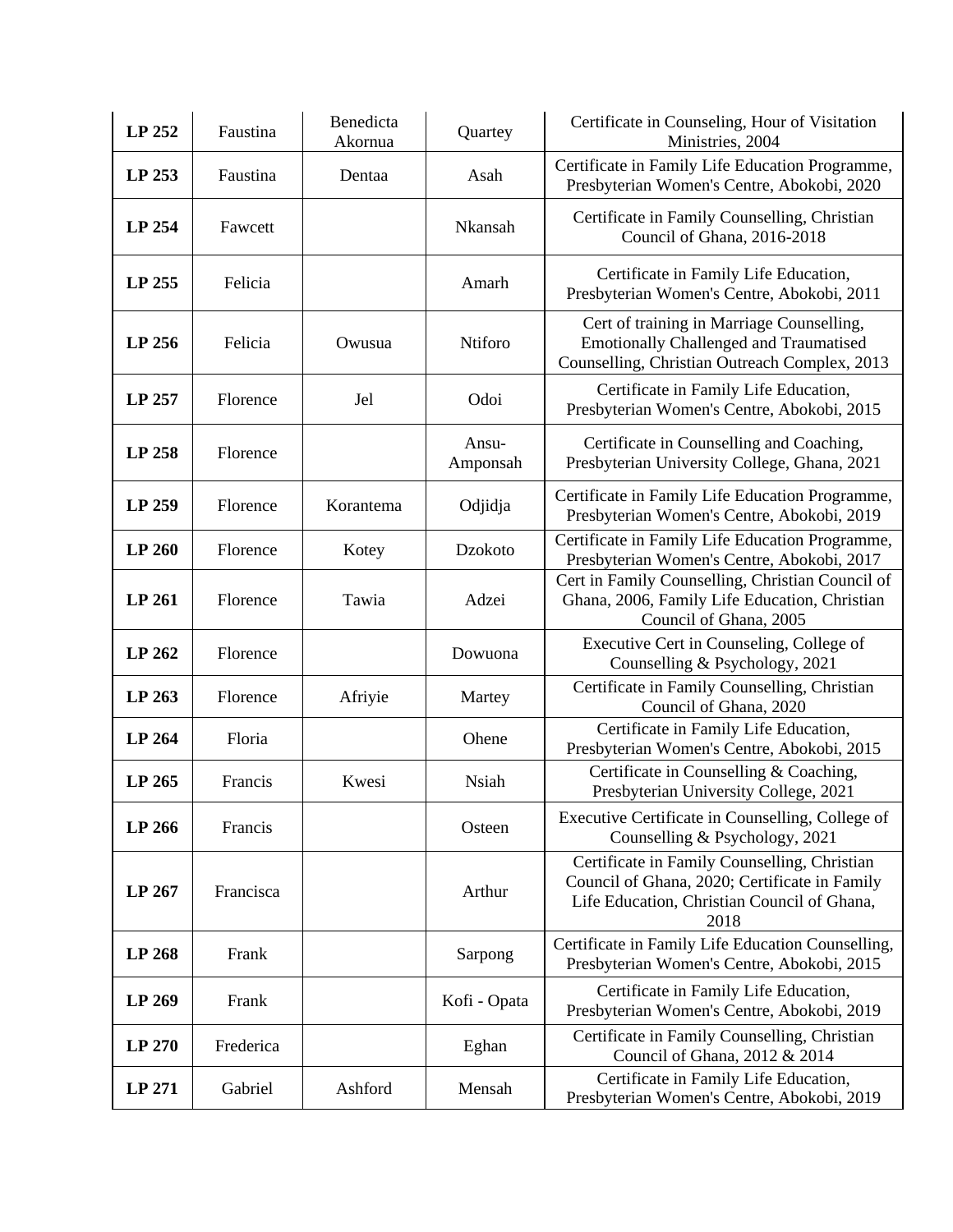| LP 272        | Geoffrey | Asante             | Akuffo            | Certificate in Family life, Christian Council of<br>Ghana, 2011                                                                                 |
|---------------|----------|--------------------|-------------------|-------------------------------------------------------------------------------------------------------------------------------------------------|
| LP 273        | George   |                    | Ansah             | Cert Family Life Education, Christian Council of<br>Ghana, 2002                                                                                 |
| LP 274        | George   | Kwadwo             | Asah              | Executive Certificate in Counselling, College of<br>Counselling & Psychology 2018                                                               |
| LP 275        | Georgina | Owusu              | Ansah             | Cert in Family Life Education, Presbyterian<br>Women's Centre, Abokobi, 2019                                                                    |
| LP 276        | Georgina | Agyeiwaa           | Duodu             | Certificate in Family Life Education,<br>Presbyterian Women's Centre, Abokobi, 2016                                                             |
| LP 277        | Georgina | Adjorkor           | Odamtten          | Cert in Family Counselling, Christian Council of<br>Ghana, 2021; Cert in Family Counsel, Christian<br>Council of Ghana, 2020 & 2018             |
| LP 278        | Gertrude | Anum               | Quaye             | Cert in Family Life Education, Presbyterian<br>Women's Centre, Abokobi 2020, Counselling and<br>Coaching, Presbyterian University College, 2021 |
| LP 279        | Gertrude | Yayra              | Hukporty          | Executive Certificate in Counselling, College of<br>Counselling & Psychology, 2021                                                              |
| <b>LP 280</b> | Gifty    | Korkor             | Provencal         | Certificate in Family Life Education Programme,<br>Presbyterian Women's Centre, Abokobi, 2020                                                   |
| <b>LP 281</b> | Gifty    | Yeboah             | Agyemang          | Certificate in Family Life Education Programme,<br>Presbyterian Women's Centre, Abokobi, 2019                                                   |
| LP 282        | Gladys   | Korkor             | Charway           | Cert in Family Counselling, Christian Council of<br>Ghana, 2010; Cert in Family Life Education,<br>Christian Council of Ghana, 2008             |
| LP 283        | Gladys   | Akosua Serwaa      | Twum              | Cert in Family Counselling, Christian Council of<br>Ghana. 2010; Family Life Education, Christian<br>Council of Ghana. 2008,                    |
| <b>LP 284</b> | Gladys   | Ethel Apraku       | Bondzie           | Cert in Christian Counselling: The role of the<br>Church, Tucee Inst. of Counsel & Tech, 2021                                                   |
| LP 285        | Gladys   | Nana Yaa<br>Afumwa | Asante            | Cert in Family Counselling, Christian Council of<br>Ghana 2019, Family Life Education, Christin<br>Council of Ghana, 2017                       |
| LP 286        | Gladys   |                    | Aboagye-<br>Akyea | Family Counselling, Christian Council of Ghana<br>2019                                                                                          |
| LP 287        | Gloria   |                    | Baafi             | Certificate in Family Life Education,<br>Presbyterian Women's Centre, Abokobi, 2015                                                             |
| <b>LP 288</b> | Gloria   | Elizabeth          | Avumegah          | Executive Cert in Counseling, College of<br>Counselling & Psychology, 2020                                                                      |
| LP 289        | Gloria   | Edith              | Osei-Diawuo       | Certificate in Christian Counselling, Hour of<br>Visitation Ministries, 2008                                                                    |
| LP 290        | Rose     |                    | Fosu              | Cert in Counselling & Family Life Edu.,<br>Christian Council of Ghana, 2007 & 2009                                                              |
| LP 291        | Godfred  | Amoah              | Mpere             | Cert, Pastoral Care & Premarital Counselling,<br>Presbyterian Church of Ghana, 2017                                                             |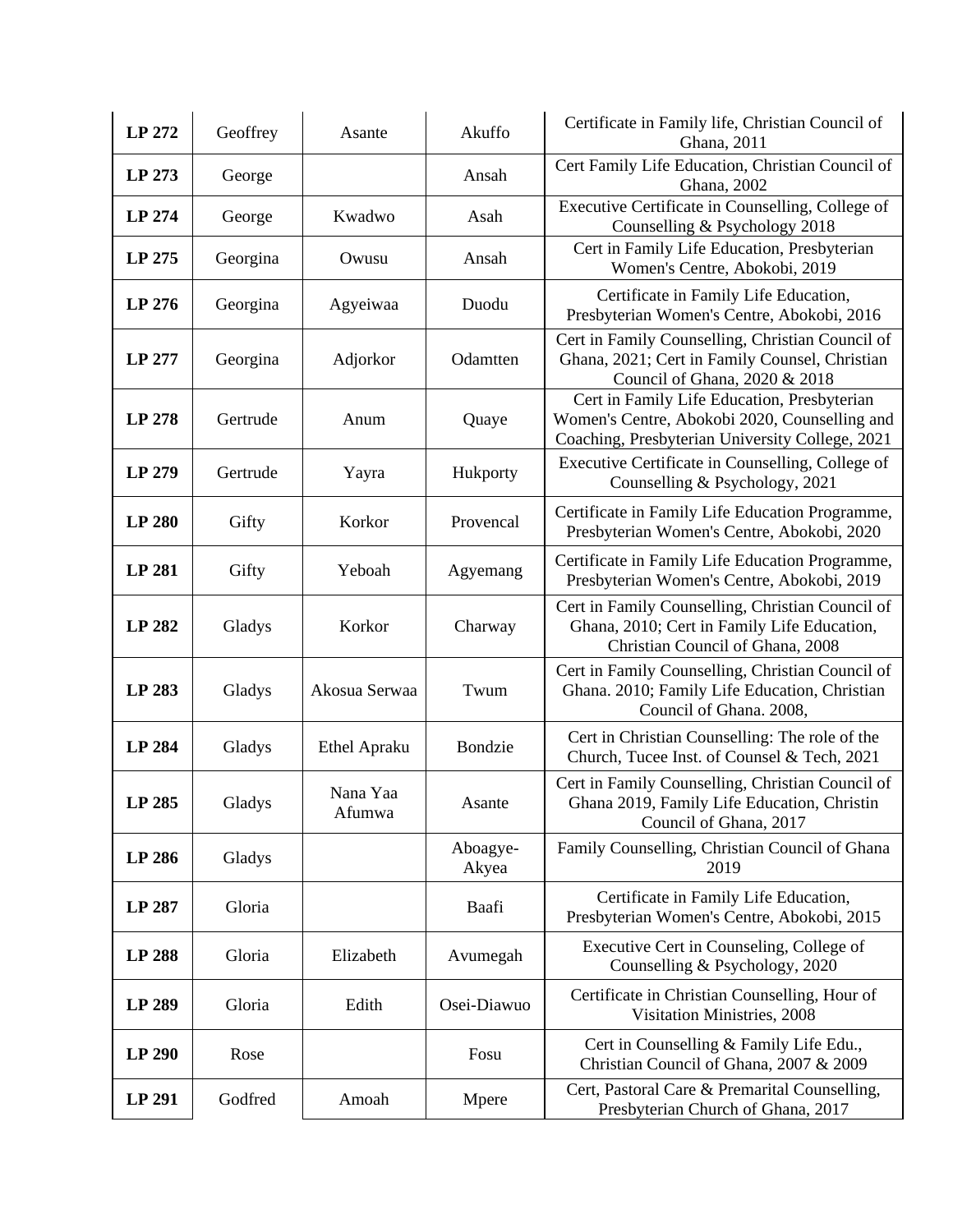| LP 292        | Godfred   | <b>Joy Jerry</b> | Sackey      | Cert in Family Counselling, Christian Council of<br>Ghana 2018, Family Life Education, Christian<br>Council of Ghana, 2016                           |
|---------------|-----------|------------------|-------------|------------------------------------------------------------------------------------------------------------------------------------------------------|
| LP 293        | Godfried  |                  | Amankwah    | Certificate in Family Life Education,<br>Presbyterian Women's Centre, Abokobi, 2017                                                                  |
| LP 294        | Grace     | Agyepong         | Dankyira    | Cert in Family Counselling, Christian Council of<br>Ghana, 2019; Family Life Education, Christin<br>Council of Ghana, 2017                           |
| LP 295        | Grace     | Asiedua          | Akpabey     | Certificate in Family Counselling, Christian<br>Council of Ghana, 1999                                                                               |
| LP 296        | Grace     | Kourkor          | Nortei      | Certificate in Family Life Education,<br>Presbyterian Women's Centre, Abokobi, 2020                                                                  |
| LP 297        | Grace     | Buanima          | Ofori       | Cert in Family Life Education, 2008, Christian<br>Council of Ghana, Family Counselling, Christian<br>Council of Ghana, 2009                          |
| LP 298        | Grace     | Ashia            | Amoako      | Certificate in Family Life Education,<br>Presbyterian Women's Centre, Abokobi, 2018                                                                  |
| LP 299        | Grace     | Antwiwaa         | Ansah-Adu   | Certificate in Premarital Counselling,<br>Counselling Skills Development Institute, 2020                                                             |
| <b>LP 300</b> | Grace     | Afia             | Larbi       | Executive Certificate in Counselling, College of<br>Counselling & Psychology, 2021                                                                   |
| LP 301        | Grace     | Nana Yaa         | Nyamekye    | Executive Certificate in Counseling, College of<br>Counselling & Psychology, 2021                                                                    |
| LP 302        | Grace     |                  | Ayitiah     | Certificate in Counselling, Ultimate Health<br>Consult 2019.                                                                                         |
| LP 303        | Gustav    | Christian        | Anim-Mantey | Certificate in Family Life Education Programme,<br>Presbyterian Women's Centre, Abokobi, 2019                                                        |
| LP 304        | Gwendolyn | Darley           | Gyaben      | Cert in Family Counselling, Christian Council of<br>Ghana, 2015; Family Life Education, Christian<br>Council of Ghana, 2013                          |
| LP 305        | Haggaie   | Ayele            | Kpodar      | Certificate in Family Counselling, Christian<br>Council of Ghana, 2020; Certificate in Family<br>Life Education, Christian Council of Ghana,<br>2018 |
| LP 306        | Hanson    | Okoe             | Burgesson   | Executive Certificate in Counseling, College of<br>Counselling & Psychology, 2021                                                                    |
| LP 307        | Harold    |                  | Wilson      | Executive Certificate in Counseling, College of<br>Counselling & Psychology, 2021                                                                    |
| LP 308        | Hayford   | Mensah           | Ayerakwa    | Certificate in Family Counselling, Christian<br>Council of Ghana 2017; Family Life Education,<br>Christian Council of Ghana, 2008                    |
| LP 309        | Helen     |                  | Adzaku      | Certificate in Family Counselling, Christian<br>Council of Ghana, 2007                                                                               |
| LP 310        | Helena    | Naa Dodua        | Dodoo       | Cert in Family Counselling, Christian Council of<br>Ghana, 2020; Family Life Education, Christian<br>Council of Ghana, 2018                          |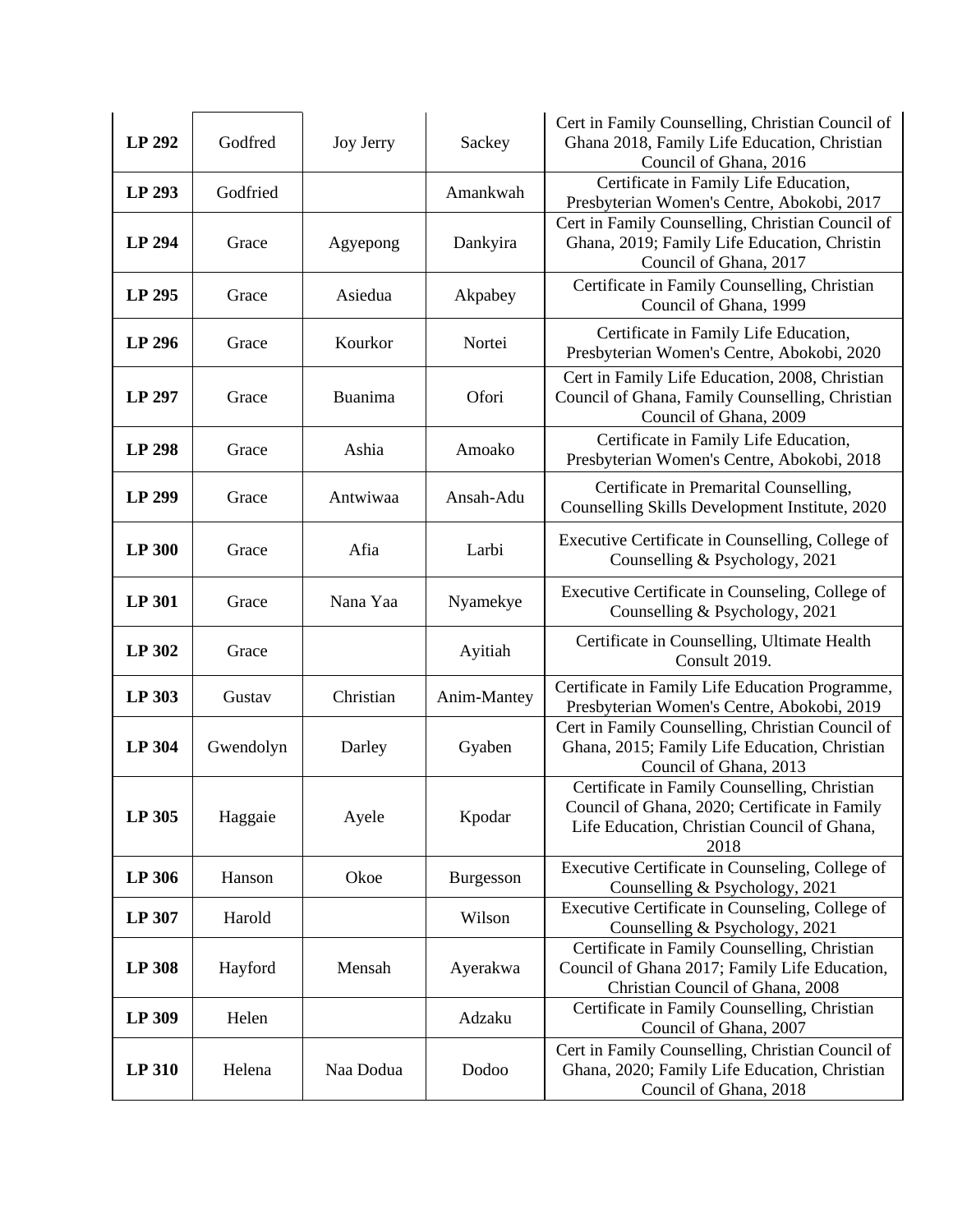| <b>LP 311</b> | Helena     | Amorkor       | Sowah                | Certificate in Family Life Education,<br>Presbyterian Women's Centre, Abokobi, 2020                                                                  |
|---------------|------------|---------------|----------------------|------------------------------------------------------------------------------------------------------------------------------------------------------|
| LP 312        | Henrietta  |               | Anim-Nyarko          | Certificate in Counselling and Coaching,<br>Presbyterian University College, 2021                                                                    |
| LP 313        | Henry      |               | Nti-Boakye           | Certificate in Family Life Education,<br>Presbyterian Women's Centre, Abokobi, 2017                                                                  |
| LP 314        | Irene      | Abue          | Saki-Venyor          | Certificate in Family Counselling, Christian<br>Council of Ghana 2014; Family Life Education,<br>Christian Council of Ghana 2012                     |
| LP 315        | Irene      | Tekwor        | Opai-Tetteh          | Certificate in Family Counselling, Christian<br>Council of Ghana, 2020; Certificate in Family<br>Life Education, Christian Council of Ghana,<br>2018 |
| LP 316        | Isaac      | Mensah        | Boateng              | Certificate in Family Life Education,<br>Presbyterian Women's Centre, Abokobi, 2017                                                                  |
| LP 317        | Isaac      | Kwaku         | Fosu                 | Certificate in Family Counselling, Christian<br>Council of Ghana, 2014                                                                               |
| <b>LP 318</b> | Isaac      |               | Owusu-<br>Boakye     | Certificate in Family Life Education,<br>Presbyterian Women's Centre, Abokobi, 2016                                                                  |
| <b>LP 319</b> | Isaac      |               | Owusu-<br>Boakye     | Certificate in Family Life Education,<br>Presbyterian Women's Centre, Abokobi 2016                                                                   |
| <b>LP 320</b> | Isaac      | Boateng       | Antwi                | Executive Certificate in Counselling, College of<br>Counseling & Psychology, 2020                                                                    |
| LP 321        | Isaac      | Ofotsu        | Adusu                | Certificate in Family Life Education,<br>Presbyterian Women's Centre, Abokobi, 2015                                                                  |
| LP 322        | Isabella   | <b>Nelius</b> | Sowah                | Certificate in Family Life Education,<br>Presbyterian Women's Centre, Abokobi, 2017                                                                  |
| LP 323        | <b>Ivy</b> |               | Anane-Adjei          | Certificate in Family Life Education,<br>Presbyterian Women's Centre, Abokobi, 2015                                                                  |
| <b>LP 324</b> | James      |               | Aggrey               | Certificate in Family Life Education,<br>Presbyterian Women's Centre, Abokobi, 2020                                                                  |
| LP 325        | James      | Bampoe        | Palmer               | Executive Certificate in Counselling, College of<br>Counselling & Psychology, 2021                                                                   |
| LP 326        | James      | Francis       | <b>Brew</b>          | Certificate in Family Counselling, Christian<br>Council of Ghana, 2009;                                                                              |
| LP 327        | Janet      |               | <b>Tettey Tawiah</b> | Certificate in Family Life Education Programme,<br>Presbyterian Women's Centre, Abokobi, 2018                                                        |
| <b>LP 328</b> | Janet      |               | Yamoah               | Certificate in Family Life Education,<br>Presbyterian Women's Centre, Abokobi, 2020                                                                  |
| LP 329        | Janet      |               | Dankwa               | Certificate in Family Life Education,<br>Presbyterian Women's Centre, Abokobi, 2015                                                                  |
| LP 330        | Janet      | Ayisi         | Yeboah               | Certificate of Participation in Family Life Edu,<br>Presbyterian Women's Centre, Abokobi, 2015                                                       |
| LP 331        | Jennel     |               | Ankomah              | Certificate in Family Life Education Programme,<br>Presbyterian Women's Centre, Abokobi, 2019                                                        |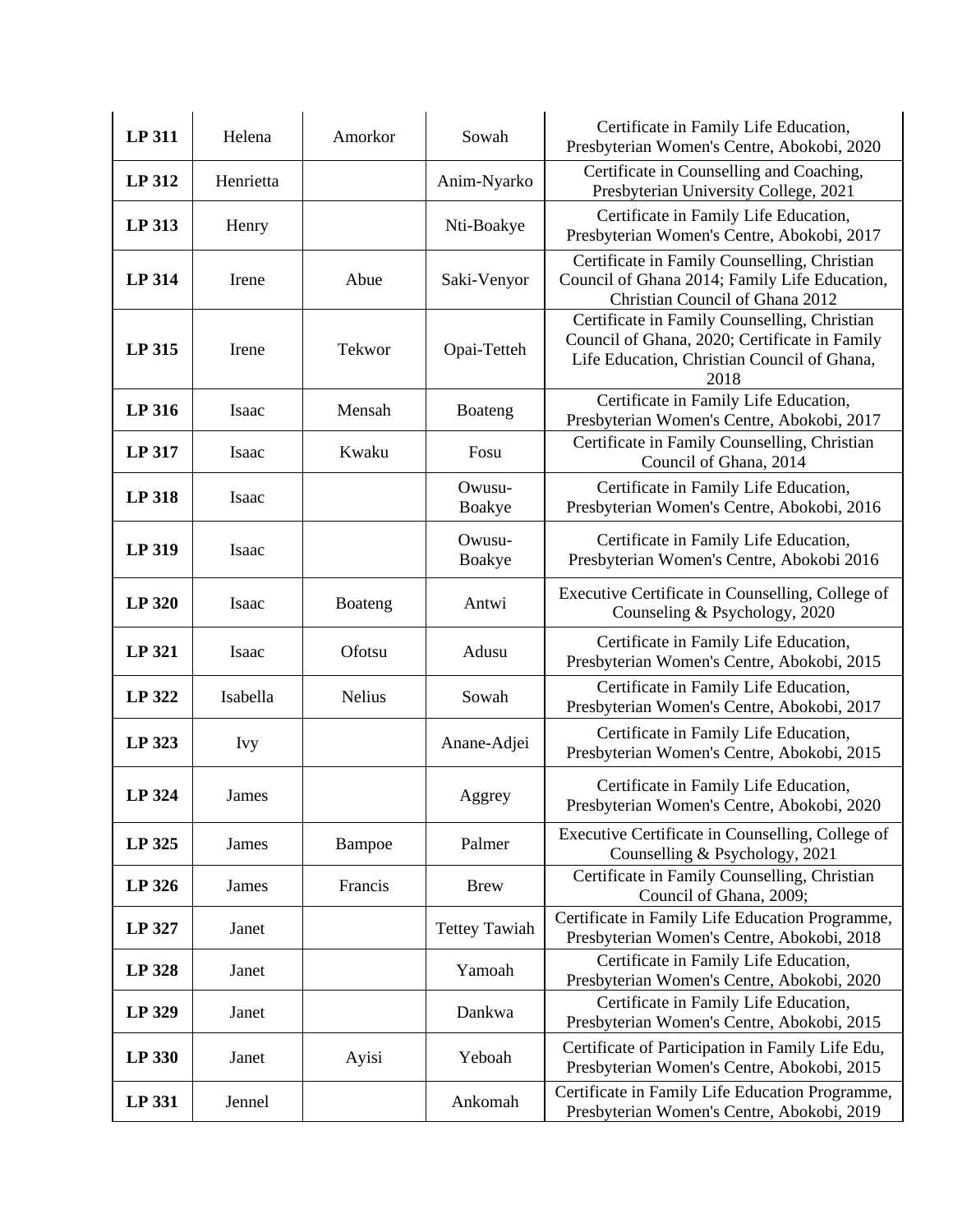| LP 332        | Jennifer  | Aku Fafa    | Asiedu-Dartey      | Executive Certificate in Counseling, College of<br>Counselling & Psychology, 2021                                                  |
|---------------|-----------|-------------|--------------------|------------------------------------------------------------------------------------------------------------------------------------|
| LP 333        | Joana     |             | Glover-<br>Amedjoe | Certificate in Family Life Education Programme,<br>Presbyterian Women's Centre, Abokobi, 2018                                      |
| LP 334        | Joana     | Janet Obeng | Addo               | Certificate in Family Life Education,<br>Presbyterian Women's Centre, Abokobi, 2020                                                |
| LP 335        | Joanna    | Mateko      | Beyuo              | Executive Certificate in Counselling, College of<br>Counselling & Psychology 2016                                                  |
| LP 336        | John      | Ebenezer    | Quist              | Certificate in Family Life Education,<br>Presbyterian Women's Centre, Abokobi, 2020                                                |
| LP 337        | John      | Ayesu       | Biney              | Cert in Family Counselling, Christian Council of<br>Ghana, 2006; Family Life Education, Christin<br>Council of Ghana, 2005         |
| <b>LP 338</b> | Jonathan  | Allotey     | Abbosey            | Certificate in counselling, Ultimate Health<br>Consult 2019                                                                        |
| LP 339        | Joseph    | Nyantakyi   | Dankwa             | Cert in Family Life Education Counselling Prog.<br>Presbyterian Women's Centre, Abokobi, 2015                                      |
| <b>LP 340</b> | Joseph    | Nii Aryee   | Addy               | Certificate in Family Life Education.<br>Presbyterian Women's Centre, Abokobi, 2015                                                |
| <b>LP 341</b> | Joseph    | Tetteh      | Saki-Venyor        | Family Counselling, Christian Council of Ghana<br>2014; Family Life Edu, Christian Council of<br>Ghana, 2012                       |
| LP 342        | Joseph    |             | Adjei              | Certificate in Family Life Education,<br>Presbyterian Woman's Centre, Abokobi, 2019                                                |
| LP 343        | Josephine | Dulcie      | Ayettey            | Certificate in Family Life Education, Christian<br>Council of Ghana, 2003; Family Counselling,<br>Christian Council of Ghana, 2005 |
| <b>LP 344</b> | Josephine | Baah        | Aseidu-Agyei       | Family Life Education, Presbyterian Women's<br>Centre, Abokobi, 2017                                                               |
| LP 345        | Josephine |             | Osafo-Affum        | Certificate in Family Life Education,<br>Presbyterian Women's Centre, Abokobi, 2019                                                |
| <b>LP 346</b> | Joyce     |             | Adjetey            | Cert in Family Life Education, Presbyterian<br>Women's Centre, Abokobi. 2017 & 2011                                                |
| LP 347        | Joyce     | Ago         | Tawiah             | Certificate in Family Life Education, Christian<br>Council of Ghana, 2016                                                          |
| <b>LP 348</b> | Joyce     |             | Ofori-Kwafo        | Certificate in Post Marital Counselling Training,<br>Family Life Mission, 2010 & 2018                                              |
| <b>LP 349</b> | Joyce     | Ntiamoah    | Agyapong           | Certificate in Family Life Education Programme,<br>Presbyterian Women's Centre, Abokobi, 2020                                      |
| LP 350        | Joyce     | Asamaniwah  | Armah              | Cert in Family Life Education Programme,<br>Presbyterian Women's Centre, Abokobi, 2020                                             |
| LP 351        | Juliana   | Dei         | Affum              | Certificate in Family Life Education, Christian<br>Council of Ghana, 2014 & 2016                                                   |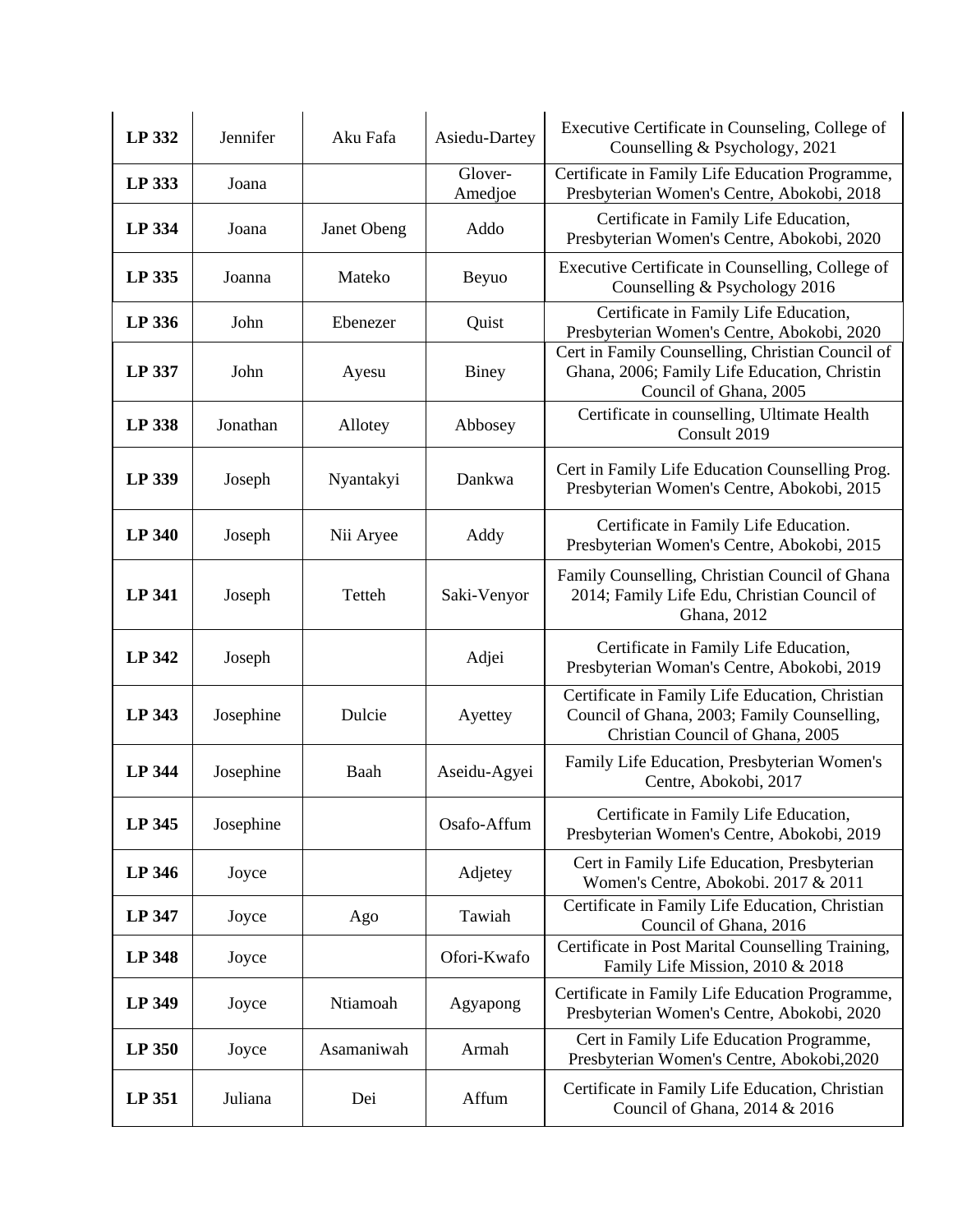| LP 352 | Juliana    | Narkie    | Wagoe             | Certificate in Pastoral Care & Premarital Presby.<br>Church of Ghana, 2017                                                         |
|--------|------------|-----------|-------------------|------------------------------------------------------------------------------------------------------------------------------------|
| LP 353 | Juliana    | Asheley   | Awuah             | Certificate in Family Counselling, Christian<br>Council of Ghana, 2014; Family Life Education,<br>Christian Council of Ghana, 2012 |
| LP 354 | Justina    | Ata       | Doku              | Certificate in Family Life Education,<br>Presbyterian Women's Centre, Abokobi, 2018                                                |
| LP 355 | Justina    |           | Onumah<br>Ghartey | Certificate in Family Counselling, Christian<br>Council of Ghana, 2020; Family Life Education,<br>Christian Council of Ghana, 2018 |
| LP 356 | Kafui Vera | Adzo      | Mills-Odoi        | Executive Certificate in Counselling, College of<br>Counselling & Psychology 2018                                                  |
| LP 357 | Kate       |           | Morrison          | Certificate in Family Life Education,<br>Presbyterian Women's Centre, Abokobi, 2014                                                |
| LP 358 | Kate       | Darkwa    | Fokuo             | Certificate in Family Life Education,<br>Presbyterian Women's Centre, Abokobi 2017                                                 |
| LP 359 | Kingsley   | Johnson   | Amoako-Atta       | Certificate in Family Life Education Counselling<br>Training Programme, Presbyterian Women's<br>Centre, Abokobi, 2015              |
| LP 360 | Kingsley   | Ofosu     | Armah             | Certificate o in Family Life Education,<br>Presbyterian Women's Centre, Abokobi, 2015                                              |
| LP 360 | Komla      | Ebenezer  | Hagan             | Diploma in Christian Counselling, International<br>Theological Seminary, Legon 2005                                                |
| LP 361 | Kwame      | Kin-Adano | Peterkin          | Certificate in Family Life Education,<br>Presbyterian Women's Center, Abokobi, 2018                                                |
| LP 362 | Kwasi      |           | Okai-Mensah       | Certificate in Counselors' Training Programme,<br>Presbyterian Women's Centre, Abokobi, 2011                                       |
| LP 363 | Kwasi      |           | <b>Brobbey</b>    | Certificate in Family Counselling, Christian<br>Council of Ghana. 2010                                                             |
| LP 364 | Lawrence   | Kofi      | Aidoo             | Certificate in Family Life Education,<br>Presbyterian Women's Centre, Abokobi, 2019                                                |
| LP 365 | Levi       | Teye      | Kwao              | Certificate in Counselling, Presbyterian Women's<br>Centre, Abokobi, 2011                                                          |
| LP 366 | Lily       | Atswei    | Abloh             | Certificate of Participation, Family Life<br>Education, Presbyterian Women's Centre,<br>Abokobi, 2019                              |
| LP 367 | Lily       |           | Mantey            | Int. Christian Leadership Inst. School of<br>Counselling, Presby Church of Ghana, Abeka<br>District, 2014, 2015                    |
| LP 368 | Lucy       | Afeafa    | Adzorxornu        | Executive Certificate in Counseling, College of<br>Counselling & Psychology, 2016                                                  |
| LP 369 | Lydia      | Ofosua    | Ani-Asamani       | Executive Certificate in Counselling, College of<br>Counselling & Psychology, 2021                                                 |
| LP 370 | Lydia      |           | Nyarko            | Certificate in Family Life Education,<br>Presbyterian Women's Centre, Abokobi, 2018                                                |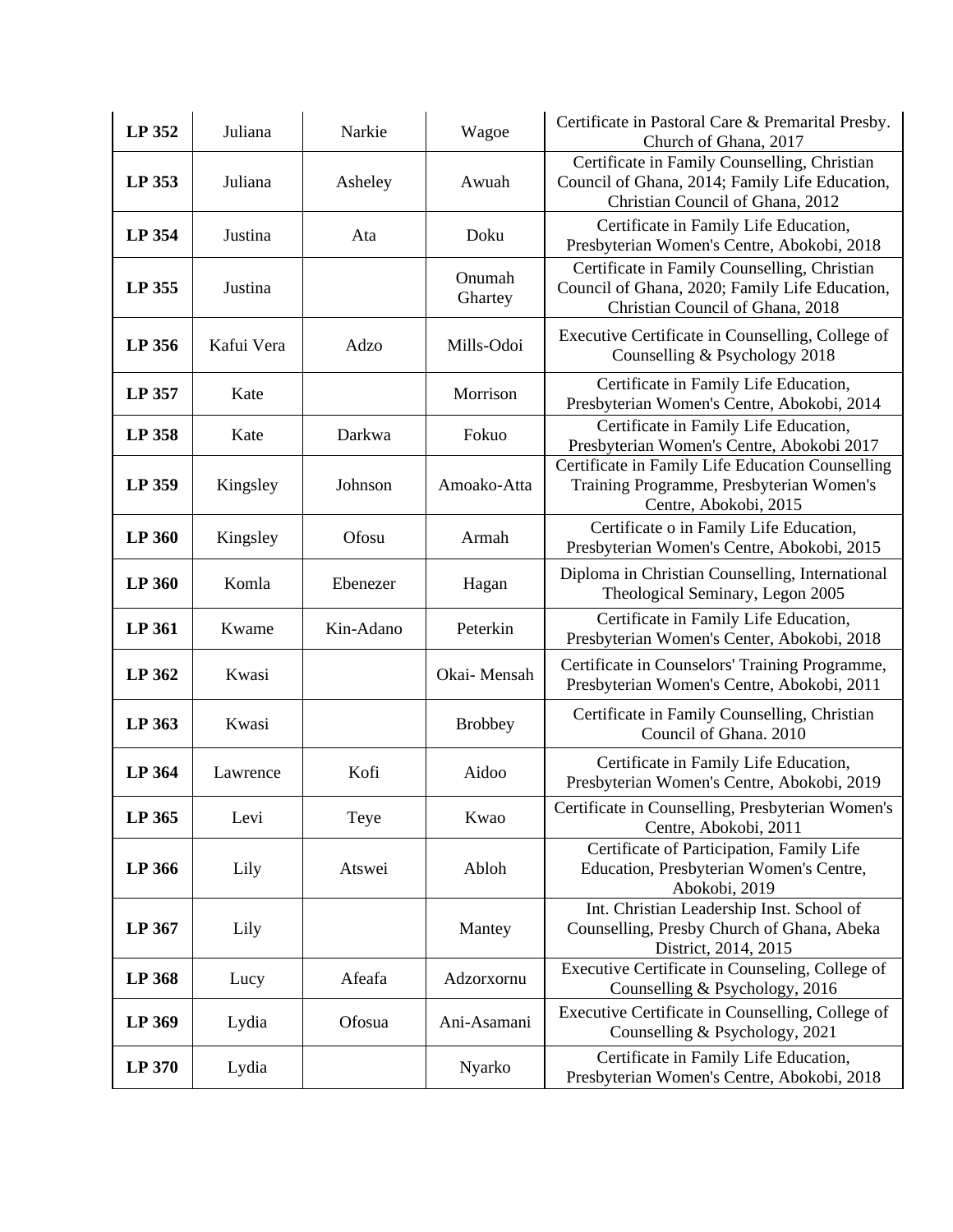| LP 371        | Lydia      | Amponsah   | Asare            | Certificate in Family Life Education, Christian<br>Council of Ghana, 2005; Family Counselling,<br>Christian Council of Ghana, 2006             |
|---------------|------------|------------|------------------|------------------------------------------------------------------------------------------------------------------------------------------------|
| LP 372        | Maame Afua | Opokuah    | Opata            | Certificate of Participate in Family Life<br>Education, Presbyterian Women's Centre,<br>Abokobi, 2019                                          |
| LP 373        | Mabel      | Asamoah    | Amoah            | Certificate in Family Life Education,<br>Presbyterian Women's Centre, Abokobi, 2014                                                            |
| LP 374        | Magdalene  | Faith-Zoe  | Moses            | Executive Certificate in Counselling, College of<br>Counselling & Psychology, 2021                                                             |
| LP 375        | Margaret   |            | Opare            | Certificate in Family Life Education Programme,<br>Presbyterian Women's Centre, Abokobi, 2020                                                  |
| LP 376        | Margaret   | Akosua     | Doku             | Certificate in Counselling Psychology, Ultimate<br>Health Consult, 2021                                                                        |
| LP 377        | Margaret   | Ofori      | Kwafo            | Certificate in Family Life Education,<br>Presbyterian Women's Centre, Abokobi, 2018                                                            |
| LP 378        | Margaret   |            | Adjei-Sarpong    | Certificate in Family Life Education Programme,<br>Presbyterian Women's Centre, Abokobi, 2018                                                  |
| LP 379        | Margaret   | Agyakwa    | Baah             | Certificate in Counselling, Christian Council of<br>Ghana, 1991                                                                                |
| <b>LP 380</b> | Margaret   |            | Baah             | Certificate in Family Life Education,<br>Presbyterian Women's Centre, Abokobi, 2015-<br>2018                                                   |
| LP 381        | Martha     | Opoku      | Owusu            | Family Counselling, Christian Council of Ghana<br>2019                                                                                         |
| LP 382        | Mary       | Oboshie    | <b>Brown</b>     | Certificate in Family Life Education,<br>Presbyterian Women's Centre, Abokobi, 2019                                                            |
| LP 383        | Mary       |            | Antto-<br>Kwakwa | Certificate of Participation, Family Life<br>Education Programme, Presbyterian Women's<br>Centre, Abokobi, 2014                                |
| <b>LP 384</b> | Mary       | Clementine | Ofosu            | Certificate in Family Counselling Christian<br>Council of Ghana, 2014                                                                          |
| LP 385        | Mary       |            | Ameyaw           | Certificate in Family Life Education, Christian<br>Council of Ghana, 2014; Family Counselling,<br>Christian Council of Ghana, 2016             |
| LP 386        | Mary       | Mamle      | <b>Bulley</b>    | Certificate in Counselling, Ultimate Health<br>Consult 2019                                                                                    |
| LP 387        | Mary       | Nkansah    | Sackey           | Cert in Family Life Education, Presbyterian<br>Women's Centre, Abokobi, 2016; Counselling &<br>Coaching, Presbyterian University College, 2021 |
| <b>LP 388</b> | Mauclarie  | Ayeley     | Obimpeh          | Executive Certificate in Counselling, College of<br>Counselling & Psychology, 2021                                                             |
| LP 389        | Maxwell    | Asiamah    | Offei            | Executive Certificate in Counselling, College of<br>Counselling & Psychology 2019                                                              |
| LP 390        | Maxwell    |            | Inkoom           | Certificate in Family Life Education,<br>Presbyterian Women's Centre, Abokobi, 2018                                                            |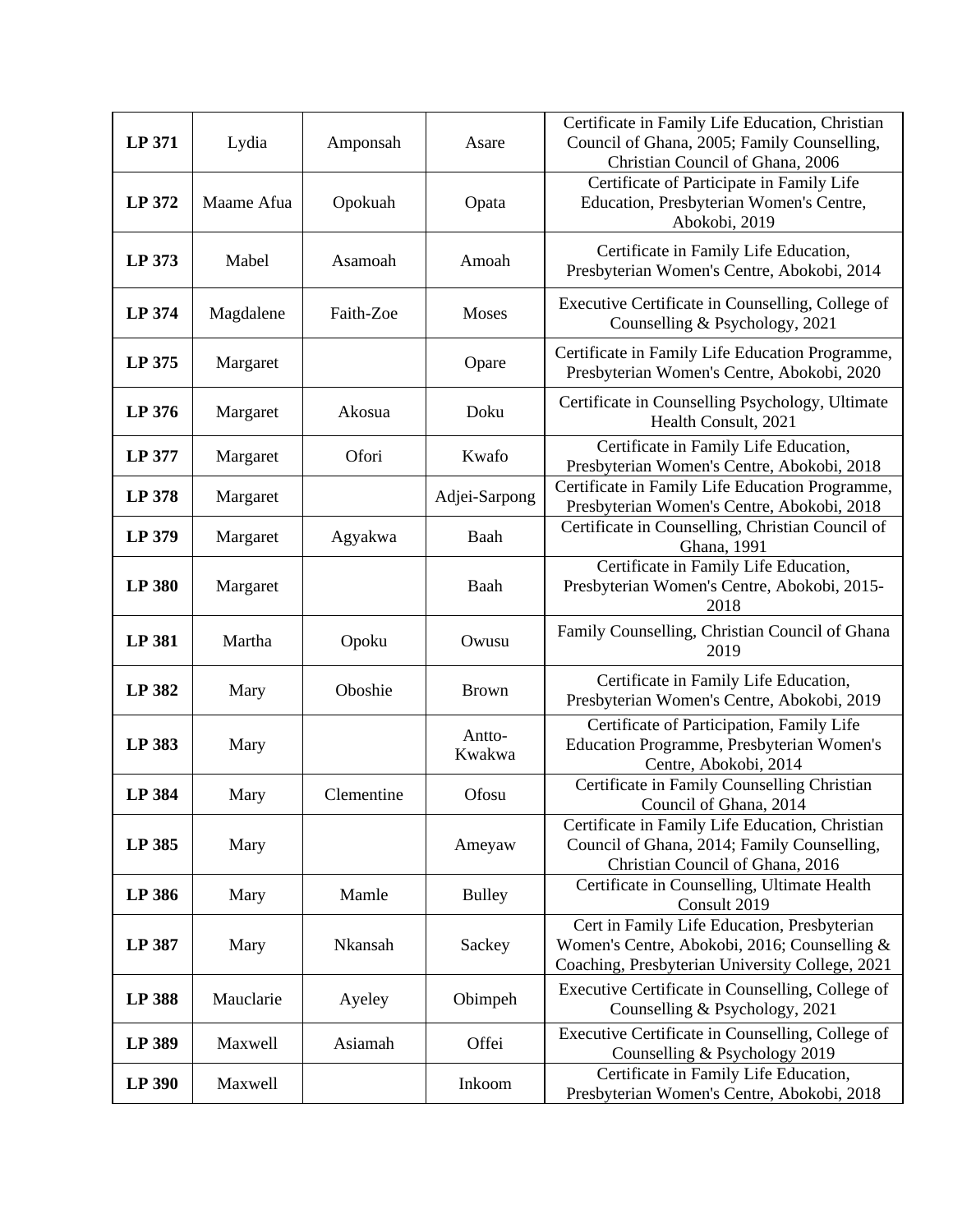| <b>LP 391</b> | Mayqueen   | Mawutor              | Akpebu           | Executive Certificate in Counseling, College of<br>Counselling & Psychology, 2021                                                                    |
|---------------|------------|----------------------|------------------|------------------------------------------------------------------------------------------------------------------------------------------------------|
| LP 392        | Mercy      |                      | Ata-Bedu         | Certificate in counselling, Ultimate Health<br>Consult 2019                                                                                          |
| LP 393        | Mercy      | Aye                  | Kusi             | Certificate in Marriage Counselling, Family Life<br>& Counselling Centre, Full Gospel Church Int.<br>2008                                            |
| LP 394        | Mercy      | Agyemang             | Elvis            | Executive Certificate in Counseling, College of<br>Counselling & Psychology, 2020                                                                    |
| LP 395        | Mercy      |                      | Abban            | Certificate in Family Counselling, Christian<br>Council of Ghana, 2013                                                                               |
| LP 396        | Michael    |                      | Asare-Ansah      | Certificate in Family Life Education Programme,<br>Presbyterian Women's Centre, Abokobi, 2017                                                        |
| LP 397        | Michael    | Owusu                | Addo             | Certificate in Counselling, Presbyterian Women's<br>Centre, Abokobi, 2020                                                                            |
| <b>LP 398</b> | Michael    | Nana Sasu            | Gyamerah         | Certificate in Family Life Education,<br>Presbyterian Women's Centre, Abokobi. 2018.                                                                 |
| LP 399        | Michael    | Akpor                | Kodjo            | Certificate in Family Life Education,<br>Presbyterian Women's Centre, Abokobi, 2017                                                                  |
| <b>LP 400</b> | Michael    | Horatio              | Mensah           | Executive Certificate in Counselling, College of<br>Counselling & Psychology, 2021                                                                   |
| <b>LP 401</b> | Michael    | Ayeh                 | Sarpong          | Certificate in Family Counselling, Christian<br>Council of Ghana, 2020; Certificate in Family<br>Life Education, Christian Council of Ghana,<br>2018 |
| <b>LP 402</b> | Micheal    |                      | Nyemitei         | Certificate in Family Life Education,<br>Presbyterian Women's Centre, Abokobi, 2019                                                                  |
| LP 403        | Micheal    | Selassie<br>Nicholas | Agbeko           | Certificate in Family Life Education, Christin<br>Council of Ghana, 2004                                                                             |
| <b>LP 404</b> | Miriam     | Geraldine<br>Motsoo  | Obuobi           | Certificate in Family Counselling, Christian<br>Council of Ghana, 2003-2004; Counselling and<br>Coaching, Presbyterian University College, 2021      |
| LP 405        | Moses      | Nii-Addo             | Addotey          | Certificate in Family Counselling, Christian<br>Council of Ghana, 2014                                                                               |
| LP 406        | Naa        | Angerley             | Pepra-<br>Ameyaw | Certificate in Family Life Education,<br>Presbyterian Women's Centre, Abokobi, 2021                                                                  |
| <b>LP 407</b> | Naa Korkoi |                      | Mills            | Executive Certificate in Counseling, College of<br>Counselling & Psychology, 2021                                                                    |
| <b>LP 408</b> | Naana      | Adjeley              | Osae Omaboe      | Certificate in Family Counselling, Christian<br>Council of Ghana, 2012                                                                               |
| LP 409        | Naana      | Adjeley              | Osae Omaboe      | Certificate in Family Counselling, Christian<br>Council of Ghana. 2012                                                                               |
| <b>LP 410</b> | Nana       | Osae                 | Addo-Dankwa      | MA Ministry, Trinity Theological Seminary<br>Legon, 2020                                                                                             |
| <b>LP 411</b> | Nana       | Ofosua               | Martey           | Certificate in Family Counselling, Christian<br>Council of Ghana, 1999, Family life Education,<br>Christian Council of Ghana, 1997                   |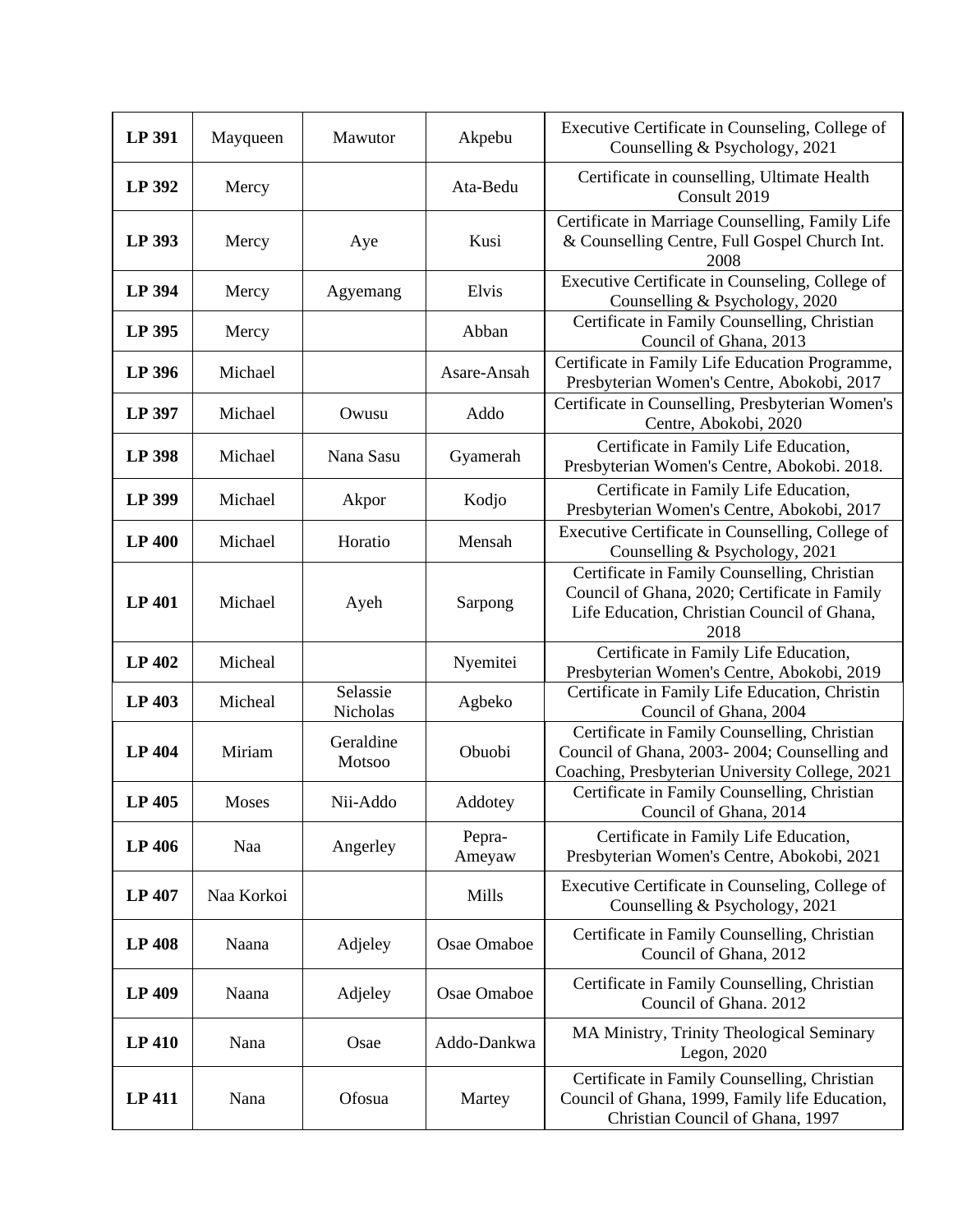| <b>LP 412</b> | Nana              | Obiri                       | Yeboah             | Certificate in Family Life Education,<br>Presbyterian Women's Centre, Abokobi. 2019-<br>2021                                       |
|---------------|-------------------|-----------------------------|--------------------|------------------------------------------------------------------------------------------------------------------------------------|
| LP 413        | Nana Yaa          |                             | Boateng            | Executive Certificate in Counseling, College of<br>Counselling & Psychology, 2020                                                  |
| <b>LP</b> 414 | Nancy             |                             | Aboagye            | Executive Certificate in Counselling, College of<br>Counselling & Psychology, 2021                                                 |
| LP 415        | Nancy             |                             | Frimpong-<br>Armah | Certificate in Counselling, Christian Council of<br>Ghana, 1995                                                                    |
| <b>LP 416</b> | Naomi             |                             | Nartey             | Certificate in Family Life Education,<br>Presbyterian Women's Centre, Abokobi 2017                                                 |
| <b>LP 417</b> | Nathan            | Lartey                      | Awuku              | Certificate in Christian Marriage Counselling,<br>Presbyterian Church of Ghana, 2014                                               |
| <b>LP 418</b> | Nicholas          |                             | Adade              | Certificate in Family Life Education,<br>Presbyterian Women's Centre, Abokobi, 2017                                                |
| <b>LP 419</b> | Nicholas          | Kwatelai                    | Quartey            | Certificate in Family Life Education Counselling,<br>Presbyterian Women's Centre, 2015                                             |
| <b>LP 420</b> | Ophelia           | Ayorkor                     | Ablorh             | Certificate in Counseling, Hour of Visitation<br>Ministries, 2002                                                                  |
| <b>LP 421</b> | Oswald<br>Solomon | Odartey                     | Lamptey            | Certificate in counselling, Ultimate Health<br>Consult 2019                                                                        |
| <b>LP 422</b> | Patience          | Efua<br>Asantewaa           | Agyekum            | Certificate in Family Life Education,<br>Presbyterian Women's Centre, Abokobi, 2014                                                |
| LP 423        | Patience          | Patricia<br><b>Borteley</b> | Borketey-La        | Certificate in Counselling and Coaching,<br>Presbyterian University College, Ghana, 2021                                           |
| LP 424        | Patience          | Maku                        | Ankah              | Certificate in Family Life Education,<br>Presbyterian Women's Centre, Abokobi, 2018                                                |
| LP 425        | Patience          | <b>Effie Abue</b>           | Dogbey             | Executive Certificate in Counselling, College of<br>Counseling & Psychology, 2020                                                  |
| LP 426        | Patience          |                             | Laryea             | Certificate in Family Life Education, Christin<br>Council of Ghana, 2001                                                           |
| <b>LP 427</b> | Patience          |                             | Sekyi              | Certificate in Family Counselling, Christian<br>Council of Ghana 2013-2015                                                         |
| LP 428        | Patience          | Louise                      | Ledi               | BA Biblical Counselling, Int. Theo Seminary,<br>Legon 2017; Dip in Christian Counsel, Int. Theo<br>Seminary, Ghana 2005            |
| LP 429        | Patricia          |                             | Kyei               | Family Counselling, Christian Council of Ghana<br>2019                                                                             |
| LP 430        | Patrick           | Adjei                       | Adjetey            | Certificate in Family Life Education, Christian<br>Council of Ghana 2017, Family Counselling,<br>Christian Council of Ghana, 2019  |
| LP 431        | Patrick           |                             | Adjei              | Certificate in Family Counselling, Christian<br>Council of Ghana, 2020; Family Life Education,<br>Christian Council of Ghana, 2018 |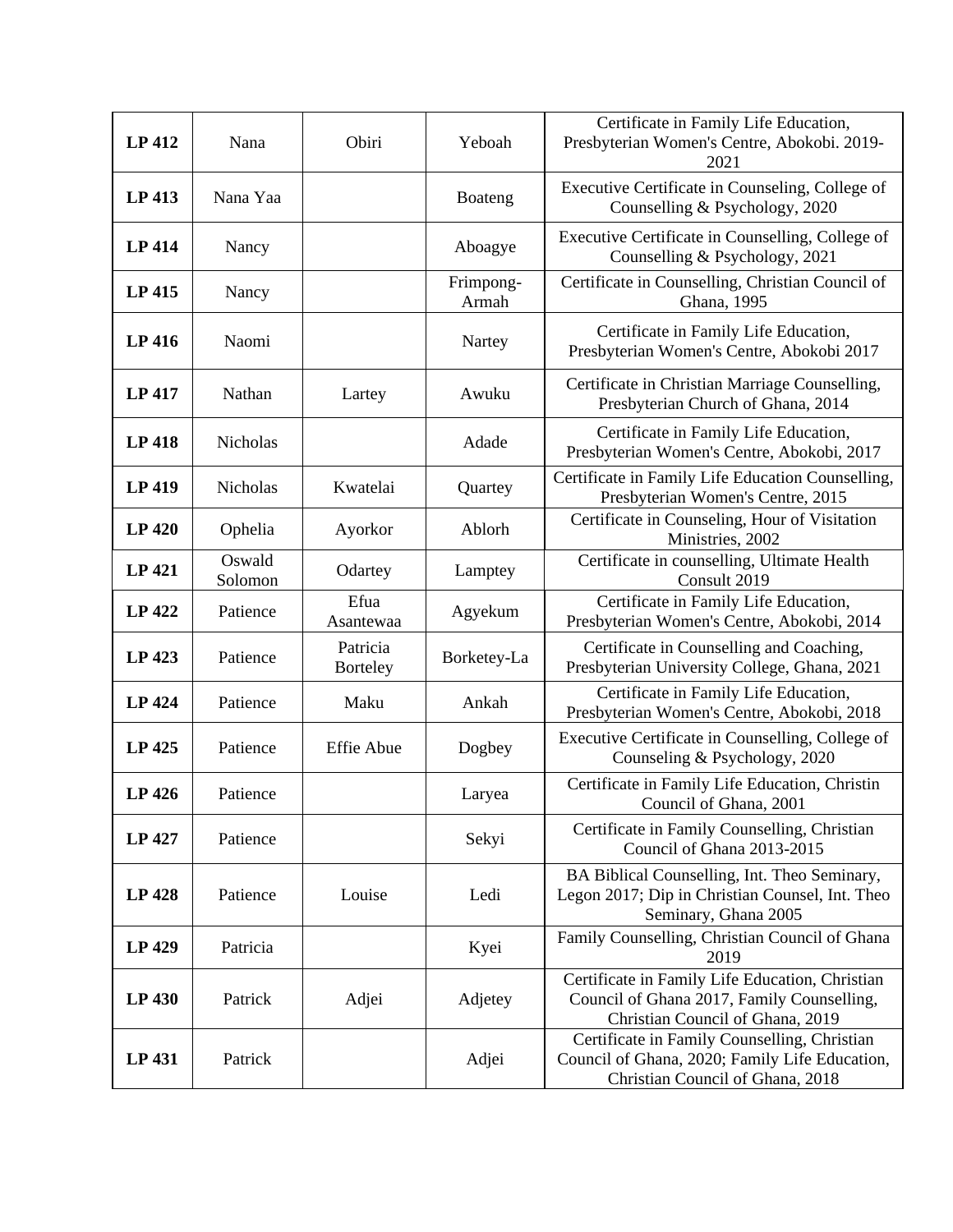| LP 432        | Paul      |         | Antwi-Yeboah       | Executive Certificate in Counselling, College of<br>Counselling & Psychology, 2020                                                                   |
|---------------|-----------|---------|--------------------|------------------------------------------------------------------------------------------------------------------------------------------------------|
| LP 433        | Paulina   |         | Adjei-Maafo        | Family Counselling, Christian Council of Ghana<br>2019                                                                                               |
| <b>LP 434</b> | Pearl     | Karley  | Adotey             | Certificate in Family Counselling, Christian<br>Council of Ghana 2009; Certificate in Family<br>Life Education, Christian Council of Ghana,<br>2007  |
| LP 435        | Pearl     |         | Poku               | Executive Certificate in Counseling, College of<br>Counselling & Psychology, 2021                                                                    |
| LP 436        | Peter     | Addo    | Asiedu             | Certificate in Family Counselling, Christian<br>Council of Ghana, 2017; Certificate in Family<br>Life Education, Christian Council of Ghana,<br>2015 |
| LP 437        | Phyllis   |         | Apreku             | Certificate in Family Life Education,<br>Presbyterian Women's Centre, Abokobi, 2020                                                                  |
| <b>LP 438</b> | Prince    | Nikoi   | Ashie              | Certificate in Family Life Education, Christian<br>Council of Ghana, 2008; Family Counselling,<br>Christian Council of Ghana, 2010.                  |
| LP 439        | Priscilla |         | Asante-<br>Manteaw | Certificate in Family Counselling, Christian<br>Council of Ghana, 2018; Family Life Education,<br>Christian Council of Ghana, 2016                   |
| <b>LP 440</b> | Ralph     | Kwesi   | Opoku-<br>Mensah   | Executive Certificate in Counselling, College of<br>Counselling & Psychology 2018                                                                    |
| <b>LP 441</b> | Rebecca   | Naakai  | Odai-Mensah        | Certificate in Family Life Education,<br>Presbyterian Women's Centre, Abokobi 2015                                                                   |
| LP 442        | Rebecca   | Darko   | Obuobisa           | Certificate in Counselling, Presbyterian<br>University College, Ghana, 2021                                                                          |
| LP 443        | Regina    | Mensah  | Onumah             | Certificate in Family Counselling, Christian<br>Council of Ghana 2011; Family Life Education,<br>Christian Council of Ghana, 2009                    |
| <b>LP 444</b> | Reginald  | Ofosu   | Tettey             | Certificate in Family Counselling, Christian<br>Council of Ghana, 2013; Certificate in Family<br>Life Education, Christian Council of Ghana,<br>2011 |
| LP 445        | Richard   |         | Gyasi-<br>Dankyira | Cert. in Family Life Education, Christian Council<br>of Ghana, 2016; Family Counselling, Christian<br>Council of Ghana, 2016                         |
| <b>LP 446</b> | Rita      |         | Cudjoe             | Diploma in Counselling, Blackford Centre for<br>Counselling, 2016                                                                                    |
| <b>LP 448</b> | Rose      | Ampomaa | Mends              | Certificate in Family Life Education,<br>Presbyterian Women's Centre, Abokobi, 2020                                                                  |
| <b>LP 449</b> | Rose      | Ayikah  | Nmai               | Certificate in Family Life Education,<br>Presbyterian Women's Centre, Abokobi, 2015                                                                  |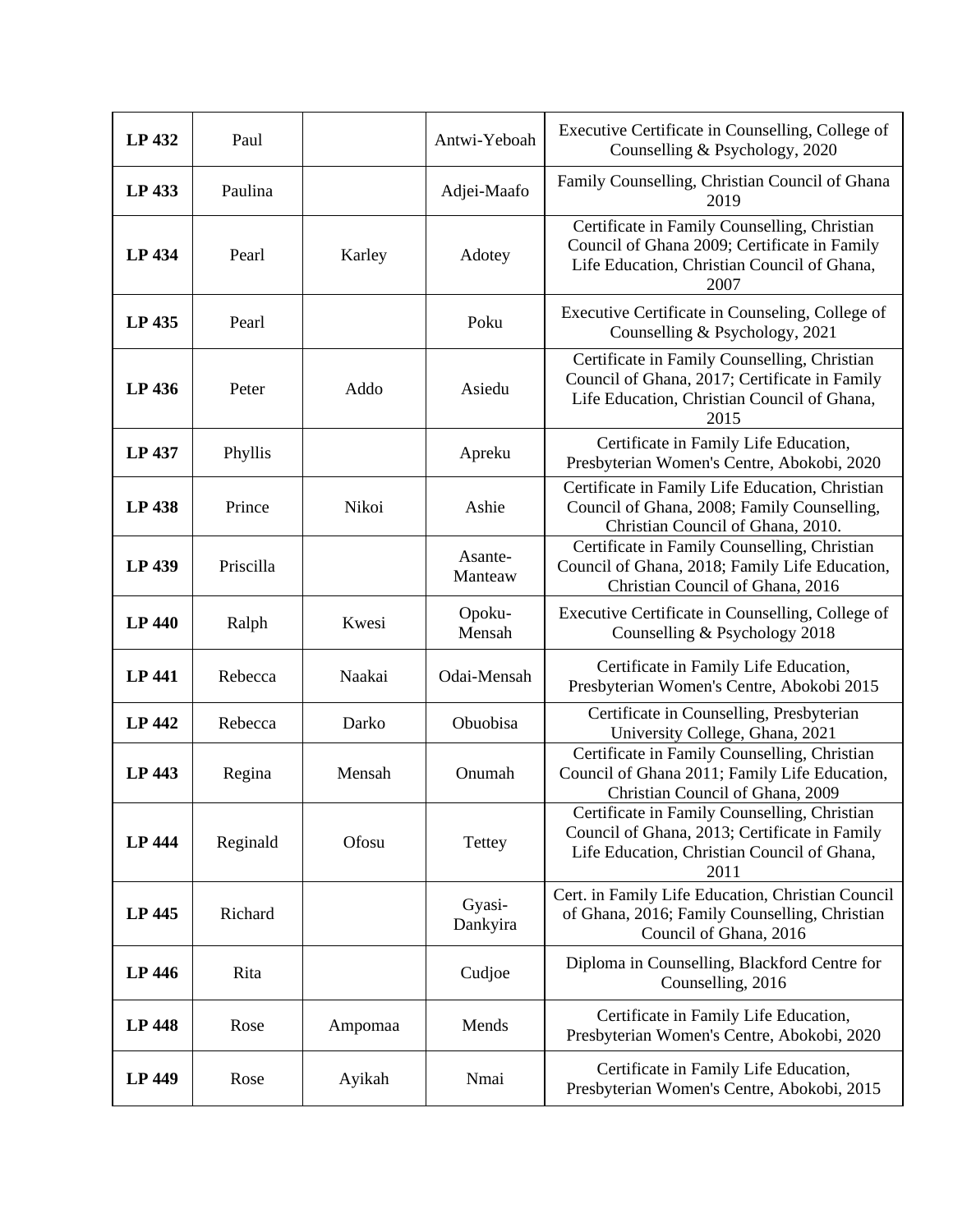| LP 450        | Rose     |               | Boatemaa           | Certificate in Family Life Education,<br>Presbyterian women's Centre                                                                                 |
|---------------|----------|---------------|--------------------|------------------------------------------------------------------------------------------------------------------------------------------------------|
| LP 451        | Rose     |               | Amoako             | Certificate in Family Counselling, Christian<br>Council of Ghana, 2018                                                                               |
| LP 452        | Rose     | Yeboaa        | Adjei              | Certificate in Family Counselling, Christian<br>Council of Ghana, 2021; Certificate in Family<br>Life Education, Christian Council of Ghana,<br>2018 |
| LP 453        | Rose     |               | Kagya-<br>Agyemang | Certificate in Family Counselling, Christian<br>Council of Ghana, 2018, Family Life Education,<br>Christian Council of Ghana. 2016                   |
| LP 454        | Rosebud  | Opokua        | Torto              | Certificate in Family Life Education,<br>Presbyterian Women's Centre, Abokobi, 2018                                                                  |
| LP 455        | Roseline |               | Karikari           | Certificate in Family Life Education,<br>Presbyterian Women's Centre, Abokobi, 2020                                                                  |
| LP 456        | Rosemary |               | Sarfo              | Executive Certificate in Counselling, College of<br>Counselling & Psychology 2018                                                                    |
| LP 457        | Rosemary | Atswei        | Sowah              | Cert of Participation in Family Life Education<br>Presbyterian Woman's Centre, Abokobi, 2019                                                         |
| LP 458        | Rowena   | Adjo          | Fiagbenu           | Certificate in Leadership and Church<br>Management, Presbyterian Church of<br>Ghana, 2019;                                                           |
| LP 459        | Ruby     | Adjeley       | Adjei              | Certificate in Marriage & Family Counselling<br>Training Course, Christian Council of Ghana,<br>2019                                                 |
| <b>LP 460</b> | Ruby     |               | Kankam-<br>Dankwa  | Certificate in Family Counselling, Christian<br>Council of Ghana, 2020; Family Life Education,<br>Christian Council of Ghana, 2018                   |
| <b>LP 461</b> | Ruth     | Anyeley       | Nai                | Certificate in Family Life Education, Christian<br>Council of Ghana, 2015; Family Counselling,<br>Christian Council of Ghana, 2017                   |
| LP 462        | Sallyann |               | Ampomah            | Certificate in Family Life Education,<br>Presbyterian Women's Centre, Abokobi, 2018                                                                  |
| LP 463        | Salomey  | Nyantekyiwaa  | Djoleto            | Certificate in Family Counselling, Christian<br>Council of Ghana, 2020; Family Life Education,<br>Christian Council of Ghana, 2018                   |
| LP 464        | Samudeen |               | Ibn Abdullah       | Executive Certificate in Counselling, College of<br>Counseling & Psychology 2020                                                                     |
| LP 465        | Samuel   | Kwabena       | Asare              | Certificate in Counsellors Training Programme,<br>Presbyterian Women's Centre, Abokobi, 2011                                                         |
| LP 466        | Samuel   | Darko         | Apenteng           | Certificate in Family Life Education Programme,<br>Presbyterian Women's Centre, Abokobi, 2019                                                        |
| LP 467        | Samuel   | <b>Baffoe</b> | Monney             | Certificate in Family Life Education,<br>Presbyterian Women's Centre, Abokobi, 2019                                                                  |
| LP 468        | Samuel   | Kofi          | Affum              | Certificate in Family Life Education, Christian<br>Council of Ghana, 2012; Family Counselling,<br>Christian Council of Ghana, 2014                   |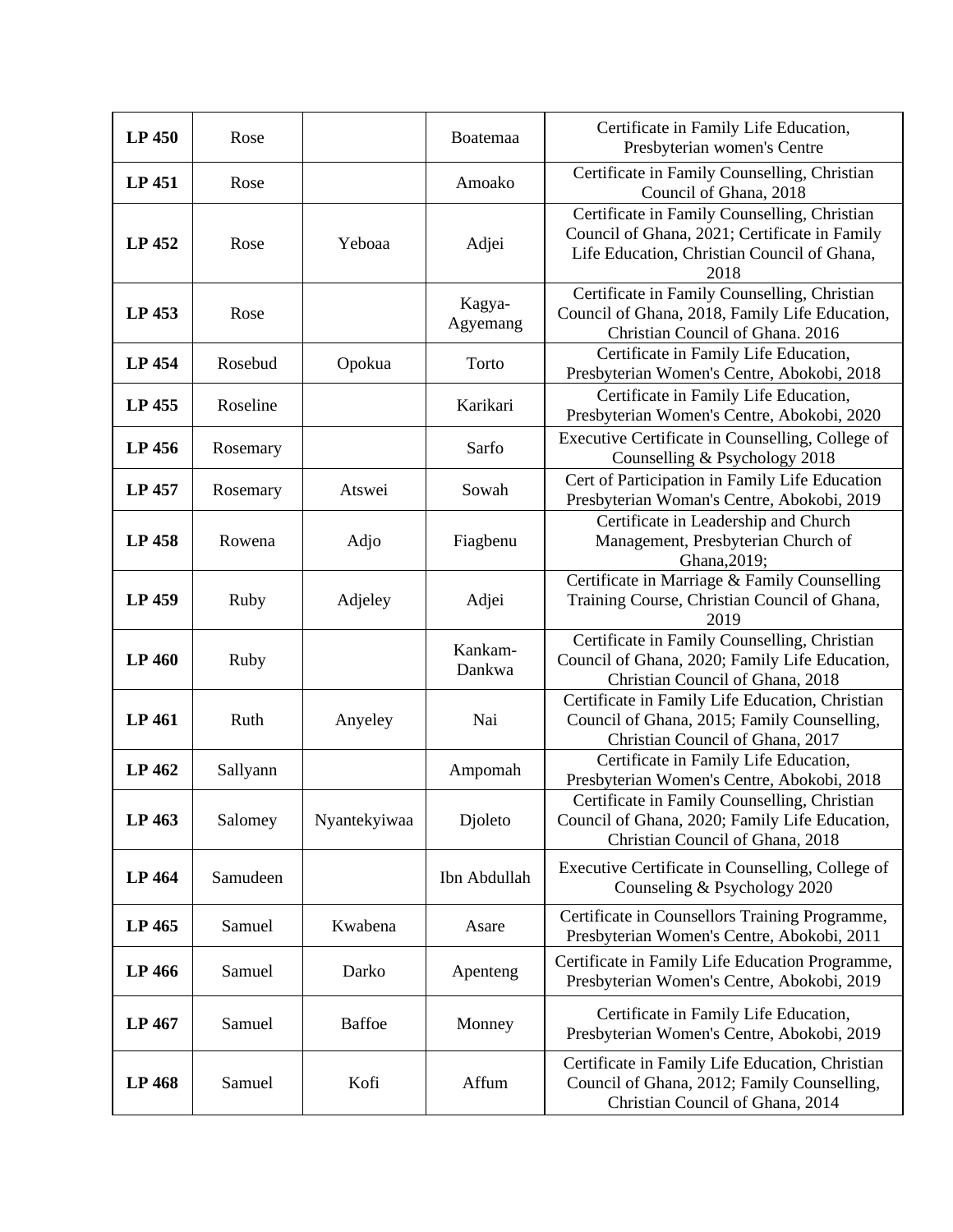| LP 469        | Samuel      | Kwartei           | Quartey              | Certificate in Family Life Education,<br>Presbyterian Women's Centre, Abokobi, 2020                                                |
|---------------|-------------|-------------------|----------------------|------------------------------------------------------------------------------------------------------------------------------------|
| <b>LP 470</b> | Samuel      | Ofei              | Lamptey              | Certificate in Family Life Education Programme,<br>Presbyterian Women's Centre, Abokobi, 2020                                      |
| <b>LP 471</b> | Samuel      | Nana Twum         | Quansah              | Certificate in Family Life Education,<br>Presbyterian Women's Centre, Abokobi, 2018                                                |
| LP 472        | Samuel      |                   | Duodu                | Certificate in Family Life Education,<br>Presbyterian women's Centre, Abokobi, 2021                                                |
| <b>LP 473</b> | Samuel      | Kofi              | Okyere               | Certificate in Family Life Education,<br>Presbyterian Women's Centre, Abokobi, 2019                                                |
| LP 474        | Samuel      |                   | Obiri-Yeboah         | Certificate in Family Life Education,<br>Presbyterian Women's Centre, Abokobi, 2020                                                |
| LP 475        | Samuel      | Nii               | <b>Tettey</b>        | Certificate in Family Counselling, Christian<br>Council of Ghana, 1998                                                             |
| LP 476        | Samuel      |                   | Agyemang-<br>Fobi    | Certificate in Family Counselling, Christian<br>Council of Ghana, 2020; Family Life Education,<br>Christian Council of Ghana, 2018 |
| <b>LP 477</b> | Samuel      | Ohene<br>Adjepong | Sarpong              | Certificate in Family Counselling, Christian<br>Council of Ghana, 2021                                                             |
| <b>LP 478</b> | Samuel      |                   | Ofosuhene-<br>Okoree | Certificate in Family Counselling, Christian<br>Council of Ghana, 1999                                                             |
| LP 479        | Sandra      |                   | Boni-Awotwi          | Executive Certificate in Counselling, College of<br>Counselling & Psychology, 2021                                                 |
| <b>LP 480</b> | Sarah       | Esi               | Amaoko               | Certificate in Family Life Education,<br>Presbyterian Women's Centre, Abokobi, 2015                                                |
| <b>LP 481</b> | Sarah       | Kookailey         | Dsane                | Certificate in Christian Marriage Counselling,<br>Presbyterian Church of Ghana, 2014                                               |
| <b>LP 482</b> | Sarah       | Ayikai            | Kotei                | Certificate in Counselling, Ultimate Health<br>Consult 2019                                                                        |
| <b>LP 483</b> | Sarah       |                   | <b>DJ</b> ieagu      | Certificate in Family Life Education,<br>Presbyterian Women's Centre, Abokobi, 2015                                                |
| <b>LP 484</b> | Sarlomey    |                   | Offei - Awity        | Certificate in Family Life Education,<br>Presbyterian Women's Centre, Abokobi, 2015                                                |
| LP 485        | Sedinam     | Okona             | Amable               | Certificate in Family Life Education,<br>Presbyterian Women's Centre, Abokobi, 2012                                                |
| <b>LP 486</b> | Shirley-Ann |                   | Asare                | Certificate of Participation in Family Life Edu,<br>Presbyterian Women's Centre, Abokobi, 2017                                     |
| LP 487        | Stella      |                   | Essel                | Certificate in Family Life Education, Christian<br>Council of Ghana, 2018 & 2020                                                   |
| <b>LP 488</b> | Stella      | Sarpomaa          | Oppong               | Certificate in Family Life Education,<br>Presbyterian Women's Centre, Abokobi, 2020                                                |
| LP 489        | Stella      | Maud              | Ofori                | Certificate in Family Life Education,<br>Presbyterian Women's Centre, Abokobi, 2019                                                |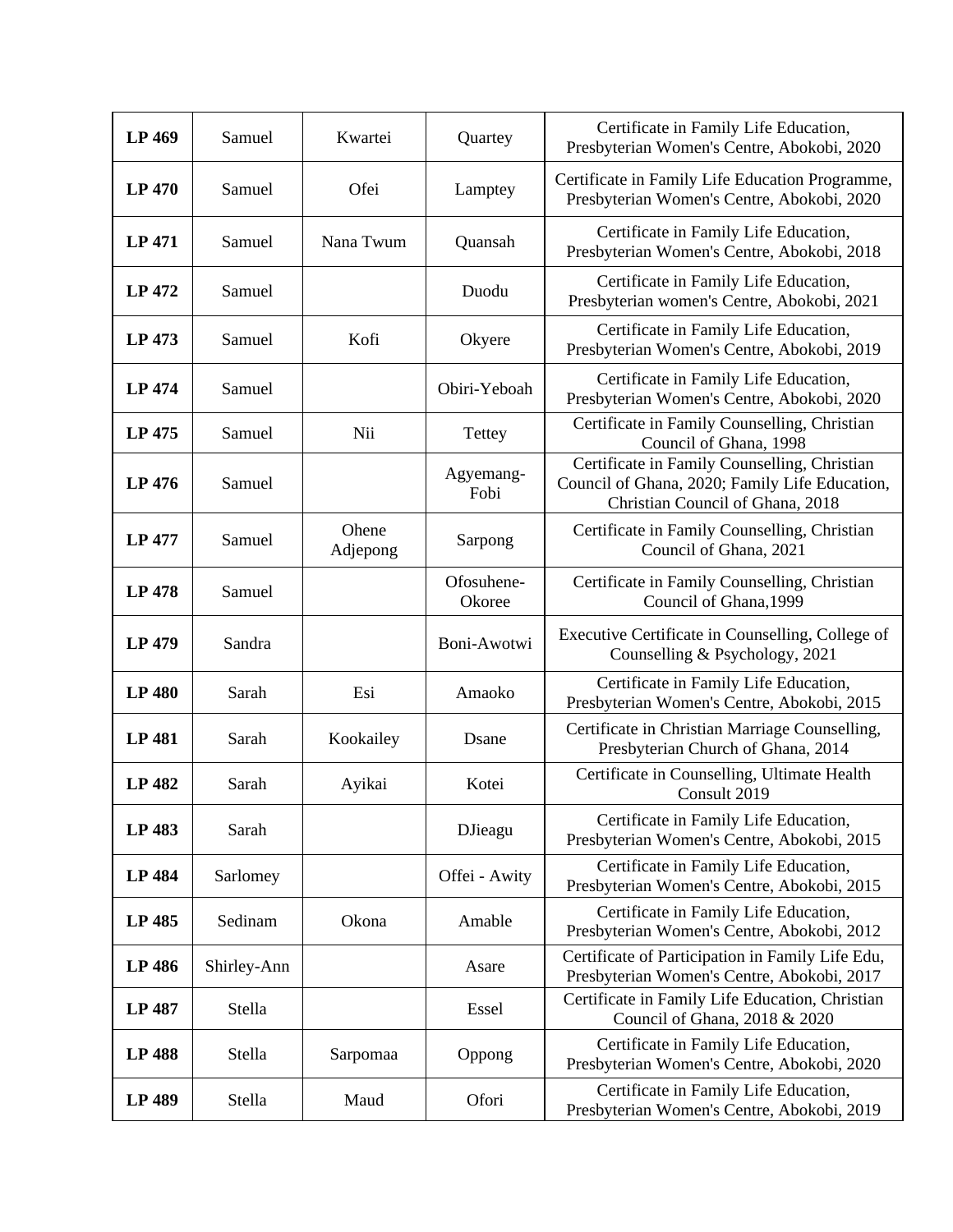| <b>LP 490</b> | Stella     |                        | Baah-Aidoo          | Certificate in Family Life Education,<br>Presbyterian Women's Centre, Abokobi, 2019                                                |
|---------------|------------|------------------------|---------------------|------------------------------------------------------------------------------------------------------------------------------------|
| LP 491        | Stella     |                        | Glover              | Certificate in Family Counselling, Christian<br>Council of Ghana, 2000; Family Life Education,<br>Christin Council of Ghana, 1998  |
| LP 492        | Stella     | Ago                    | Ampadu              | Certificate in Family Life Education Programme,<br>Presbyterian Women's Centre, Abokobi, 2018                                      |
| LP 493        | Stella     | Hevi                   | Somah               | Executive Certificate in Counseling, College of<br>Counselling & Psychology, 2021                                                  |
| LP 494        | Stella     |                        | Adjei               | Certificate in Family Life Education,<br>Presbyterian Women's Centre, Abokobi                                                      |
| LP 495        | Stephen    | Adjetey                | Sowah               | Certificate in Family Counselling, Christian<br>Council of Ghana, 2015; Family Life Education,<br>Christian Council of Ghana, 2013 |
| LP 496        | Sylvester  | Nana Kwasi<br>Emmanuel | Asante              | Family Counsel, Christian Council of Ghana,<br>2009; Family Life Edu, Christian Council of<br>Ghana, 2008                          |
| LP 497        | Tawia      |                        | Kofi - Opata        | Certificate in Family Life Education,<br>Presbyterian Women's Centre, Abokobi, 2020                                                |
| <b>LP 498</b> | Thelma     |                        | Frimpong-<br>Kwakye | Certificate in Family Life Education, Christian<br>Council of Ghana, 2017                                                          |
| LP 499        | Theophilus | Tettehfio              | Laryea              | Certificate in Family Counselling, Christian<br>Council of Ghana, 2013                                                             |
| LP 500        | Theresa    | Boatemaa               | Mantey              | Certificate in Family Life Education Programme,<br>Presbyterian Women's Centre, Abokobi, 2018                                      |
| LP 501        | Timothy    | Tettey                 | Ayerson             | Cert in Family Life Edu, Christian Council of<br>Ghana, 2015; Fam Counsel, Christian Council of<br>Ghana, 2017                     |
| LP 502        | Ursula     | Esi                    | Sam                 | Family Counselling, Christian Council of Ghana<br>2019                                                                             |
| LP 503        | Victor     | Asihene                | Kwatiah             | Certificate in Family Life Education,<br>Presbyterian Women's Centre, Abokobi, 2019                                                |
| LP 504        | Victor     | Ofori                  | Apeanyo             | Certificate in Counselling, Christin Council of<br>Ghana, 1994                                                                     |
| LP 505        | Victoria   | Nsakoma                | Dankwa              | Certificate in Family Life Education,<br>Presbyterian Women's Centre, Abokobi, 2020                                                |
| LP 506        | Victoria   | Ngmonglokie            | Kutufam             | Certificate in Family Counselling, Christian<br>Council of Ghana, 2010, Family Life Education,<br>Christin Council of Ghana, 2008  |
| LP 507        | Victoria   | Akosua                 | Koranteng           | Certificate in Family Life Education,<br>Presbyterian Women's Centre, Abokobi, 2015                                                |
| <b>LP 508</b> | Victoria   | Sitsofe Ama            | Nipah               | Executive Certificate in Counseling, College of<br>Counselling & Psychology, 2020                                                  |
| LP 509        | Vida       |                        | Osei -Owusu         | Family Life Education, Presbyterian Women's<br>Centre, Abokobi, 2020                                                               |
| LP 510        | Vida       |                        | Osei- Wusu          | Certificate in Family Life Education,<br>Presbyterian Women's Center, Abokobi, 2020                                                |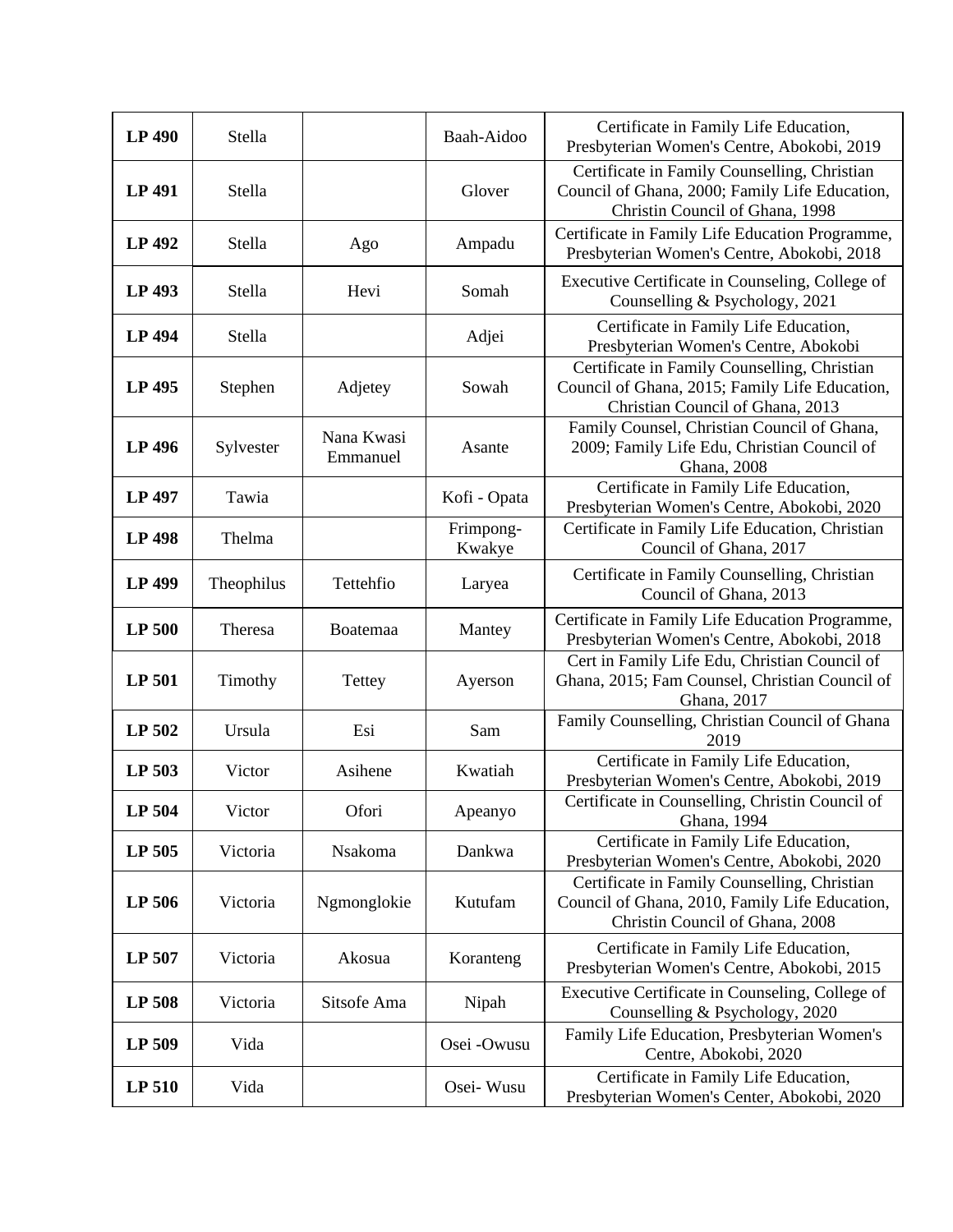| LP 511        | Vida      | Ofosu         | Tabiri               | Certificate in Family Life Education,<br>Presbyterian Women's Centre, Abokobi, 2016                                                |
|---------------|-----------|---------------|----------------------|------------------------------------------------------------------------------------------------------------------------------------|
| LP 512        | Vida      | Everlove      | Quarshie             | Certificate in Counselling, Ultimate Health<br>Consult 2019                                                                        |
| <b>LP 513</b> | Vincent   | Owusu         | Ansong               | Executive Certificate in Counseling, College of<br>Counselling & Psychology, 2021                                                  |
| LP 514        | Vivan     | Agbeme        | Boampong             | Family Life Education, Presbyterian Women's<br>Centre, Abokobi, 2018                                                               |
| LP 515        | Vivian    |               | Okyere-<br>Agyekum   | Certificate in Family Life Education,<br>Presbyterian Women's Centre, Abokobi, 2017                                                |
| LP 516        | Wilhemina | Ama           | Biney                | Certificate of Completion: Pastoral Care &<br>Counselling (LI&II), Wilson, Ammah & Amos<br>Psycho Research Consult 2018            |
| LP 517        | William   | Boafo         | Afari                | Certificate in Counselling and Coaching,<br>Presbyterian University College, Ghana, 2021;                                          |
| LP 518        | William   | Yemo          | Odoi                 | Certificate in Family Life Education, Christian<br>Council of Ghana, 2016 & 2018                                                   |
| LP 519        | Yaa       | Aduba         | Asare                | Certificate of Participation in Family Life<br>Education, Presby Women's Centre, Abokobi,<br>2015                                  |
| LP 520        | Yaa       | Agyapomaa     | Amponsah<br>Williams | Certificate in Family Life Education,<br>Presbyterian Women's Centre, Abokobi, 2020                                                |
| LP 521        | Yaw       |               | Anim-Nyarko          | Certificate in Counsellors' Training Programme,<br>Presbyterian Women's Centre, Abokobi, 2020                                      |
| LP 522        | Yaw       | Adu           | Opoku-<br>Sarkodie   | Certificate in Family Counselling, Christian<br>Council of Ghana, 2009; Family Life Education,<br>Christian Council of Ghana. 2008 |
| LP 523        | Yayra     | Afua          | Boakye<br>Davies     | Executive Certificate in Counselling, College of<br>Counselling & Psychology 2016                                                  |
| LP 524        | Yvonne    |               | Asare Dei            | Certificate of Participation in Family Life Edu,<br>Presbyterian Women's Centre, Akokobi, 2016                                     |
| LP 525        | Emmanuel  | Opare         | Payne                | Certificate in Christian Marriage Counselling,<br>Presbyterian Church of Ghana, 2014                                               |
| LP 526        | Samuel    | Nikoi Justice | Kotey                | Certificate in Family Counselling, Christian<br>Council of Ghana, 2010                                                             |
| LP 527        | Theodora  | Opare         | Payne                | Certificate in Christian Marriage Counselling,<br>Presbyterian Church of Ghana, 2014                                               |
| LP 528        | Simon     | Adjei         | Boye                 | Certificate in Christian Marriage Counselling,<br>Presbyterian Church of Ghana, 2014                                               |
| LP 529        | Theresa   | Botokua       | Ohene                | Certificate in Family Life Education,<br>Presbyterian Women's Centre, Abokobi, 2017                                                |
| LP 530        | William   | Ampofo Snr    | Obeng                | Certificate in Family Counselling & Family Life<br>Edu, Christian Council of Ghana, 2012 & 2014                                    |
| LP 531        | Mawoenawo | Comfort       | Amekah-Penu          | Certificate in Family Counselling & Family Life<br>Edu, Christian Council of Ghana, 2012 & 2014                                    |
| LP 532        | Mercy     | Dedei         | Djan-Sampson         | Cert in Family Life Education, Presbyterian<br>Women's Centre, Abokobi, 2020 Family<br>Counsel, Christian Council of Ghana, 1993   |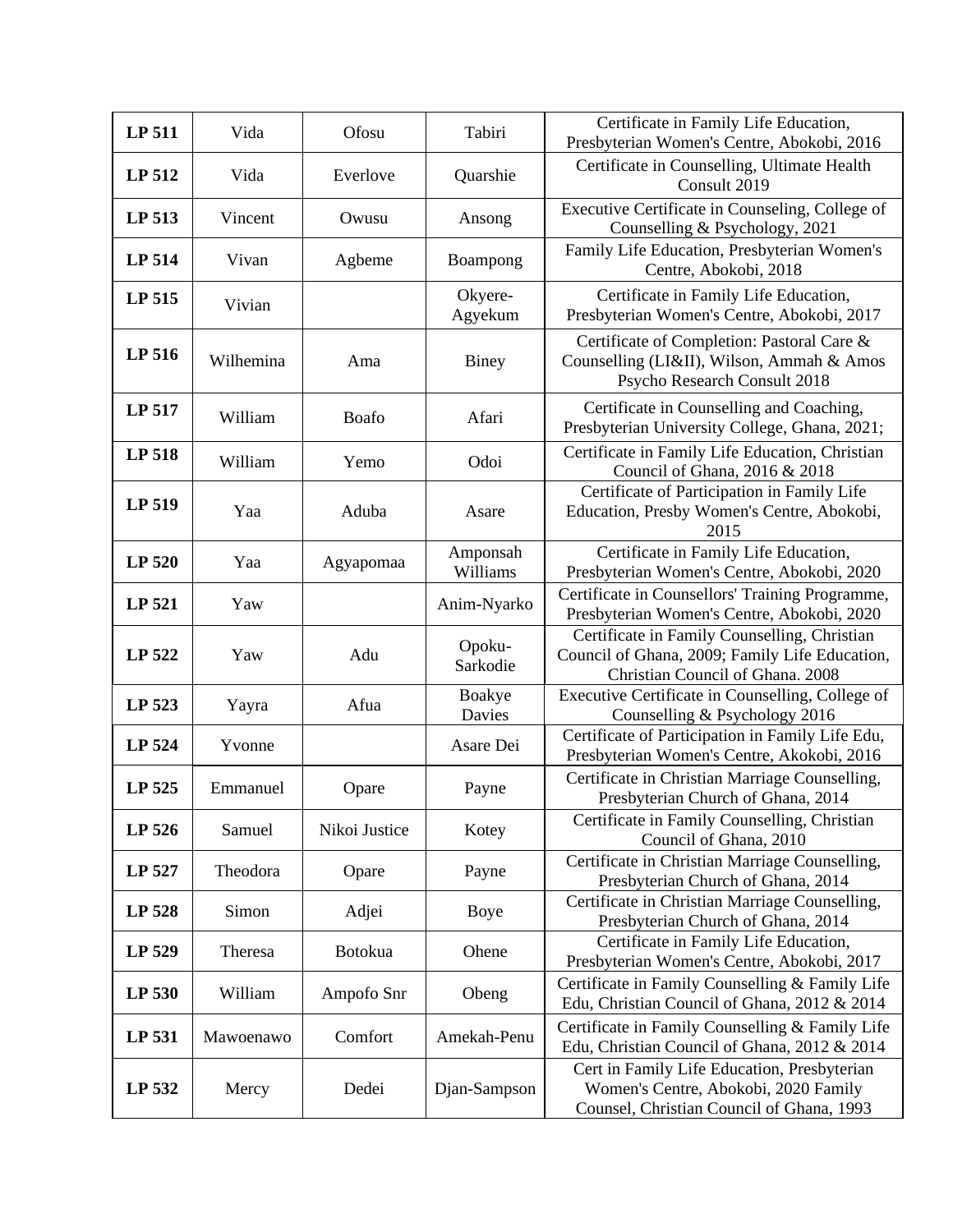| LP 533        | Patience   | <b>Borley</b> | Gyasi              | Certificate in You, The Law and Marriage,<br>Tiffany Consult, 2013                              |
|---------------|------------|---------------|--------------------|-------------------------------------------------------------------------------------------------|
| LP 534        | Maclean    | Ohene         | Duddu              | Certificate in Family Counselling & Family Life<br>Edu, Christian Council of Ghana, 2007 & 2011 |
| LP 535        | Emelia     | Adjorkor      | Adjei              | Certification in Family Life Education &<br>Counselling, Christian Council of Ghana, 2006       |
| LP 536        | Mary       | Valarie       | Ofori-Offei        | Certificate in Ministry, Trinity Theological<br>Seminary, 2014                                  |
| LP 537        | Martin     | Ofoli         | Anum               | Certificate in Family Life Education,<br>Presbyterian Women's Centre, Abokobi, 2019             |
| LP 538        | Joyce      |               | Aryee              | Certificate of Participation in Family Life Edu,<br>Presbyterian Women's Centre, Abokobi, 2016  |
| LP 539        | Rebecca    |               | Oteng              | Certificate of Participation in Family Life Edu,<br>Presbyterian Women's Centre, Abokobi, 2016  |
| <b>LP 540</b> | Rebecca    | Asabea        | Josiah             | Certificate of Participation in Family Life Edu,<br>Presbyterian Women's Centre, Abokobi, 2017  |
| <b>LP 541</b> | Eunice     | Naa           | Yeye Ocloo         | Cert in Family Counselling & Family Life Edu,<br>Christian Council of Ghana, 2011 & 2013        |
| <b>LP 542</b> | Jonas      | Odei          | Addo               | Certificate in Family Life Education,<br>Presbyterian Women's Centre, Abokobi, 2018             |
| LP 543        | Joseph     | Kojo          | Mensah             | Certificate in Family Life Education,<br>Presbyterian Women's Centre, Abokobi, 2020             |
| LP 544        | Agnes      | Shieley       | Amarh              | Certificate in Family Life Education,<br>Presbyterian Women's Centre, Abokobi, 2018             |
| LP 545        | Stella     | Marfo         | Twumwah            | Certificate in Family Life Education,<br>Presbyterian Women's Centre, Abokobi, 2015             |
| LP 546        | Francis    | Nmai          | Agoe               | Certificate in Family Life Education,<br>Presbyterian Women's Centre, Abokobi                   |
| LP 547        | George     | Ansah         | Asiedu             | Certificate in Family Life Education, Christian<br>Council of Ghana, 2001                       |
| <b>LP 548</b> | Sevarina   | Sackikai      | Agbanaley<br>Anang | Certificate in Family Counselling & Family Life<br>Edu, Christian Council of Ghana, 2010 & 2012 |
| LP 549        | Vera       | Fiamom        | Addi               | Certificate in Family Life Education,<br>Presbyterian Women's Centre, Abokobi, 2011             |
| LP 550        | Wilhelmina | Otopabea      | Samlafo            | Certificate in Family Life Education,<br>Presbyterian Women's Centre, Abokobi 2019              |
| LP 551        | Enoch      | Mensah        | Tetteh             | Certificate in Family Counselling & Family Life<br>Edu, Christian Council of Ghana, 2016 & 2018 |
| LP 552        | Juliana    |               | Opoku              | Certificate in Family Life Education, Christian<br>Council of Ghana, 2002                       |
| LP 553        | Lilly      | Akosua        | Farchie            | Family Life Education, Presbyterian Women's<br>Centre, Abokobi, 2016                            |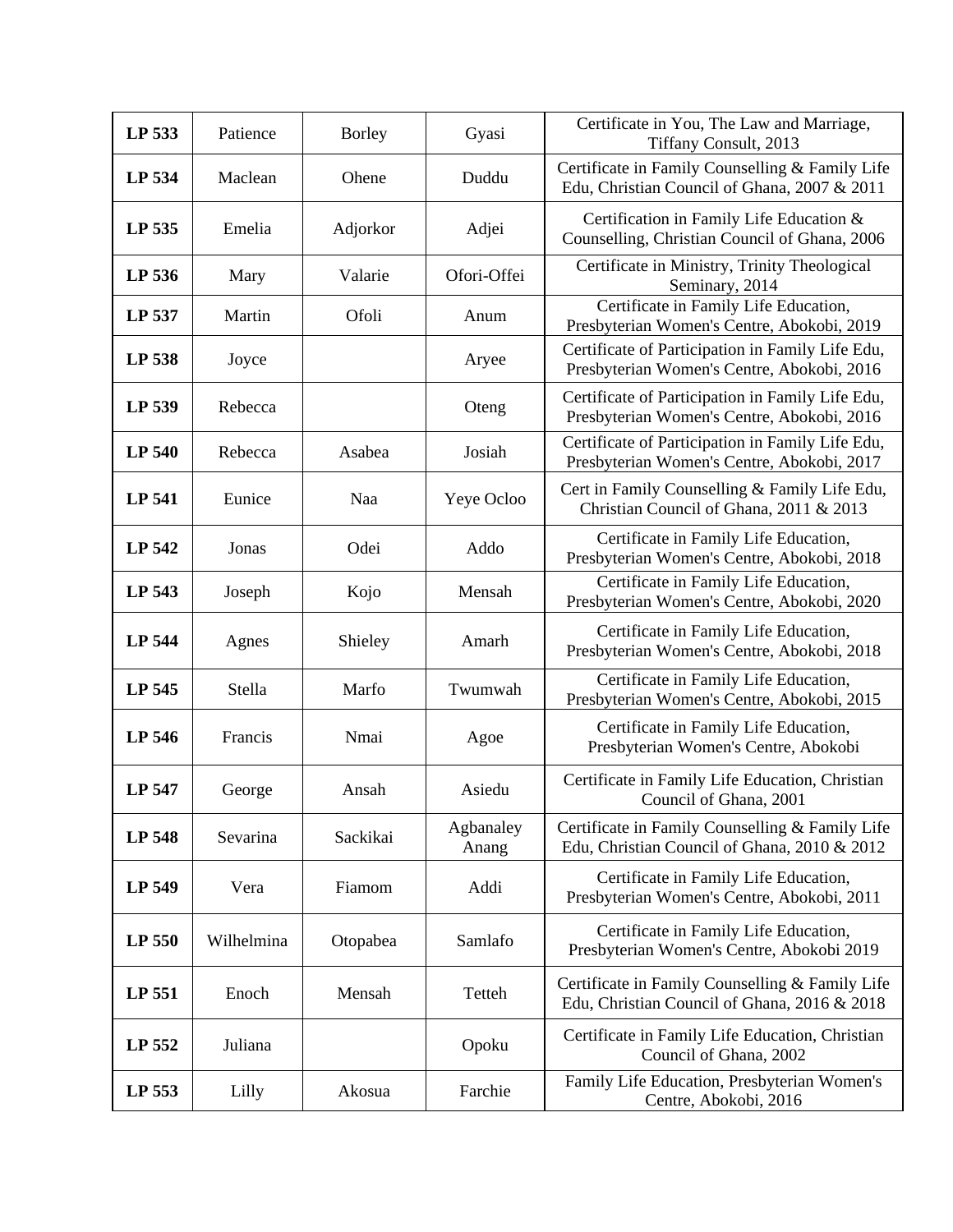| LP 554 | Mary      |                  | Acheampong        | Certificate in Family Counselling & Family Life<br>Edu, Christian Council of Ghana, 2016 & 2017 |
|--------|-----------|------------------|-------------------|-------------------------------------------------------------------------------------------------|
| LP 556 | Mathias   | Nii Larbi        | Okine             | Certificate in Counselling and Coaching,<br>Presbyterian University College, Ghana, 2021        |
| LP 557 | Genevieva | Naa Odua         | Ntreh-Okai        | Certificate in Family Life Education,<br>Presbyterian Women's Centre, Abokobi, 2020             |
| LP 558 | Emelia    | Adjorkor         | Adjei             | Certification in Family Life Education &<br>Counselling, Christian Council of Ghana, 2006       |
| LP 559 | Mary      | Valarie          | Ofori-Offei       | Certificate in Ministry, Trinity Theological<br>Seminary, 2014                                  |
| LP 560 | Martin    | Ofoli            | Anum              | Certificate of Participation in Family life Edu,<br>Presbyterian Women's Centre, Abokobi, 2019  |
| LP 561 | Joyce     |                  | Aryee             | Certificate in Family Life Education,<br>Presbyterian Women's Centre, Abokobi, 2016             |
| LP 562 | Rebecca   |                  | Oteng             | Certificate in Family Life Education,<br>Presbyterian Women's Centre, Abokobi, 2016             |
| LP 563 | Rebecca   | Asabea           | Josiah            | Certificate in Family Life Education,<br>Presbyterian Women's Centre, Abokobi, 2017             |
| LP 564 | Afia      | Dufie            | Quartey           | Certificate in Family Life Education Counselling,<br>Presbyterian Women's Centre, 2015          |
| LP 565 | Monica    |                  | Lanquaye-<br>Noah | Certificate in Family Life Education,<br>Presbyterian Women's Centre, Abokobi, 2020             |
| LP 566 | William   | Agoe             | Odai              | Certificate in Family Counselling & Family Life<br>Edu, Christian Council of Ghana, 2013 & 2015 |
| LP 567 | Juliana   |                  | Atah              | Cert in Family Counselling & Family Life Edu,<br>Christian Council of Ghana, 2002 & 2014        |
| LP 568 | Samuel    | Paa Kwesi        | Afful             | Certificate in Family Life Education,<br>Presbyterian Women's Centre, Abokobi, 2016             |
| LP 569 | Christina | Ninye            | Agbobada          | Certificate in Family Life Education,<br>Presbyterian Women's Centre, Abokobi, 2018             |
| LP 570 | Charles   |                  | Tamakloe          | Certificate in Family Life Education,<br>Presbyterian Women's Centre, Abokobi, 2018             |
| LP 571 | Dinah     | Ayorkor          | Komey             | Certificate of Participation in Family Life Edu,<br>Presbyterian Women's Centre, Abokobi, 2016  |
| LP 572 | Emily     | Ansah            | Asiedu            | Certificate in Family Life Education,<br>Presbyterian Women's Centre, Abokobi, 2014             |
| LP 573 | Florence  |                  | Gawu              | Certificate in Family Counselling, Christian<br>Council of Ghana, 2012                          |
| LP 574 | Vida      |                  | Asare-Budu        | Cert in Counselling, Presbyterian Women's<br>Centre, Abokobi, 2011                              |
| LP 575 | Hannah    | Asheley-<br>Momo | Ashitey           | Cert in Family Counselling & Family Life Edu,<br>Christian Council of Ghana, 2007 & 2014        |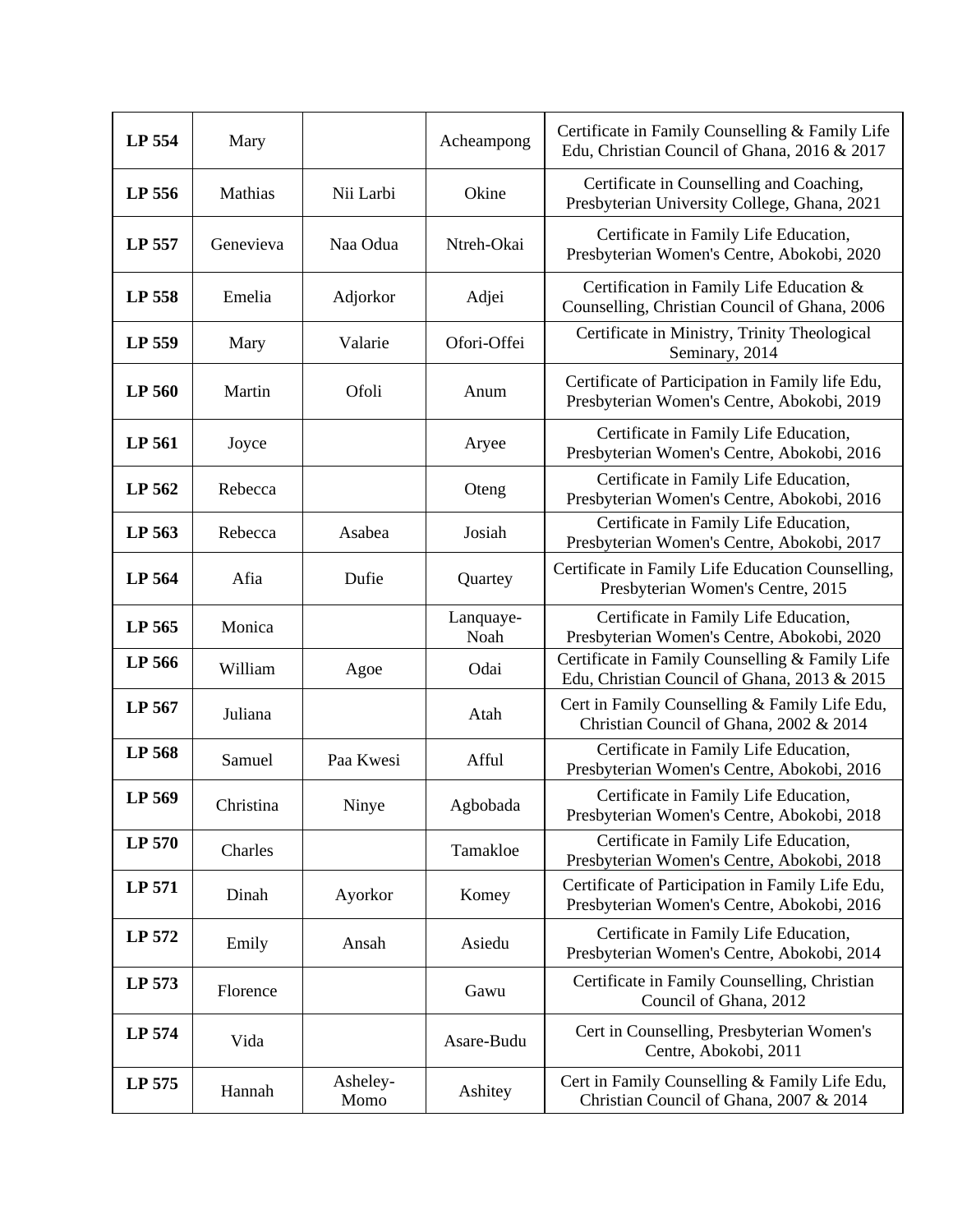| LP 576 | Cecilia   |                      | Boateng-<br>Kuffour | Cert in Family Life Education, Presbyterian<br>Women's Centre, Abokobi, 2015                             |
|--------|-----------|----------------------|---------------------|----------------------------------------------------------------------------------------------------------|
| LP 577 | Mary      |                      | Shang               | Certificate in Family Counselling & Family Life<br>Edu, Christian Council of Ghana, 2011 & 2013          |
| LP 578 | Rebecca   |                      | Aryee               | Certificate in Family Life Education, Christian<br>Council of Ghana, 2007                                |
| LP 579 | Frank     |                      | Narh                | Cert in Family Counselling & Family Life Edu.,<br>Christian Council of Ghana, 2016                       |
| LP 580 | Grace     |                      | Acquahful           | Cert in Family Counsel & Family Life Edu,<br>Christian Council of Ghana, 2008 & 2010                     |
| LP 581 | Georgina  | Boakyewah            | Gyang               | Cert in Family Life Education, Presbyterian<br>Women's Centre, Abokobi, 2017                             |
| LP 582 | Esau      |                      | Adipah              | Certificate in Family Life Education, Christian<br>Council of Ghana 2012                                 |
| LP 583 | Emmanuel  | Awuette              | Akyea               | Cert in Marriage and Family Counselling,<br>African Center for Conflict Resolution and<br>Reconciliation |
| LP 584 | Augustina | Kwakyewaa<br>Jackson | Awuku               | Cert of Participation in Family Life Edu, Presby<br>Women's Centre, Abokobi, 2019                        |
| LP 585 | Margaret  | Ohene                | Akuffo              | Cert in Family Life Education, Presbyterian<br>Women's Centre, Abokobi 2011                              |
| LP 586 | Francis   | Ato Kwamena          | Mensah              | Cert in Family Life Education, Presbyterian<br>Women's Centre, Abokobi, 2019                             |
| LP 587 | Evelyn    | Odey                 | Hammond-<br>Aryee   | Certificate in Counseling, Hour of Visitation<br>Ministries, 2005                                        |
| LP 588 | Agnes     | Agyeiwaa             | Asare               | Certificate in Family Life Education, Presby<br>Women's Centre, Abokobi, 2015                            |
| LP 589 | Cynthia   | Lomorkor             | Lomotey             | Certificate in Family Life Education, Presby<br>Women's Center, Abokobi, 2011                            |
| LP 590 | Esther    | Naakor               | Mensah              | Cert in Family Life Education, Presbyterian<br>Women's Centre, Abokobi, 2015                             |
| LP 591 | Ellen     |                      | Eyeson              | Cert in Family Life Edu & Counselling, Christian<br>Council of Ghana, 2011 & 2013                        |
| LP 592 | Doris     |                      | Owusu-Asante        | Cert in Family Life Education Counselling,<br>Presbyterian Women's Centre, 2019                          |
| LP 593 | Florence  | Nana<br>Boatemaa     | Ashong              | Cert in Family Life Education Counselling,<br>Presby Women's Centre, 2020                                |
| LP 594 | Helen     | Odey                 | Addo                | Executive Certificate in Counselling, College of<br>Counselling & Psychology 2017                        |
| LP 595 | Christine | Esenam               | Acheampong<br>Opoku | Executive Certificate in Counselling, College of<br>Counselling & Psychology, 2021                       |
| LP 596 | Anna      |                      | Acquah-Mills        | Certificate in family life Education Programme,<br>Presbyterian Women's Centre (Abokobi), 2020           |